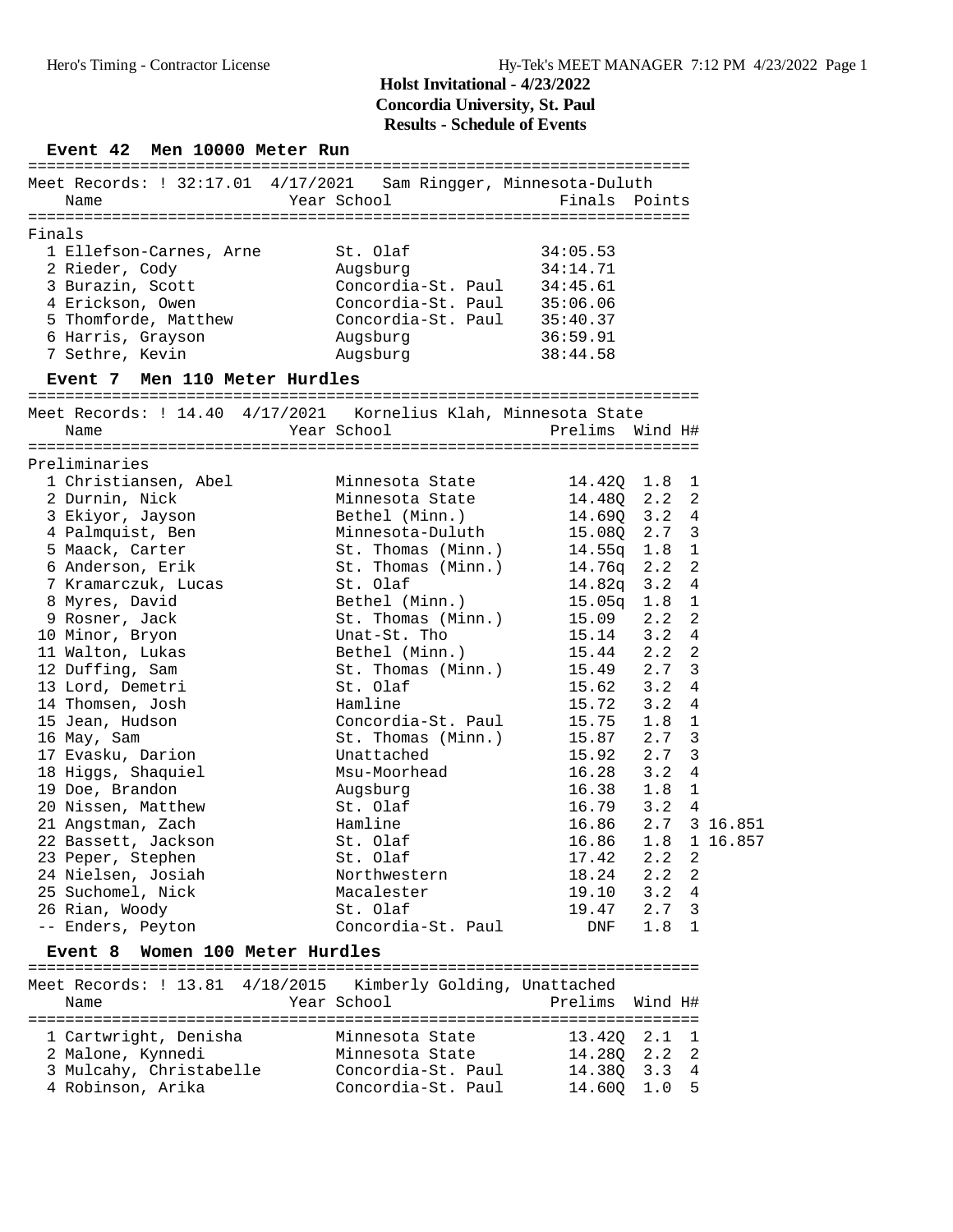| Event 8 Women 100 Meter Hurdles                        |                    |                    |                       |  |
|--------------------------------------------------------|--------------------|--------------------|-----------------------|--|
| 5 Walgrave, Taynian                                    | St. Thomas (Minn.) | 15.23Q 3.5         | 3                     |  |
| 6 Romig, Shelby                                        | St. Cloud State    | $15.14q$ $1.0$     | 5                     |  |
| 7 Bodin, Gabby                                         | St. Catherin       | $15.20q$ $2.1$     | $\mathbf 1$           |  |
| 8 Ziegler, Paige                                       | Msu-Moorhead       | $15.22q$ $3.3$     | $\overline{4}$        |  |
| 9 Salfer, Rebekah                                      | St. Olaf           | $15.54$ $2.1$      | $\mathbf 1$           |  |
| 10 Nelson, AnnaGrace                                   | Bethel (Minn.)     | 15.61 2.2          | 2                     |  |
| 11 Geislinger, Elle                                    | St. Catherin       | 15.86 3.3          | 4                     |  |
| 12 Hazel, Moira                                        | Concordia-St. Paul | 16.00 2.2          | 2                     |  |
| 13 Stackhouse, Ally                                    | Bethel (Minn.)     | 16.14 3.5          | 3                     |  |
| 14 Williams, McKenzie                                  | St. Scholastica    | 16.26              | 3<br>3.5              |  |
| 15 Miller, Cecelia                                     | Hamline            | $16.27$ $1.0$      | 5                     |  |
| 16 Barlue, Burnices                                    | St. Catherin       | 16.43 3.5 3 16.426 |                       |  |
| 17 Schroeder, Tessa                                    | Msu-Moorhead       | 16.43 2.2 2 16.430 |                       |  |
| 18 Zamacona, Aoife                                     | Hamline            | 16.80              | 2.1<br>1              |  |
| 19 Serrao, Adla                                        | Msu-Moorhead       | 16.88              | 1.0<br>5              |  |
| 20 Sunnarborg, Samantha                                | Minnesota State    | 16.92              | $\overline{2}$<br>2.2 |  |
| 21 Sowada, Sophia                                      | Msu-Moorhead       | $17.12$ $2.2$      | $\overline{2}$        |  |
| 22 King, Hannah                                        | Bethel (Minn.)     | 17.22 1.0          | 5                     |  |
| 23 Mlejnek, Jasmine                                    | Minnesota State    | $17.57$ 3.3        | 4                     |  |
| 24 Hannah, Gabriele                                    | Hamline            | 17.95 3.5          | 3                     |  |
| 25 Nowak, Megan                                        | Northwestern       | $17.97$ 3.3        | $\overline{4}$        |  |
| 26 Garcia Balmaceda, Cynthi                            | Bethel (Minn.)     | 18.18 2.2          | $\overline{2}$        |  |
| 27 Hobby, Sarah Beth                                   | Macalester         | 18.81 3.5          | 3                     |  |
| 28 Mensah, Courtney                                    | Concordia-St. Paul | 19.42 2.1          | 1                     |  |
| 29 Babock, Mickalyn                                    | Msu-Moorhead       | 19.74 3.3          | 4                     |  |
|                                                        |                    |                    |                       |  |
| Event 40 Men 3000 Meter Steeplechase                   |                    |                    |                       |  |
|                                                        |                    |                    |                       |  |
| Meet Records: ! 9:33.57 4/23/2022 Will Kelly, St. Olaf |                    |                    |                       |  |
| Name                                                   | Year School        | Finals Points      |                       |  |
|                                                        |                    |                    |                       |  |
| Finals                                                 |                    |                    |                       |  |
| 1 Kelly, Will                                          | St. Olaf           | 9:33.57!           |                       |  |
| 2 Ure, Ray                                             | Minnesota State    | 9:35.60            |                       |  |
| 3 Owen, Carter                                         | Minnesota State    | 9:59.82            |                       |  |
| 4 Selman, Lucas                                        | Minnesota-Duluth   | 10:05.77           |                       |  |
| 5 Krummel, Matthew                                     | Concordia-St. Paul | 10:07.15           |                       |  |
| 6 Brodie, Aric                                         | Hamline            | 10:11.50           |                       |  |
| 7 Bohm, Adam                                           | Minnesota State    | 10:13.40           |                       |  |
| 8 Estrada, Gabe                                        | St. Olaf           | 10:17.61           |                       |  |
| 9 Narum, Anders                                        | St. Olaf           | 10:17.81           |                       |  |
| 10 Cote, Anders                                        | St. Olaf           | 10:18.18           |                       |  |
| 11 Kurts, Waylon                                       | St. Olaf           | 10:32.24           |                       |  |
| 12 Fendig, Alex                                        | Macalester         | 10:39.45           |                       |  |
| 13 Meissner, Noah                                      | Bethel (Minn.)     | 10:44.58           |                       |  |
| 14 Byers, Devon                                        | St. Scholastica    | 10:53.26           |                       |  |
| 15 McKee, Reece                                        | Macalester         | 10:57.88           |                       |  |
| 16 Lange, Jens                                         | St. Olaf           | 11:03.30           |                       |  |
| 17 Larson, Peter                                       | St. Olaf           | 11:15.00           |                       |  |
| 18 Olsson, Tor                                         | Macalester         | 11:15.23           |                       |  |
| 19 Puent, Aaron                                        | Augsburg           | 11:59.13           |                       |  |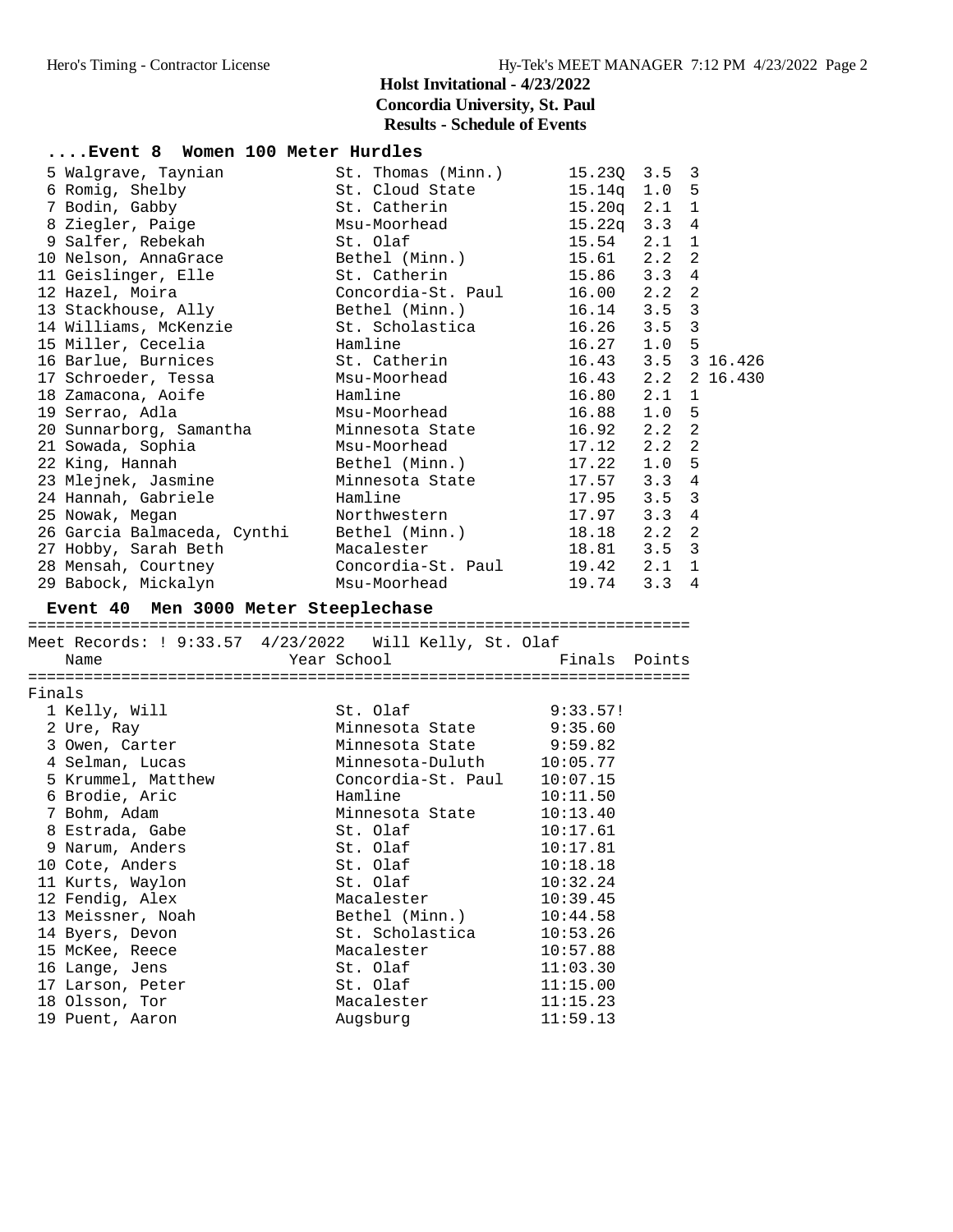**Event 39 Women 3000 Meter Steeplechase** =======================================================================

|                        | Meet Records: ! 11:14.67    4/17/2021    Kara Lindberg, Concordia-St. Pa |               |
|------------------------|--------------------------------------------------------------------------|---------------|
| Name                   | Year School                                                              | Finals Points |
|                        |                                                                          |               |
| 1 Renier, Lauryn       | Minnesota-Duluth                                                         | 11:43.15      |
| 2 Howes, Ceci          | Minnesota                                                                | 12:04.40      |
| 3 Swanson, Erika       | Bethel (Minn.)                                                           | 12:07.88      |
| 4 Pankratz, Ava        | St. Thomas (Minn.)                                                       | 12:10.90      |
| 5 Ede, Morgan          | St. Thomas (Minn.)                                                       | 12:18.20      |
| 6 Palodichuk, Anna     | Minnesota-Duluth                                                         | 12:25.81      |
| 7 VanderWilde, Bailey  | St. Olaf                                                                 | 12:42.36      |
| 8 Sivonen, Avery       | Concordia-St. Paul                                                       | 12:58.29      |
| 9 Pfieffer, Melissa    | St. Scholastica                                                          | 13:01.73      |
| 10 Plechaty, Zoe       | St. Olaf                                                                 | 13:09.06      |
| 11 Kusser, Chloe       | St. Olaf                                                                 | 13:18.46      |
| 12 Newman, Julia       | St. Olaf                                                                 | 13:34.78      |
| 13 Thelen, Kelsey      | Concordia-St. Paul                                                       | 13:47.14      |
| 14 Petersen, Klaire    | Hamline                                                                  | 13:56.70      |
| -- Albrecht, Christine | St. Olaf                                                                 | DNF           |

#### **Event 2 Men 4x100 Meter Relay**

========================================================================== Meet Records: ! 41.67 4/23/2022 MSU-Moorhead, MSU-Moorhead S Higgs, T Dawkins, E MacLennan, S Kemp<br>Finals H# Points School Finals H# Points ========================================================================== 1 Msu-Moorhead 'A' 41.67! 1 1) Higgs, Shaquiel 2) Dawkins, Ty 3) MacLennan, Elliott (4) Kemp, Shyrone 2 St. Thomas (Minn.) 'A' 41.85 1 1) Carlin, Nate 2) Afram, Gary 3) Martzahl, Alec 4) Dolezal, Josh 3 Bethel (Minn.) 'A' 43.25 1 1) Simon, Godsword 2) Smith, Albert 3) Braun, Alec (4) Parent, Jacob 4 Msu-Moorhead 'B' 43.55 1 1) Powell-Oliver, Kory 2) Daniels, David 3) Crayton, Jerome (4) Major, Kendrick 5 Augsburg 'A' 44.38 1 1) Doe, Brandon 2) Busby, Taron 3) Longs Jr., Sharrod (4) Conneh, Varney 6 St. Olaf 'A' 44.41 1 1) Arnold, Dylan 2) Alada, Gabe 3) Fisher, Henry 1988 (4) McNearny, Devin 7 Minnesota-Duluth 'A' 44.63 2 1) Miley, Josh 2) Rogers, Ted 3) Loer, Bereket (4) Hunt, Avery 8 Northwestern (Minn.) 'A' 45.63 2 1) McDonald, Collin 2) Howard, Jamon 3) Coppock, Cameron (4) Shevchuk, John 9 North Central (Minn.) 'A' 46.07 2 1) Omeja, Jackson 2) Juaire, Nehemiah 3) Elder, Tian (4) Kleiber, Carson 10 St. Olaf 'B' 46.28 2 1) Nissen, Matthew 2) Bassett, Jackson 3) Charlton, Josh (4) Day, Logan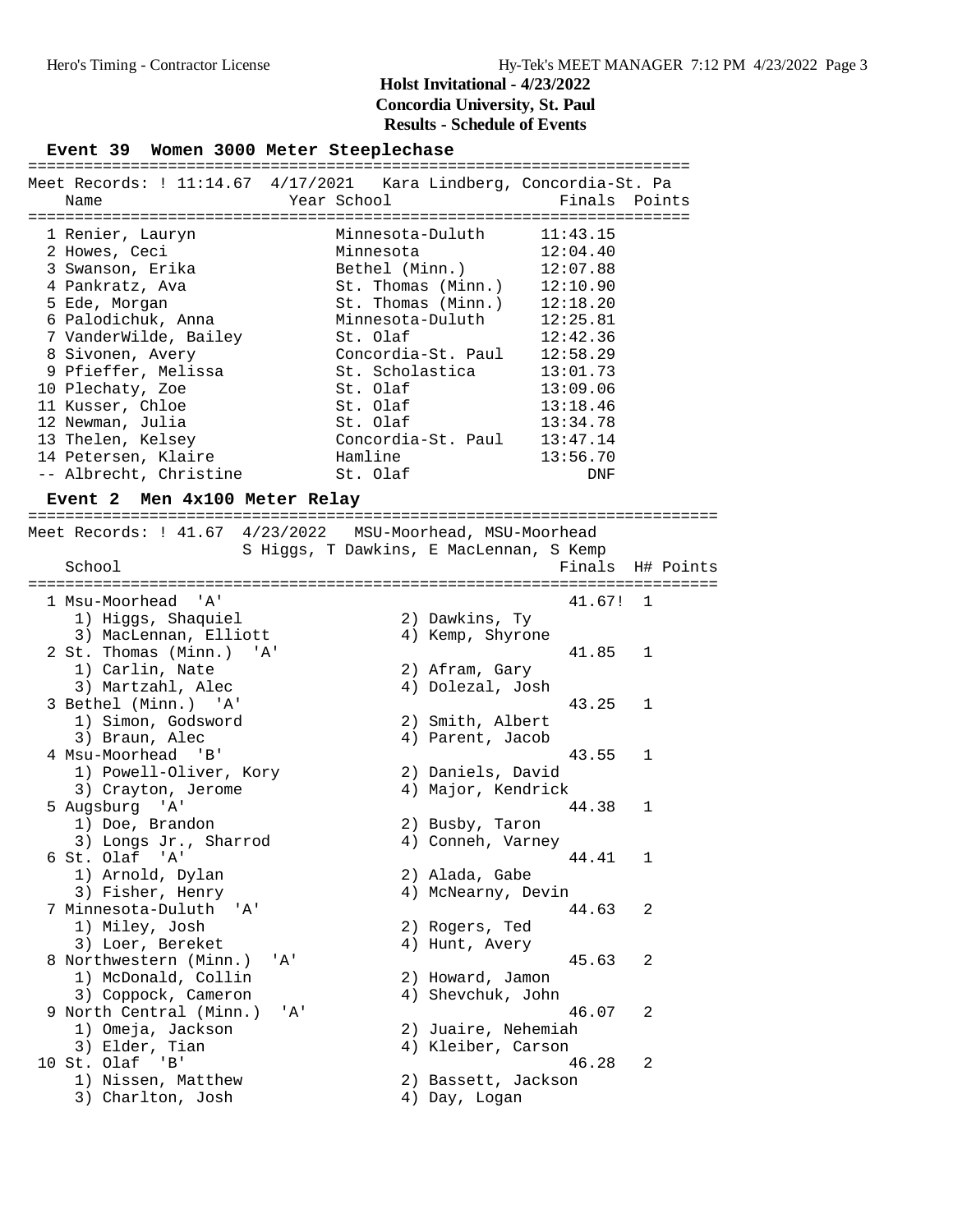#### **....Event 2 Men 4x100 Meter Relay** -- Concordia-St. Paul 'A' DQ 1 Exchange 1-2 1) Jean, Hudson 2) Johnson, Andrew 3) Segura, Nate 4) Dietel, Thomas -- St. Thomas (Minn.) 'B' DQ 2 exchange 3-4 1) Raddatz, Nate 2) Schulz, Cameron 3) May, Sam (3) May, Sam (3) May, Sam (4) Rosner, Jack -- Hamline 'A' DQ 2 Exchange 3-4 1) Couper, David 2) Thomas, Reece 3) Thomsen, Josh 4) Velishek, Christian **Event 3 Women 4x100 Meter Relay** ========================================================================== Meet Records: ! 47.77 4/22/2017 Concordia-St. Paul, Concordia-St G Williams, E Shady, E Young, K Burney School Finals H# Points ========================================================================== 1 St. Thomas (Minn.) 'A' 48.91 1 1) Cornelius, Hannah 2) Reighard, Molly 3) Hindt, Hailey 4) Walgrave, Taynian 2 Concordia-St. Paul 'A' 49.20 1 1) Mulcahy, Christabelle 2) Kai, Monique 3) Samuel, Lauryn 4) Dodge, Sofia 3 Bethel (Minn.) 'A' 50.21 1 1) Babalola, Jireh 2) Nordberg, Britta 3) King, Hannah 4) Gregg, Hailey 4 Minnesota-Duluth 'A' 51.12 1 1) Gilles, Megan 2) Rae, Jacqi 3) Root, Lindsey (4) Evans, Chloey 5 St. Catherine (Minn.) 'A' 51.71 2 1) Nichols, Claire 2) Doyle, Erin 3) Geislinger, Elle (4) Genz, Madi 6 Hamline 'A' 52.33 2 1) Aurelius, Andreiana 2) Logelin, Ellie 3) Nelson, Emme  $4)$  Boe, Essence 7 St. Olaf 'A' 52.64 2 1) Kroschel, Karla 2) Meyers, Erica 3) Pettitt-Kenney, Teresa (4) Collins, Clare 8 Minnesota-Duluth 'B' 54.15 1 1) Segar, Sabrina 2) Lawrence, Ashley 3) Worden, Eden 1986 (1998) Morden, Eden 1998 (1998) Morden, Jacqueline **Event 5 Men 1500 Meter Run** ==========================================================================

Meet Records: ! 3:52.44 4/12/2014 Tom Scott, Running2Win Name Year School Finals H# Points ========================================================================== 1 Fechner, Cole Minnesota-Duluth 3:58.14 1 2 Boone, Calvin St. Scholastica 3:58.23 1 3 Leonard, Christian Minnesota-Duluth 3:59.13 1 4 Curtis, Ian St. Olaf 4:00.28 1 5 Massanari, Noah St. Olaf 4:01.01 1 6 Smith, Morey St. Thomas (Minn.) 4:01.75 1 7 Jacobson, Nick Minnesota-Duluth 4:02.37 1 8 DeWall, Lars St. Scholastica 4:04.08 1 9 Faltesek, Emmett Concordia-St. Paul 4:04.15 2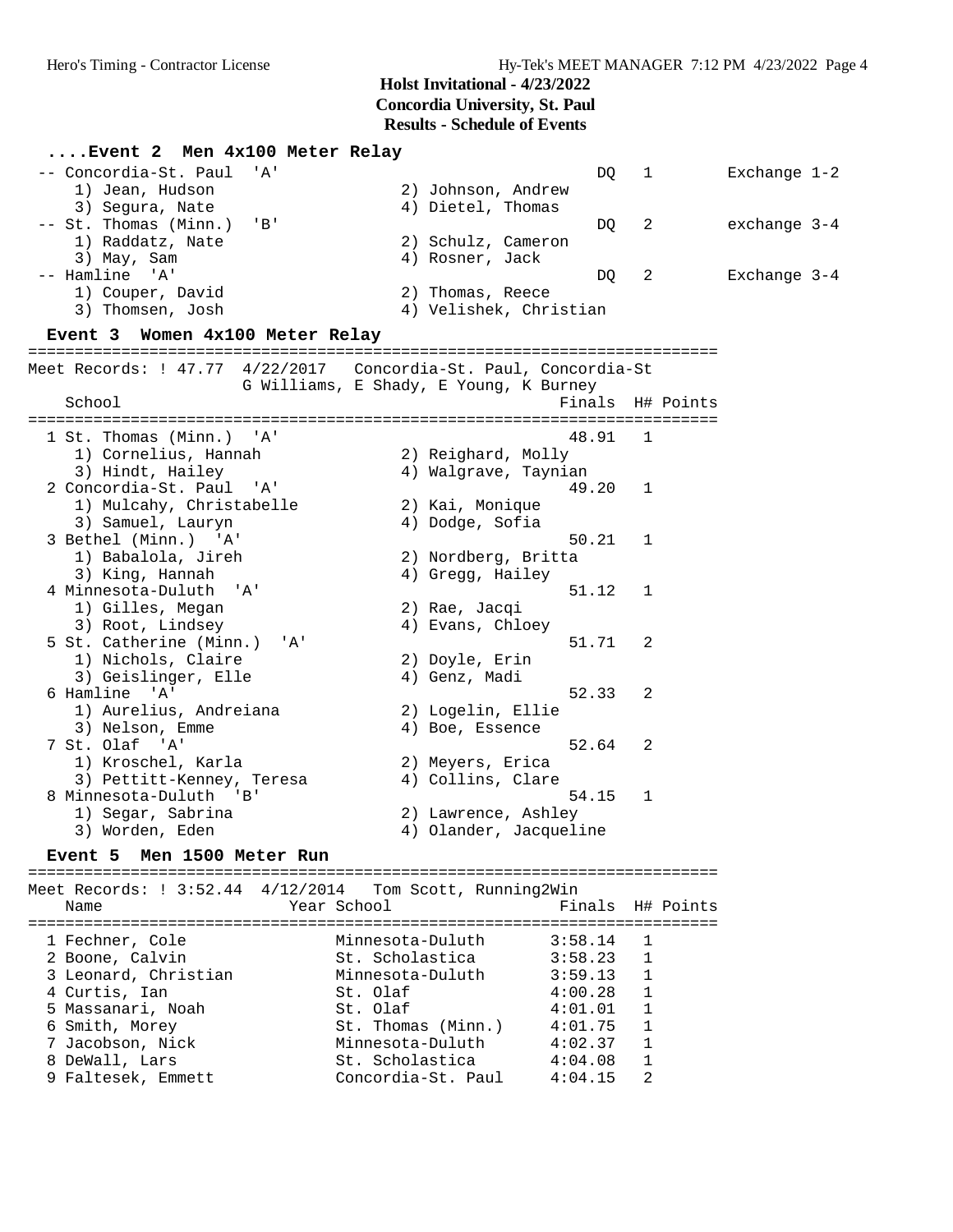| Event 5 Men 1500 Meter Run |                        |            |                |
|----------------------------|------------------------|------------|----------------|
| 10 Munoz, Julian           | St. Olaf               | 4:05.46    | 2              |
| 11 Helser, Matthew         | Concordia-St. Paul     | 4:06.59    | 1              |
| 12 Sevenich, Regan         | Unat-St. Tho           | 4:06.92    | 2              |
| 13 Dickenson, Owen         | Minnesota-Duluth       | 4:07.02    | $\mathbf{1}$   |
| 14 Trutna, Matthew         | Minnesota-Duluth       | 4:07.18    | $\mathbf{1}$   |
| 15 Bruer, Braxton          | Msu-Moorhead           | $4:07$ .80 | $\mathbf{1}$   |
| 16 Tostenson, Jonathan     | Minnesota-Duluth       | 4:08.19    | $\overline{2}$ |
| 17 Asfaw, Getinat          | Augsburg               | 4:09.36    | $\overline{a}$ |
| 18 Valentin, William       | Minnesota State        | 4:10.13    | $\overline{2}$ |
| 19 Crotteau, Ben           | Macalester             | 4:11.73    | $\overline{a}$ |
| 20 Baatrup-Sabo, Jakob     | St. Olaf               | 4:12.39    | $\mathbf{3}$   |
| 21 Hussien, Sakariya       | Augsburg               | 4:12.45    | $\overline{2}$ |
| 22 Neu, Nathan             | St. Scholastica        | 4:14.07    | $\overline{2}$ |
| 23 Antony, Austin          | Minnesota-Duluth       | 4:14.42    | $\overline{a}$ |
| 24 Collins, Maquanet       | Minnesota State        | 4:16.13    | $\mathbf{3}$   |
| 25 VanKempen, Jack         | Minnesota-Duluth       | 4:16.30    | $\overline{a}$ |
| 26 Sagedahl, Penn          | St. Olaf               | 4:17.26    | $\overline{2}$ |
| 27 Ihrke, Nick             | Macalester             | 4:19.45    | $\overline{3}$ |
| 28 Graber, Grant           | Bethel (Minn.) 4:21.38 |            | $\mathbf{3}$   |
| 29 Useche, Mateo           | Macalester             | 4:22.91    | $\overline{2}$ |
| 30 Kuecker, Gabe           | Bethel (Minn.)         | 4:24.20    | $\mathbf{3}$   |
| 31 Madell, Joe             | Macalester             | 4:24.62    | $\mathbf{3}$   |
| 32 Cogley, Andrew          | St. Olaf               | 4:27.19    | $\mathbf{3}$   |
| 33 Jacobson, Max           | Augsburg               | 4:27.23    | $\mathbf{3}$   |
| 34 Appel, Aidan            | Macalester             | 4:28.48    | $\overline{3}$ |
| 35 Klein, Brenner          | Bethel (Minn.)         | 4:28.57    | $\overline{3}$ |
| 36 Kurtz, Michael          | Hamline                | 4:29.20    | $\mathbf{3}$   |
| 37 Herzog, Kojo            | St. Olaf               | 4:29.68    | $\mathbf{3}$   |
| 38 Peterson, Luke          | Bethel (Minn.)         | 4:32.69    | $\mathbf{3}$   |
| 39 Saari, William          | Hamline                | 4:36.60    | $\overline{3}$ |
| 40 Anderson, Adam          | Northwestern           | 4:46.26    | $\mathbf{3}$   |
| 41 Chambers, Gabe          | Bethel (Minn.)         | 4:51.32    | 4              |
| 42 Bauer, Hunter           | Bethel (Minn.)         | 4:57.22    | 4              |
| 43 Hatlevig, Ike           | Macalester             | 4:57.52    | 4              |
| 44 Meeker, Caleb           | Bethel (Minn.)         | 4:57.58    | $\overline{4}$ |
| 45 Edwards, Nick           | St. Olaf               | 4:58.88    | $\overline{4}$ |
| 46 Frett, Emmett           | Hamline                | 5:02.20    | $\overline{4}$ |
| 47 Campbell, Jack          | North Centra           | 5:02.89    | $\overline{4}$ |
| 48 Herr-Zielke, Michael    | North Centra           | 5:02.90    | $\overline{4}$ |
| 49 Lord, Demetri           | St. Olaf               | 5:07.78    | 4              |
| 50 Peper, Stephen          | St. Olaf               | 5:07.79    | 4              |
| 51 Moser, Nate             | Northwestern           | 5:21.81    | $\overline{4}$ |
| 52 Hutchinson, John        | Bethel (Minn.)         | 5:29.25    | 4              |
| 53 Borst, Layton           | St. Olaf               | 5:29.43    | $\overline{4}$ |
| 54 Rian, Woody             | St. Olaf               | 5:58.52    | $\overline{4}$ |
| -- Gilbertson, Henrik      | St. Olaf               | <b>DNF</b> | 2              |

#### **Event 6 Women 1500 Meter Run**

========================================================================== Meet Records: ! 4:25.06 4/16/2016 Madeline Strandemo, Minnesota<br>Name Mame Tear School Finals H# Year School **Finals** H# Points ========================================================================== 1 Reindl, Haleigh Minnesota-Duluth 4:41.92 1 2 Mickelson, Ellen St. Olaf 4:45.43 1 3 Hall, Mackenzie Minnesota-Duluth 4:45.71 1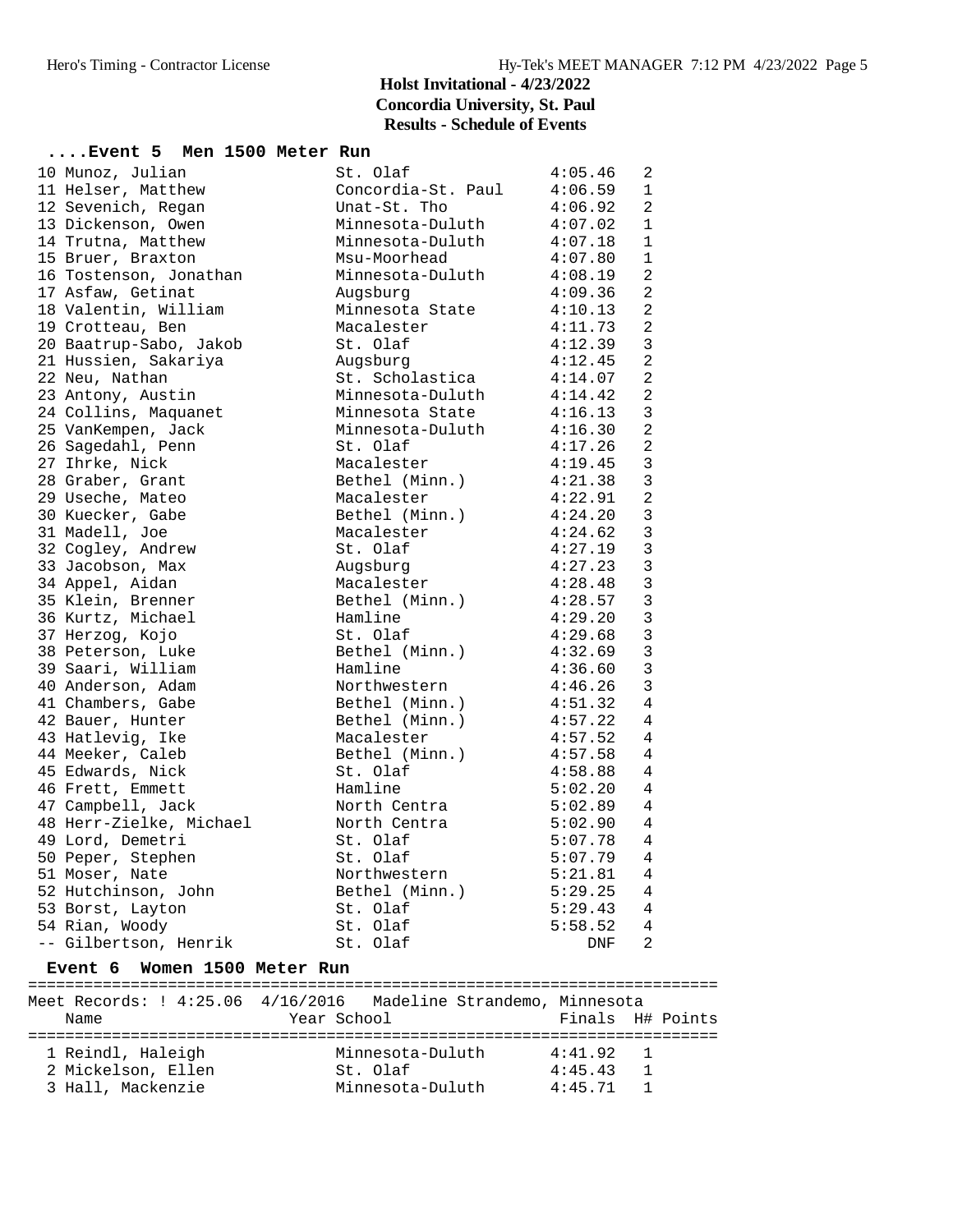| Event 6 Women 1500 Meter Run          |                                                      |                                        |
|---------------------------------------|------------------------------------------------------|----------------------------------------|
| 4 Thurston, MaKenna                   | Minnesota State 4:45.88                              | $\mathbf{1}$                           |
| 5 Gebert, Katie                       | St. Olaf                                             | 4:48.09<br>$\mathbf{1}$                |
| 6 Posey, Sam                          | St. Olaf                                             | 4:49.60<br>$\mathbf{1}$                |
| 7 Nielsen, Julia                      | Minnesota-Duluth 4:50.53                             | $\mathbf{1}$                           |
| 8 Call, Sophie                        | St. Olaf                                             | $\mathbf{1}$<br>4:50.66                |
| 9 Seidel, Francine                    | Minnesota-Duluth 4:51.39                             | 2                                      |
| 10 Ellefson, Lauren                   | St. Thomas $(Minn.)$ 4:52.65                         | 2                                      |
| 11 Scheuerman, Carly                  | St. Thomas (Minn.) $4:52.67$                         | 2                                      |
| 12 Bouley, Cheresa                    | St. Cloud State                                      | 4:53.11<br>2                           |
| 13 Bishop, Makayla                    | Minnesota State 4:55.18                              | $\mathbf{1}$                           |
| 14 Ellenbecker, Marissa               | Minnesota State 4:57.31                              | 2                                      |
| 15 Gaherty, Mackenzie                 | Minnesota State 4:57.49                              | 2                                      |
| 16 Call, Bella                        | St. Olaf                                             | $\mathbf{1}$<br>4:58.45                |
| 17 Bolcer, Christina                  | St. Thomas (Minn.) $4:59.18$                         | 2                                      |
| 18 Everest, Julia                     | St. Olaf                                             | $\overline{a}$<br>4:59.29              |
| 19 Bond, Josie                        | Minnesota-Duluth                                     | 4:59.49<br>2                           |
| 20 Anderson, Aislin                   | Msu-Moorhead 5:04.59                                 | $\overline{c}$                         |
| 21 Young, Ashlin                      | Minnesota State 5:08.20                              | $\mathbf{3}$                           |
| 22 Frey, Aubrey                       | St. Thomas $(Minn.)$ $5:08.50$                       | $\mathbf{3}$                           |
| 23 Burns, Hannah                      | St. Thomas (Minn.)                                   | $\overline{3}$<br>5:10.58              |
| 24 Froh, Maggie                       | Macalester                                           | $\overline{3}$<br>5:10.87              |
| 25 Paulsen, Rhynn                     | St. Thomas (Minn.) $5:11.77$                         | $\mathbf{3}$                           |
| 26 Abernethy, Sophie                  | St. Olaf                                             | $\overline{2}$<br>5:11.79              |
| 27 Lofstad, Elizabeth                 | North Centra 5:11.91                                 | $\mathbf{3}$                           |
| 28 Dorsher, Grace                     | Msu-Moorhead                                         | $\mathbf{3}$<br>5:14.39                |
| 29 Narveson, Megan                    | Minnesota State                                      | $\overline{3}$<br>5:15.53<br>5:15.99   |
| 30 Michalak, Katie                    | St. Thomas (Minn.)                                   | $\overline{3}$                         |
| 31 Hamilton, Cassie                   | St. Thomas (Minn.) $5:16.21$                         | $\overline{3}$                         |
| 32 Gernandt, Ruby                     | Bethel (Minn.) 5:17.01                               | $\overline{c}$                         |
| 33 Krumm, Ella                        | Macalester                                           | $\mathbf{3}$<br>5:17.42                |
| 34 Rather, Emily                      | St. Thomas $(Minn.)$ 5:19.21                         | $\mathbf{3}$                           |
| 35 Conrad, Erica                      | St. Cloud State                                      | $\overline{4}$<br>$5:20.48$<br>5:20.48 |
| 36 Greene, Sylvia                     | Macalester                                           | $\mathbf{3}$                           |
| 37 Decker, Anna                       | Bethel (Minn.) $5:21.11$                             | $\mathbf{3}$                           |
| 38 Bruenjes, Jane                     | St. Olaf                                             | $\mathbf{3}$<br>5:22.10                |
| 39 Gossard, Sophie                    | St. Olaf                                             | 5:23.31 4                              |
| 40 Ward, Emma                         | Minnesota State 5:23.79                              | $\overline{4}$                         |
| 41 Reinart, Emma                      | St. Thomas (Minn.) 5:24.26 4<br>Macalester 5:24.52 4 |                                        |
| 42 Thurston, Karley                   |                                                      |                                        |
| 43 Bragg, Alexandra                   | Minnesota-Duluth                                     | 5:25.60 4                              |
| 44 Maki, McKenzie                     | Msu-Moorhead                                         | 5:26.71<br>3                           |
| 45 Kraft, Isabella                    | St. Cloud State                                      | 5:26.97<br>4                           |
| 46 Weigel, Ilsa                       | St. Olaf                                             | 4<br>5:27.48                           |
| 47 Skjeveland, Madelyn                | Minnesota State                                      | $\mathsf{3}$<br>5:29.03<br>4           |
| 48 Messer, Sarah                      | St. Thomas (Minn.)                                   | 5:30.09                                |
| 49 Terrio, Jenna                      | St. Scholastica<br>St. Olaf                          | 5:31.47<br>4<br>5:31.54                |
| 50 Craven, Ava                        | St. Catherin                                         | 4<br>5                                 |
| 51 Swanson, Anya                      |                                                      | 5:31.85<br>5                           |
| 52 Gessner, Lydia<br>53 Gleason, Cate | Bethel (Minn.)<br>St. Olaf                           | 5:31.92<br>$\mathsf S$<br>5:33.59      |
| 54 Andersen, Gwen                     | St. Thomas (Minn.)                                   | 4<br>5:33.82                           |
| 55 McKonkey, Katie                    | Minnesota-Duluth                                     | 5<br>5:34.87                           |
| 56 Coyle, Sylvia                      | Macalester                                           | 5:34.92<br>4                           |
| 57 Woyke, Celia                       | Bethel (Minn.)                                       | 5<br>5:35.80                           |
| 58 Morgan, Maggie                     | Macalester                                           | 5<br>5:37.29                           |
|                                       |                                                      |                                        |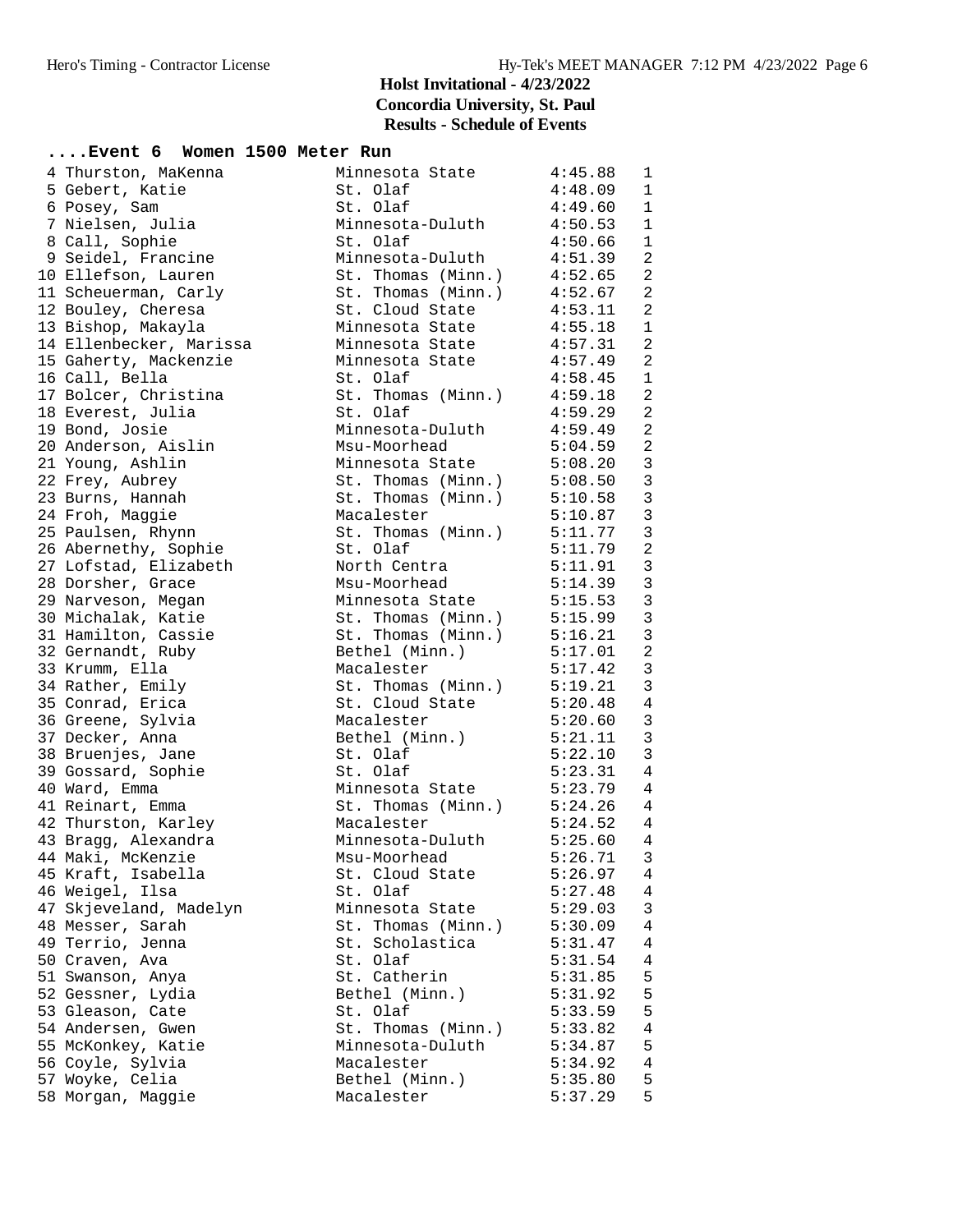| Event 6 Women 1500 Meter Run                                   |                                             |                  |                |  |
|----------------------------------------------------------------|---------------------------------------------|------------------|----------------|--|
| 59 Berndt, Elizabeth                                           | St. Scholastica                             | 5:40.08          | 5              |  |
| 60 Arett, Ashlyn                                               | St. Thomas (Minn.)                          | 5:41.83          | 4              |  |
|                                                                |                                             | 5:43.81          | 5              |  |
| 61 Bruessel, Madeline                                          | Minnesota State                             |                  |                |  |
| 62 Rowekamp, Abby                                              | St. Olaf                                    | 5:45.35          | 4              |  |
| 63 Vander Kolk, Sarah                                          | Bethel (Minn.) 5:46.73                      |                  | 5              |  |
| 64 Cutlan, Marissa                                             | Bethel (Minn.) 5:52.00                      |                  | $\overline{4}$ |  |
| 65 St. George, Ellesa                                          | Bethel (Minn.)                              | 5:52.28          | 5              |  |
| 66 Widman, Gracia                                              | Northwestern                                | 5:57.89          | 5              |  |
| 67 Sajdak, Anna                                                | Not chwebeer.<br>Concordia-St. Paul 5:59.08 |                  | 5              |  |
| 68 Lantz, Annabel                                              |                                             | 6:05.91          | 5              |  |
| 69 Clarksean, Aspen                                            | Augsburg<br>Hamline                         | 6:07.47          | 5              |  |
| 70 Schwinghamer, Julia bt. Scholastica 6:25.70                 |                                             |                  | 5              |  |
| Event 9 Men 400 Meter Dash                                     |                                             |                  |                |  |
|                                                                |                                             |                  |                |  |
| Meet Records: ! 48.09 4/16/2016 Manni Egbujor, Augsburg        |                                             |                  |                |  |
| Name                                                           | Year School                                 | Finals H# Points |                |  |
|                                                                |                                             |                  |                |  |
| 1 Parent, Jacob                                                |                                             |                  | 1              |  |
|                                                                |                                             |                  | 1              |  |
| 3 Kulzer, Alex                                                 | Minnesota-Duluth                            | $50.19$ 2        |                |  |
| 4 Loer, Bereket                                                | Minnesota-Duluth 50.49                      |                  | $\mathbf{1}$   |  |
| 5 Rudzitis, Taaron                                             | Concordia-St. Paul 50.69                    |                  | $\mathbf{1}$   |  |
|                                                                |                                             |                  | 2              |  |
| 6 Croston, Alexander                                           | Minnesota-Duluth                            | 50.82            |                |  |
| 7 Warmington, Mitchell                                         | Unat-St. Tho                                | 50.92            | $\overline{2}$ |  |
| 8 Major, Kendrick                                              | Msu-Moorhead                                | 51.00            | $\overline{a}$ |  |
| 9 Youberg, Finn                                                | Minnesota-Duluth                            | 51.10            | 2              |  |
| 10 Thedens, Mason                                              | St. Thomas (Minn.) 51.41                    |                  | $\mathbf 1$    |  |
| 11 Gunderson, Tyler                                            | St. Olaf                                    | 52.38            | $\overline{2}$ |  |
| 12 Nichols, Danny                                              | St. Olaf                                    | 52.78            | 3              |  |
| 13 Forbes, Duncan                                              | St. Olaf                                    | 53.46            | $\mathbf{1}$   |  |
| 14 Bream, Calvin                                               | St. Thomas (Minn.)                          | 53.73            | $\mathbf 1$    |  |
| 15 Gruenes, Jordan                                             | Minnesota-Duluth                            | 53.79            | $\overline{3}$ |  |
| 16 Gowin, Sawyer                                               | Unat-St. Tho                                | 53.81            | $\mathsf 3$    |  |
|                                                                |                                             |                  | $\mathsf 3$    |  |
| 17 Peterson, Payton                                            | Concordia-St. Paul 54.13                    |                  |                |  |
| 18 McDonald, Collin                                            | Northwestern                                | 54.33            | $\overline{3}$ |  |
| 19 Hage, Daniel                                                | Bethel (Minn.)                              | 54.89 4          |                |  |
| 20 McCarty, Charlie                                            | Unat-St. Tho                                | 54.93            | $\mathbf{3}$   |  |
| 21 Matelich, Nick                                              | St. Scholastica                             | 56.31            | $\overline{4}$ |  |
| 22 Coppock, Cameron                                            | Northwestern                                | 57.36            | 4              |  |
| 23 Reller, Brent                                               | Northwestern                                | 1:00.32 4        |                |  |
| -- Day, Logan                                                  | St. Olaf                                    | DNF 4            |                |  |
| Event 10 Women 400 Meter Dash                                  |                                             |                  |                |  |
|                                                                |                                             |                  |                |  |
| Meet Records: ! 53.79 4/22/2017 Titania Markland, UNAT-Minneso |                                             |                  |                |  |
| Name                                                           | Year School                                 | Finals H# Points |                |  |
|                                                                |                                             |                  |                |  |
| 1 Rolle-Curry, Robynn                                          | Msu-Moorhead                                | 56.82            | 1              |  |
| 2 Brezinka, Isabelle                                           | Minnesota-Duluth                            | 57.44            | 1              |  |
| 3 Schley, Savannah                                             | Minnesota-Duluth                            | 58.50            | 1              |  |
| 4 Lewis, Cece                                                  | Concordia-St. Paul 58.90                    |                  | 1              |  |
| 5 McGuire, Grace                                               | St. Thomas (Minn.) 59.36                    |                  | 1              |  |
| 6 Nordberg, Britta                                             | Bethel (Minn.)                              | 59.40            | 2              |  |
| 7 Cornelius, Hannah                                            | St. Thomas (Minn.) 59.62                    |                  | 1              |  |
|                                                                |                                             |                  |                |  |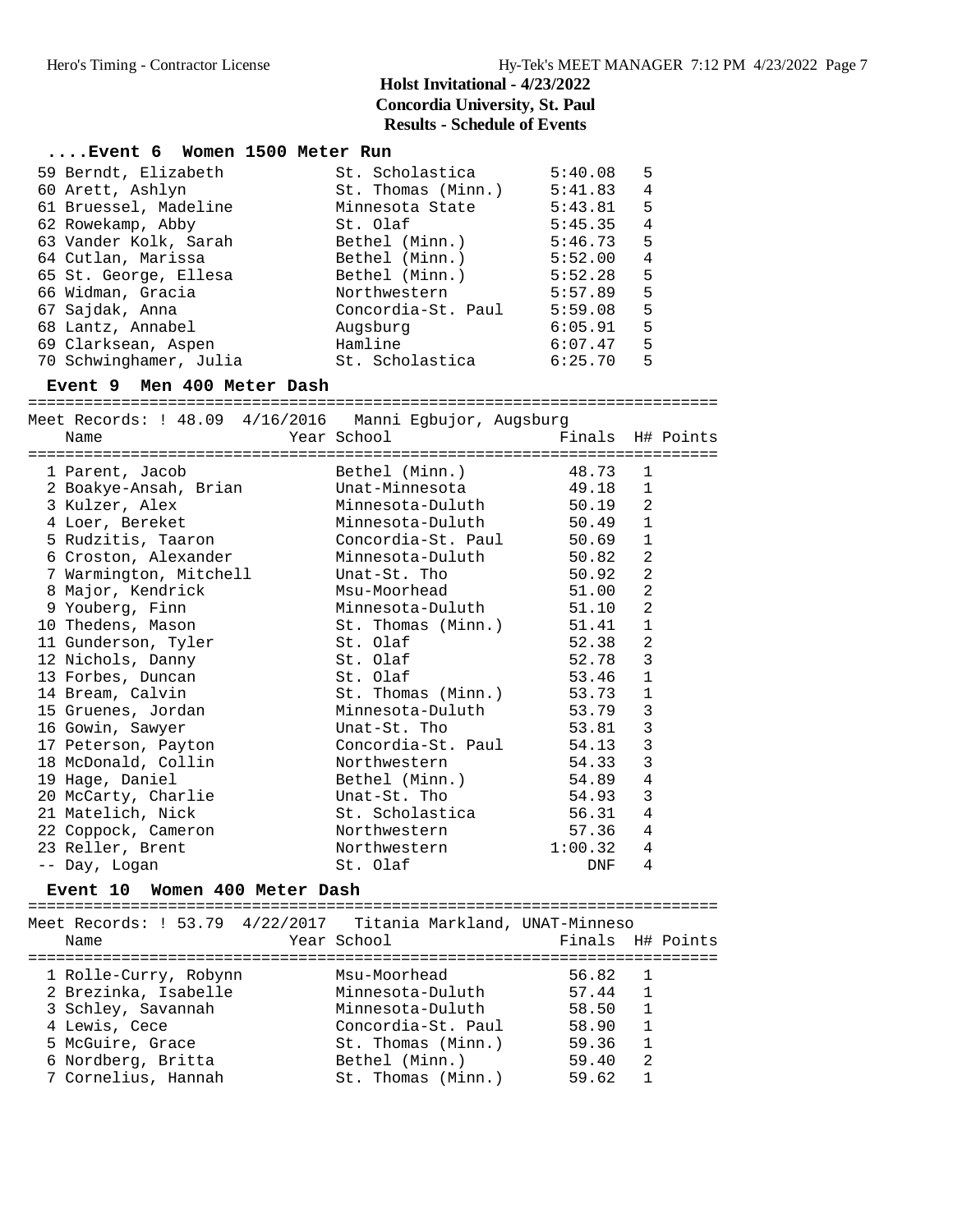| Event 10 Women 400 Meter Dash                                                                                                                                                                                                  |                                                    |                    |                |                       |
|--------------------------------------------------------------------------------------------------------------------------------------------------------------------------------------------------------------------------------|----------------------------------------------------|--------------------|----------------|-----------------------|
| 8 Boelke, Rachel                                                                                                                                                                                                               | Minnesota-Duluth 59.75                             |                    | 2              |                       |
| 9 Sholing, Ellie                                                                                                                                                                                                               | St. Scholastica 1:00.84                            |                    | $\overline{a}$ |                       |
| 10 Barnes, Amaiya                                                                                                                                                                                                              | Minnesota State 1:00.90                            |                    | $\overline{2}$ |                       |
| 11 Guerra-Reese, Marianna                                                                                                                                                                                                      | St. Cloud State 1:01.69                            |                    | $\overline{2}$ |                       |
| 12 Brown, Makenna                                                                                                                                                                                                              | Bethel (Minn.) $1:01.94$                           |                    | $\overline{2}$ |                       |
|                                                                                                                                                                                                                                | Concordia-St. Paul 1:02.52                         |                    | 4              |                       |
| 13 Mattingly, Destiny<br>14 Preston, Adisa<br>15 Voss, Annika                                                                                                                                                                  | Macalester                                         | 1:02.64            | $\overline{a}$ |                       |
|                                                                                                                                                                                                                                | St. Scholastica 1:03.68                            |                    | $\mathbf{3}$   |                       |
| 16 Kiminiski, Anna (b. 1888). Scholastica (b. 1891).<br>16 Kiminiski, Anna (b. 1888). Scholastica (b. 1891).                                                                                                                   |                                                    |                    | 3              |                       |
| 17 Hage, Evie                                                                                                                                                                                                                  | Bethel (Minn.) 1:03.93                             |                    | 4              |                       |
| 18 Swenson, Abbie                                                                                                                                                                                                              | Bethel (Minn.) 1:04.46                             |                    | 4              |                       |
|                                                                                                                                                                                                                                |                                                    |                    | $\overline{3}$ |                       |
| 19 Hartinger, Michaella Concordia-St. Paul 1:04.58                                                                                                                                                                             |                                                    |                    |                |                       |
| 20 Elvrum, Anika                                                                                                                                                                                                               | St. Thomas (Minn.) 1:04.90 3<br>St. Olaf 1:05.49 4 |                    |                |                       |
| 21 Haileslassie, Meraf                                                                                                                                                                                                         | St. Catherin 1:06.12 4                             |                    |                |                       |
| 22 Doyle, Erin                                                                                                                                                                                                                 |                                                    |                    |                |                       |
| 23 Wrzesien, Caley                                                                                                                                                                                                             | Bethel (Minn.) 1:06.72                             |                    | 5              |                       |
| 24 Wrzesien, Caitlyn Bethel (Minn.) 1:07.79 4                                                                                                                                                                                  |                                                    |                    |                |                       |
| 25 Lantz, Annabel                                                                                                                                                                                                              | Augsburg                                           | $1:12.47$ 5        |                |                       |
| Event 8 Women 100 Meter Hurdles                                                                                                                                                                                                |                                                    |                    |                |                       |
|                                                                                                                                                                                                                                |                                                    |                    |                |                       |
| Meet Records: ! 13.81 4/18/2015 Kimberly Golding, Unattached                                                                                                                                                                   |                                                    |                    |                |                       |
| Name                                                                                                                                                                                                                           | Year School                                        | Finals Wind Points |                |                       |
| 1 Malone, Kynnedi                                                                                                                                                                                                              | Minnesota State                                    | 14.01 3.9          |                |                       |
|                                                                                                                                                                                                                                |                                                    |                    |                |                       |
| 2 Mulcahy, Christabelle Concordia-St. Paul 14.15 3.9<br>3 Romig, Shelby St. Cloud State 15.02 3.9                                                                                                                              |                                                    |                    |                |                       |
| 4 Ziegler, Paige Msu-Moorhead 15.08 3.9                                                                                                                                                                                        |                                                    |                    |                |                       |
| 5 Bodin, Gabby                                                                                                                                                                                                                 |                                                    |                    |                |                       |
| 6 Walgrave, Taynian St. Thomas (Minn.) 15.30 3.9                                                                                                                                                                               | St. Catherin                                       | 15.18 3.9          |                |                       |
|                                                                                                                                                                                                                                |                                                    |                    |                |                       |
| Event 7 Men 110 Meter Hurdles                                                                                                                                                                                                  |                                                    |                    |                |                       |
| Meet Records: ! 14.40 4/17/2021 Kornelius Klah, Minnesota State                                                                                                                                                                |                                                    |                    |                |                       |
| Name and the state of the state of the state of the state of the state of the state of the state of the state of the state of the state of the state of the state of the state of the state of the state of the state of the s | Year School                                        | Finals Wind Points |                |                       |
|                                                                                                                                                                                                                                |                                                    |                    |                |                       |
| 1 Christiansen, Abel                  Minnesota State                 14.14    3.4<br>2 Durnin, Nick                         Minnesota State                14.33    3.4                                                       |                                                    |                    |                |                       |
|                                                                                                                                                                                                                                |                                                    |                    |                |                       |
| 3 Ekiyor, Jayson Bethel (Minn.) 14.47 3.4                                                                                                                                                                                      |                                                    |                    |                |                       |
| 4 Anderson, Erik                                                                                                                                                                                                               | St. Thomas (Minn.) 14.63 3.4                       |                    |                |                       |
| 5 Maack, Carter                                                                                                                                                                                                                | St. Thomas (Minn.)                                 | 14.63 3.4          |                |                       |
| 6 Kramarczuk, Lucas                                                                                                                                                                                                            | St. Olaf                                           | 14.64 3.4          |                |                       |
| 7 Myres, David                                                                                                                                                                                                                 | Bethel (Minn.)                                     | $15.42 \t3.4$      |                |                       |
| Event 11 Men 100 Meter Dash                                                                                                                                                                                                    |                                                    |                    |                |                       |
|                                                                                                                                                                                                                                |                                                    |                    |                |                       |
| Meet Records: ! 10.60 4/22/2017 Seth Boomsma, Brooks                                                                                                                                                                           |                                                    |                    |                |                       |
| Name                                                                                                                                                                                                                           | Year School                                        |                    |                | Finals Wind H# Points |
|                                                                                                                                                                                                                                |                                                    |                    |                |                       |
| 1 Hickman, Shaheed                                                                                                                                                                                                             | Minnesota State                                    | 10.53              | $2 \cdot 2$    | 1                     |
| 2 Douville, Eric                                                                                                                                                                                                               | St. Thomas (Minn.)                                 | 10.54              | 2.8 10         |                       |
| 3 Dawkins, Ty                                                                                                                                                                                                                  | Msu-Moorhead                                       | 10.59              | 2.2            | 1                     |
| 4 Afram, Gary                                                                                                                                                                                                                  | St. Thomas (Minn.)                                 | 10.60              | 2.2            | 1                     |
| 5 Sharma, Nicholas                                                                                                                                                                                                             | Minnesota State                                    | 10.63              | 2.2            | 1                     |
| 6 Nti, Prince                                                                                                                                                                                                                  | Minnesota State                                    | 10.68              | 2.2            | 1                     |
|                                                                                                                                                                                                                                |                                                    |                    |                |                       |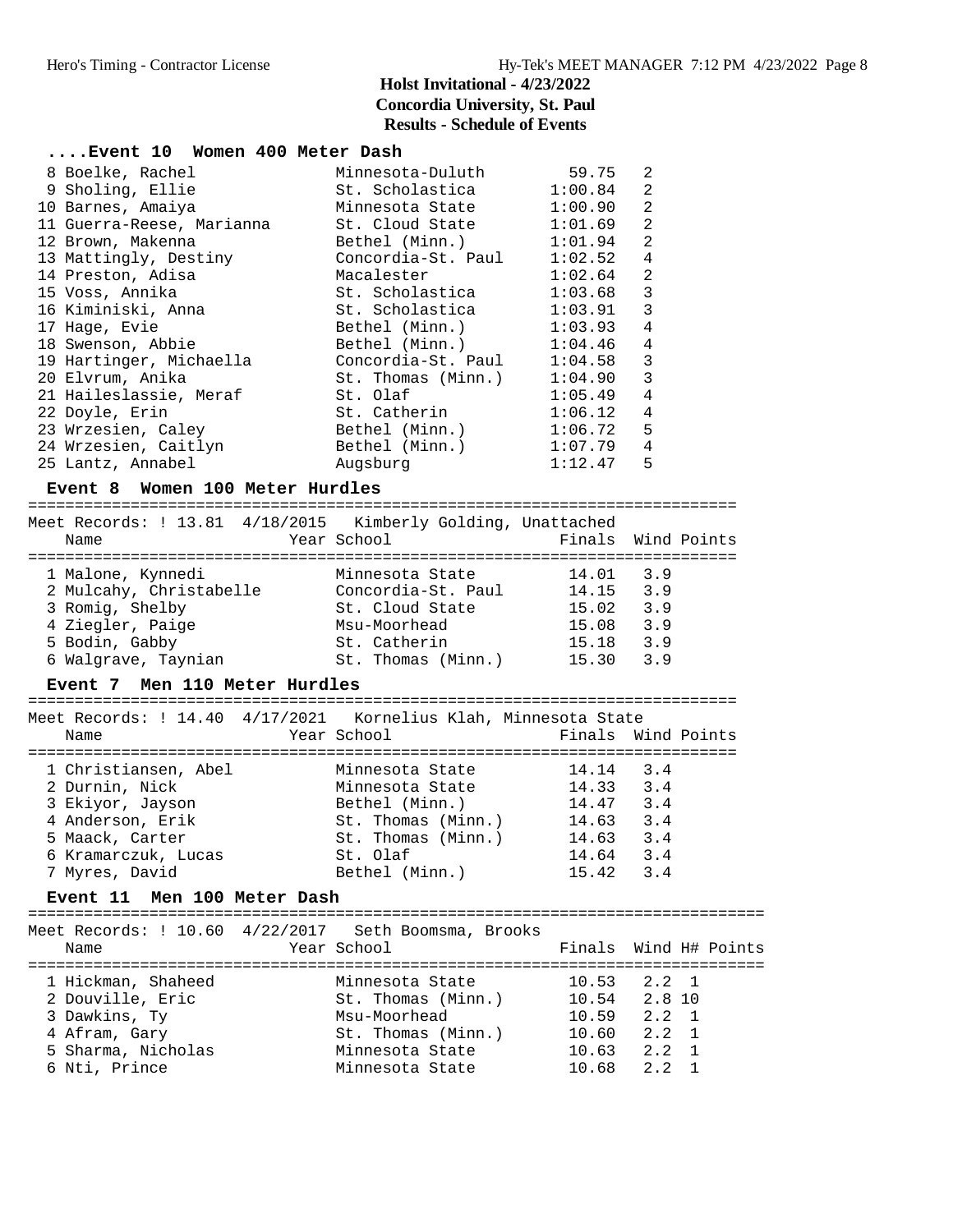# **Holst Invitational - 4/23/2022 Concordia University, St. Paul**

**Results - Schedule of Events**

| Event 11 Men 100 Meter Dash |                    |       |                                |        |
|-----------------------------|--------------------|-------|--------------------------------|--------|
| 7 Marks, Steven             | Minnesota State    | 10.70 | 0.8<br>2                       |        |
| 8 Hopf, Isaiah              | St. Thomas (Minn.) | 10.71 | 2.8 10                         |        |
| 9 Johnson, Andrew           | Concordia-St. Paul | 10.73 | $\overline{\mathbf{3}}$<br>1.9 | 10.723 |
| 10 Dietel, Thomas           | Concordia-St. Paul | 10.73 | $\overline{2}$<br>0.8          | 10.728 |
| 11 Nesvold, Carter          | Minnesota State    | 10.74 | $\overline{c}$<br>0.8          |        |
| 12 Higgs, Shaquiel          | Msu-Moorhead       | 10.76 | 2<br>0.8                       |        |
| 13 Atubel, Kenry            | Minnesota State    | 10.82 | 2<br>0.8                       |        |
| 14 Kemp, Shyrone            | Msu-Moorhead       | 10.85 | 3.9 11                         |        |
| 15 Blackwell, Eddie         | Minnesota State    | 10.88 | $\overline{\mathbf{3}}$<br>1.9 |        |
| 16 Oduong, Ibrahim          | Msu-Moorhead       | 10.89 | 3.911                          |        |
| 17 Clark, Ezekiel           | Minnesota State    | 10.91 | $\overline{2}$<br>0.8          |        |
| 18 Bokoyo, Josue            | Minnesota State    | 10.93 | 1.9<br>$\overline{\mathbf{3}}$ |        |
| 19 Joseph, Travis           | Msu-Moorhead       | 10.94 | 3.9 11                         |        |
| 20 Szutkowski, Brian        | Unattached         | 10.95 | 2.2<br>1                       |        |
| 21 Shaner, Jon              | Minnesota State    | 10.96 | 3<br>1.9                       | 10.951 |
| 22 DePrenger, Max           | Minnesota State    | 10.96 | $\overline{4}$<br>2.5          | 10.958 |
| 23 Phelps, Josh             | Minnesota State    | 10.98 | 2.5<br>4                       |        |
| 24 Conneh, Varney           | Augsburg           | 10.99 | 3<br>1.9                       |        |
| 25 Makela, Tyler            | Minnesota State    | 11.01 | 5<br>3.0                       |        |
| 26 Carlin, Nate             | St. Thomas (Minn.) | 11.05 | $\overline{4}$<br>2.5          |        |
| 27 Miley, Josh              | Minnesota-Duluth   | 11.06 | 8<br>3.0                       | 11.055 |
| 28 Segura, Nate             | Concordia-St. Paul | 11.06 | 2.5<br>4                       | 11.057 |
| 29 Schegel, Abe             | Bethel (Minn.)     | 11.08 | 2.7<br>7                       |        |
| 30 Martzahl, Alec           | St. Thomas (Minn.) | 11.11 | 2.5<br>4                       |        |
| 31 Smith, Albert            | Bethel (Minn.)     | 11.13 | 5<br>3.0                       |        |
| 32 Bade, Kyler              | Minnesota State    | 11.17 | 5<br>3.0                       |        |
| 33 Simon, Godsword          | Bethel (Minn.)     | 11.18 | 5<br>3.0                       |        |
| 34 Daniels, David           | Msu-Moorhead       | 11.19 | $\mathbf{3}$<br>1.9            | 11.184 |
| 35 Diedrich, Sean           | St. Scholastica    | 11.19 | 3.0<br>5                       | 11.186 |
| 36 Lewison, Drew            | Minnesota State    | 11.20 | 2.5<br>4                       |        |
| 37 Shevchuk, John           | Northwestern       | 11.21 | 6<br>3.4                       | 11.205 |
| 38 Akintade, Paul           | Unattached         | 11.21 | 3<br>1.9                       | 11.206 |
| 39 Busby, Taron             | Augsburg           | 11.27 | 2.7<br>$\overline{7}$          |        |
| 40 Edwards, Nick            | St. Olaf           | 11.33 | 2.7<br>$\overline{7}$          |        |
| 41 Thomas, Reece            | Hamline            | 11.36 | 3.4<br>6                       |        |
| 42 Walker, Quinn            | Minnesota State    | 11.38 | 3.0<br>5                       | 11.371 |
| 43 Kallstrom, Brandon       | Bethel (Minn.)     | 11.38 | 6<br>3.4                       | 11.373 |
| 44 Walton, Lukas            | Bethel (Minn.)     | 11.38 | $\overline{7}$<br>2.7          | 11.374 |
| 45 Westphal, Nicholas       | Minnesota-Duluth   | 11.40 | 5<br>3.0                       | 11.393 |
| 46 Wilkins, Tae'Vion        | Hamline            |       | $11.40$ $3.4$ 6                | 11.394 |
| 47 Omeja, Jackson           | North Centra       | 11.45 | 7<br>2.7                       |        |
| 48 Korum, Levi              | Bethel (Minn.)     | 11.48 | 3.4<br>6                       |        |
| 49 Chose, Ean               | Hamline            | 11.57 | 3.1<br>9                       | 11.562 |
| 50 Brown, Richard           | Unattached         | 11.57 | 5<br>3.0                       | 11.565 |
| 51 Charlton, Josh           | St. Olaf           | 11.57 | 2.7<br>7                       | 11.569 |
| 52 Kogut, Jacob             | Macalester         | 11.62 | 2.7<br>7                       |        |
| 53 Elder, Tian              | North Centra       | 11.67 | 3.1<br>9                       |        |
| 54 Moo, Eh Ler              | St. Olaf           | 11.70 | 3.0<br>8                       |        |
| 55 Smith, Micah             | Bethel (Minn.)     | 11.74 | 3.0<br>8                       |        |
| 56 Borst, Layton            | St. Olaf           | 11.81 | 2.8 10                         |        |
| 57 Johnson, Isaiah          | Msu-Moorhead       | 11.84 | 2.7<br>7                       |        |
| 58 Blake, Parker            | Augsburg           | 11.90 | 9<br>3.1                       |        |
| 59 Gaye, Carlos             | Hamline            | 11.95 | 3.0<br>8                       |        |
| 60 Basu, Henry              | Macalester         | 11.96 | 3.0<br>8                       |        |
| 61 Kazor, Jonathan          | Macalester         | 11.97 | 3.1<br>9                       |        |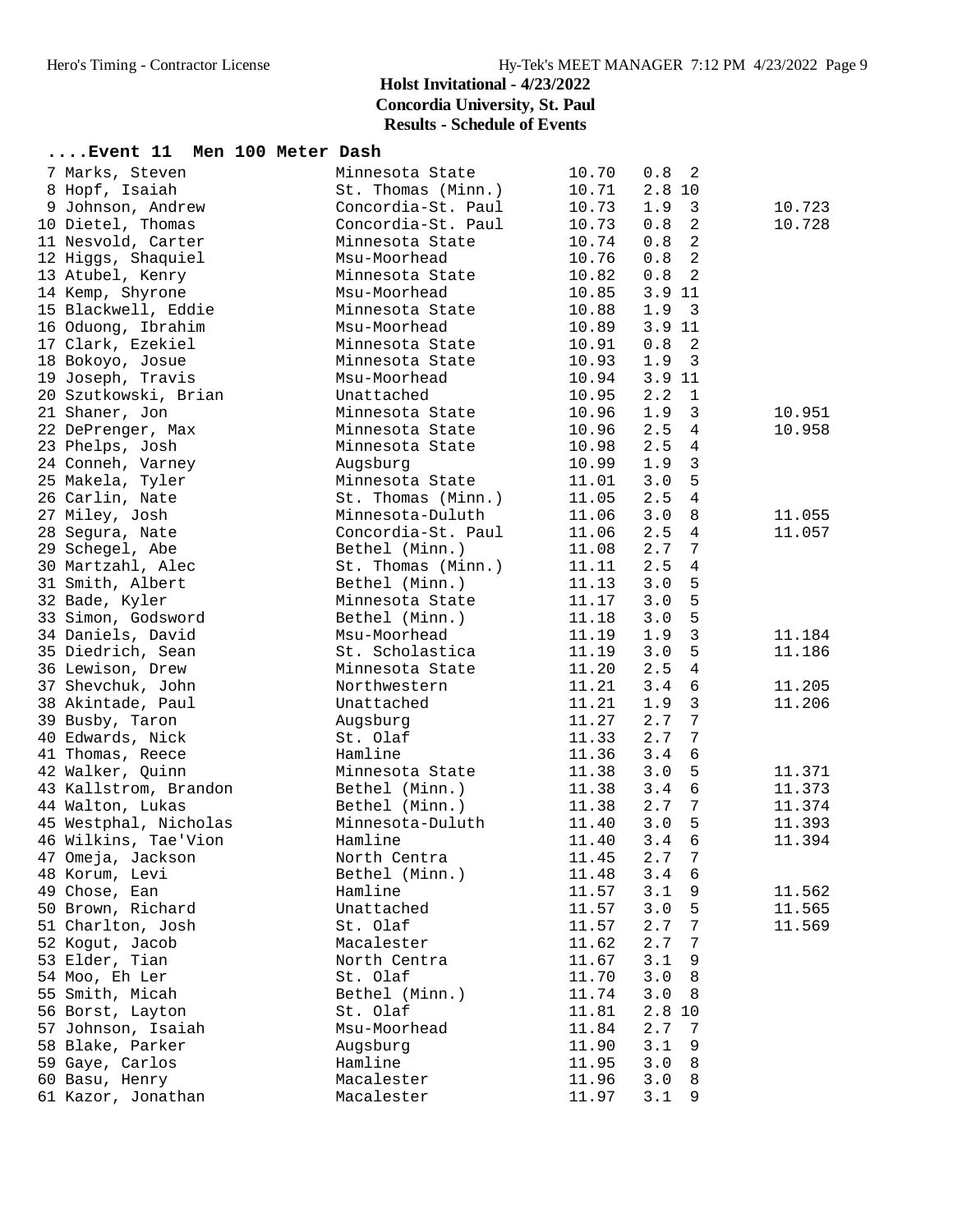| Event 11 Men 100 Meter Dash |                    |       |                                |
|-----------------------------|--------------------|-------|--------------------------------|
| 62 Rian, Woody              | St. Olaf           | 12.00 | $3.1 \quad 9$                  |
| 63 Sotiropoulos, Simon      | St. Scholastica    | 12.21 | 2.8 10                         |
| 64 Rikkers, Sam             | St. Olaf           | 12.44 | $2.8$ 10                       |
| 65 Kleiber, Carson          | North Centra       | 12.48 | $3.1$ 9                        |
| 66 Furlong, Zach            | Northwestern       | 12.59 | $3.1$ 9                        |
| 67 Campbell, Christian      | North Centra       | 12.82 | $2.8$ 10                       |
| 68 Klocow, Jackson          | Concordia-St. Paul | 13.52 | $3.4\quad 6$                   |
| -- Powell-Oliver, Kory      | Msu-Moorhead       | FS    | $2.5 \quad 4$                  |
| -- Lopez, Gessael           | Mexico             | FS    | $\overline{\mathbf{3}}$<br>1.9 |
| -- Attoh, Daniel            | Minnesota State    | FS    | 2.2                            |
|                             |                    |       |                                |

#### **Event 12 Women 100 Meter Dash**

===============================================================================

Meet Records: ! 11.93 4/22/2017 Danielle Kohlwey, Minnesota-Du

| Name                  | Year School        | Finals | Wind H# Points        |        |
|-----------------------|--------------------|--------|-----------------------|--------|
|                       |                    |        |                       |        |
| 1 Jackson, Makayla    | Minnesota State    | 11.40  | 3.4<br>1              |        |
| 2 Cartwright, Denisha | Minnesota State    | 11.62  | 3.4<br>$\mathbf 1$    |        |
| 3 Stellmach, Sarah    | Bethel (Minn.)     | 12.03  | $\mathbf{1}$<br>3.4   |        |
| 4 Cramer, Rose        | Minnesota State    | 12.15  | $\mathbf{1}$<br>3.4   |        |
| 5 Jones, Caitlyn      | Minnesota State    | 12.30  | $\overline{a}$<br>3.0 |        |
| 6 Gaye, Rose          | Minnesota State    | 12.33  | $\mathbf{1}$<br>3.4   |        |
| 7 Robins, Nyeaee      | Minnesota State    | 12.38  | 3.0<br>$\overline{a}$ |        |
| 8 O'Connor, Amanda    | Unattached         | 12.45  | 2<br>3.0              |        |
| 9 Babalola, Jireh     | Bethel (Minn.)     | 12.46  | $\overline{2}$<br>3.0 |        |
| 10 Colvin, Dyashia    | Minnesota State    | 12.47  | $\mathbf{1}$<br>3.4   |        |
| 11 Simmons, Ja'Cey    | Minnesota State    | 12.52  | $\mathbf{1}$<br>3.4   |        |
| 12 Fields, Carson     | Minnesota State    | 12.54  | $\mathbf{1}$<br>3.4   |        |
| 13 Davidson, Daya     | St. Scholastica    | 12.68  | 2.5<br>3              |        |
| 14 Borowicz, Emma     | Minnesota State    | 12.72  | $\,8\,$<br>3.8        |        |
| 15 Trucksess, Deanna  | Northwestern       | 12.73  | $\overline{2}$<br>3.0 |        |
| 16 Genz, Madi         | St. Catherin       | 12.77  | $\mathbf{3}$<br>2.5   |        |
| 17 Root, Lindsey      | Minnesota-Duluth   | 12.80  | $\mathbf{3}$<br>2.5   |        |
| 18 Hodapp, Emma       | Minnesota State    | 12.81  | $\overline{a}$<br>3.0 |        |
| 19 Zelee, Mercy       | Minnesota State    | 12.97  | $\overline{7}$<br>3.9 |        |
| 20 Graham, Breonna    | Concordia-St. Paul | 13.01  | $\mathbf{3}$<br>2.5   |        |
| 21 Serrao, Adla       | Msu-Moorhead       | 13.03  | $7\phantom{.}$<br>3.9 |        |
| 22 Reyes, Karla       | Minnesota State    | 13.07  | $\overline{a}$<br>3.0 |        |
| 23 Dolby, Maddy       | St. Thomas (Minn.) | 13.09  | 2.1<br>$\overline{4}$ |        |
| 24 Logelin, Ellie     | Hamline            | 13.15  | 2.5<br>3              | 13.141 |
| 25 Hunter, Penny      | Macalester         | 13.15  | 3<br>2.5              | 13.146 |
| 26 Gregg, Hailey      | Bethel (Minn.)     | 13.31  | 4<br>2.1              |        |
| 27 Evans, Chloey      | Minnesota-Duluth   | 13.38  | $\overline{4}$<br>2.1 |        |
| 28 Bares, Makenna     | Minnesota State    | 13.43  | $\overline{7}$<br>3.9 |        |
| 29 Miller, Cecelia    | Hamline            | 13.44  | 2.1<br>4              |        |
| 30 Reintsma, Callie   | Concordia-St. Paul | 13.50  | 2.1<br>4              |        |
| 31 Boe, Essence       | Hamline            | 13.52  | 2.5<br>3              |        |
| 32 Bishop, Mya        | Augsburg           | 13.54  | 5<br>3.3              |        |
| 33 Eliason, Ella      | Bethel (Minn.)     | 13.55  | 5<br>3.3              | 13.543 |
| 34 Stackhouse, Ally   | Bethel (Minn.)     | 13.55  | 4<br>2.1              | 13.550 |
| 35 Cordes, Julia      | St. Olaf           | 13.75  | 5<br>3.3              |        |
| 36 Terry, Jordan      | Augsburg           | 13.76  | 8<br>3.8              |        |
| 37 Matre, Zoe         | St. Olaf           | 13.77  | 2.1<br>$\overline{4}$ |        |
| 38 Lanes, Serena      | North Centra       | 13.79  | 5<br>3.3              |        |
| 39 Nowak, Megan       | Northwestern       | 13.91  | 5<br>3.3              |        |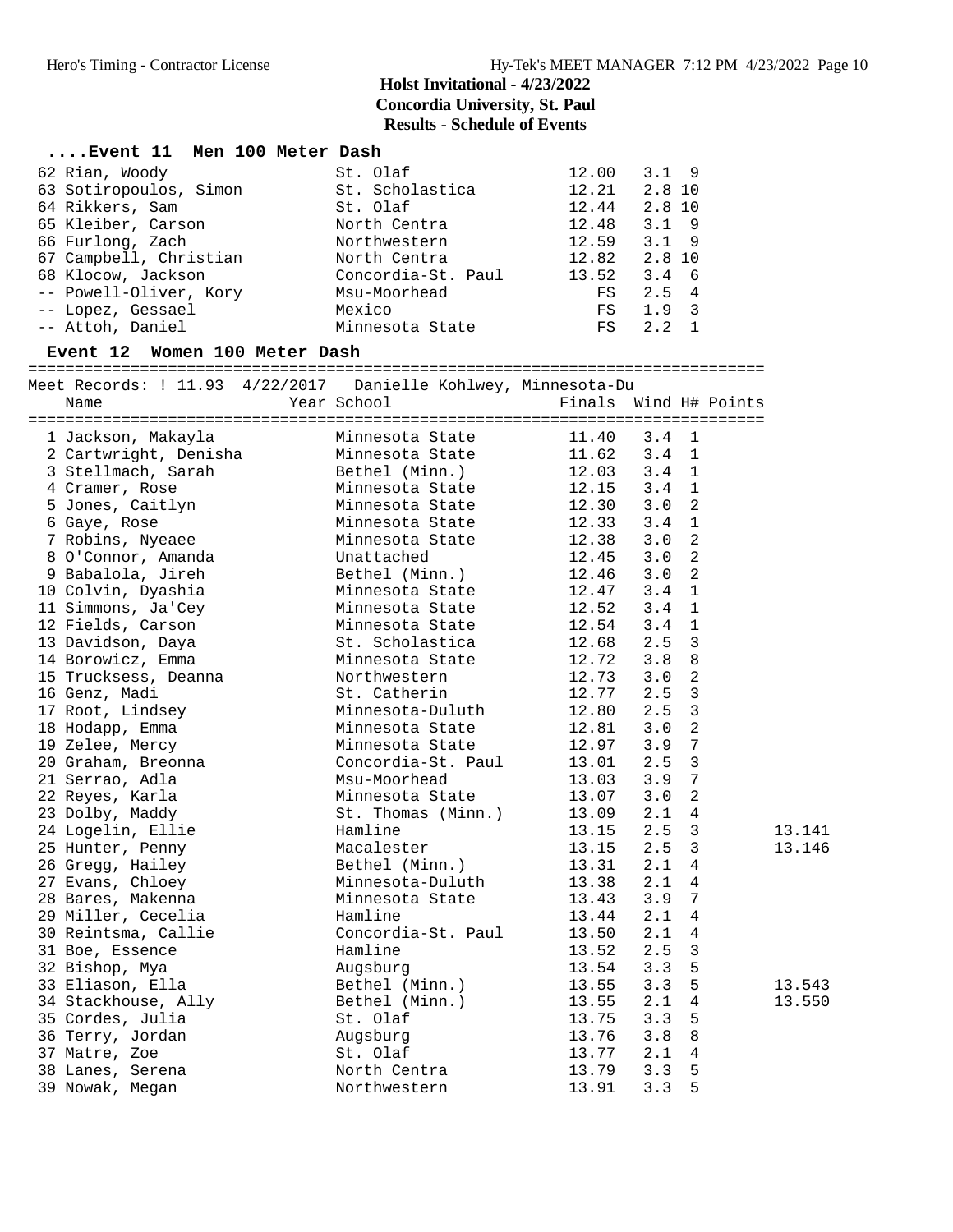#### **....Event 12 Women 100 Meter Dash** 40 Bernstein, Dominica St. Thomas (Minn.) 13.94 3.3 5 41 Schroeder, Tessa Msu-Moorhead 13.95 3.8 8 42 Stewart, Elisa Bethel (Minn.) 14.02 4.6 6 43 Roberts, Melanie St. Olaf 14.12 3.9 7 44 Nelsen, Rachel St. Olaf 14.20 4.6 6 45 Saba, Yinka Macalester 14.35 3.3 5 46 Garcia Balmaceda, Cynthi Bethel (Minn.) 14.38 4.6 6 47 Hamilton, Mercedes Hamline 14.39 3.8 8 48 Ngafua, Micah Northwestern 14.46 3.3 5 49 Miller, Nakima North Centra 14.49 4.6 6 50 Pagan, Elisa Augsburg 14.57 4.6 6 51 Boyum, Julianna Hamline 14.69 4.6 6 52 Sauer, Christa Bethel (Minn.) 14.86 4.6 6 53 Sikes, Jane St. Olaf 15.22 3.9 7 54 Anderson, Miriam North Centra 15.89 3.9 7

#### **Event 13 Men 800 Meter Run**

==========================================================================

| Meet Records: ! 1:50.42 4/22/2017 Chris Trotter, UNAT-Minneso<br>Name                                                     |                 | Finals H# Points                                                                |                         |  |
|---------------------------------------------------------------------------------------------------------------------------|-----------------|---------------------------------------------------------------------------------|-------------------------|--|
|                                                                                                                           | Year School     |                                                                                 |                         |  |
| 1 Schmied, Ben                                                                                                            |                 |                                                                                 | 1                       |  |
|                                                                                                                           |                 | Minnesota State 1:53.97<br>St. Thomas (Minn.) 1:54.17<br>Unat-Minnesota 1:54.44 | 1                       |  |
| 2 Gifford, Maxwell<br>3 Goodman, Leo                                                                                      |                 |                                                                                 | $\mathbf{1}$            |  |
| 4 Morrison, John St. Thomas (Minn.) 1:54.84                                                                               |                 |                                                                                 | $\mathbf{1}$            |  |
| 5 Schauerman, Thomas Concordia-St. Paul 1:57.19                                                                           |                 |                                                                                 | $\mathbf{1}$            |  |
| 6 Douglas, Derek                                                                                                          |                 | St. Scholastica 1:58.30                                                         | $\overline{a}$          |  |
| 7 Speikers, Caden Minnesota State                                                                                         |                 | 1:58.60                                                                         | $\overline{2}$          |  |
| 8 Lynch, Joe                                                                                                              |                 | St. Scholastica 1:58.88                                                         | $\overline{2}$          |  |
| 9 Feist, Cullen Concordia-St. Paul 1:59.30                                                                                |                 |                                                                                 | $\overline{a}$          |  |
| 10 Malek, Luke                                                                                                            | St. Olaf        | 1:59.44                                                                         | $\mathbf{1}$            |  |
| 11 Coffey, Olaf                                                                                                           | St. Olaf        | 1:59.56                                                                         | $\overline{2}$          |  |
| 12 Collins, Maquanet Minnesota State 2:00.65                                                                              |                 |                                                                                 | $\mathbf{1}$            |  |
| 13 Getty, Drew                                                                                                            | Macalester      | 2:00.81                                                                         | $\mathbf{1}$            |  |
| 14 Valentin, William             Minnesota State           2:00.83                                                        |                 |                                                                                 | 2                       |  |
| 15 Helser, Matthew                                                                                                        |                 | Concordia-St. Paul 2:00.93                                                      | $\mathbf{1}$            |  |
| 16 Marsh, Jackson                                                                                                         | St. Olaf        | 2:01.24                                                                         | $\overline{c}$          |  |
| 17 Nelson, Clark                                                                                                          |                 | Bethel (Minn.) 2:03.55 3                                                        |                         |  |
| 18 Wondimu, Bereket and Augsburg                                                                                          |                 | 2:04.47                                                                         | $\mathbf{3}$            |  |
| 19 Adams, Brock                                                                                                           |                 | Macalester 2:04.88                                                              | $\overline{2}$          |  |
| 20 Orendain, Gustavo       Minnesota State       2:05.50   4                                                              |                 |                                                                                 |                         |  |
| 21 Stewart, Tad                                                                                                           |                 | Bethel (Minn.) 2:05.96 2                                                        |                         |  |
| 22 Ortiz, Raul                                                                                                            | Hamline         | $2:07.79$ 3                                                                     |                         |  |
|                                                                                                                           |                 |                                                                                 |                         |  |
|                                                                                                                           |                 |                                                                                 |                         |  |
| 23 Baumeister, Mark Macalester 2:08.19 3<br>24 Smith, Nathan Bethel (Minn.) 2:08.20 2<br>25 Mayer, Max St. Olaf 2:08.41 3 |                 |                                                                                 |                         |  |
| 26 Witt, Lachlan                                                                                                          |                 | Macalester 2:08.71<br>St. Olaf 2:09.04                                          | $\overline{\mathbf{3}}$ |  |
| 27 Hartney, Sean                                                                                                          |                 |                                                                                 | $\overline{2}$          |  |
| 28 Otier, Austin                                                                                                          | Bethel (Minn.)  | 2:10.62                                                                         | $\overline{4}$          |  |
| 29 George, Ian                                                                                                            | Macalester      | 2:10.75                                                                         | $\overline{3}$          |  |
| 30 Boelter, Ben                                                                                                           | St. Scholastica | 2:11.17                                                                         | $\overline{4}$          |  |
| 31 Artner, Connor                                                                                                         | Hamline         | 2:11.90                                                                         | $\overline{\mathbf{3}}$ |  |
| 32 McManus, Charlie<br>33 Christopherson, Hans Morthwestern                                                               |                 | $2:13.74$ 3<br>$2:15.91$ 4                                                      |                         |  |
|                                                                                                                           |                 |                                                                                 |                         |  |
|                                                                                                                           |                 | 2:20.55                                                                         | $\overline{4}$          |  |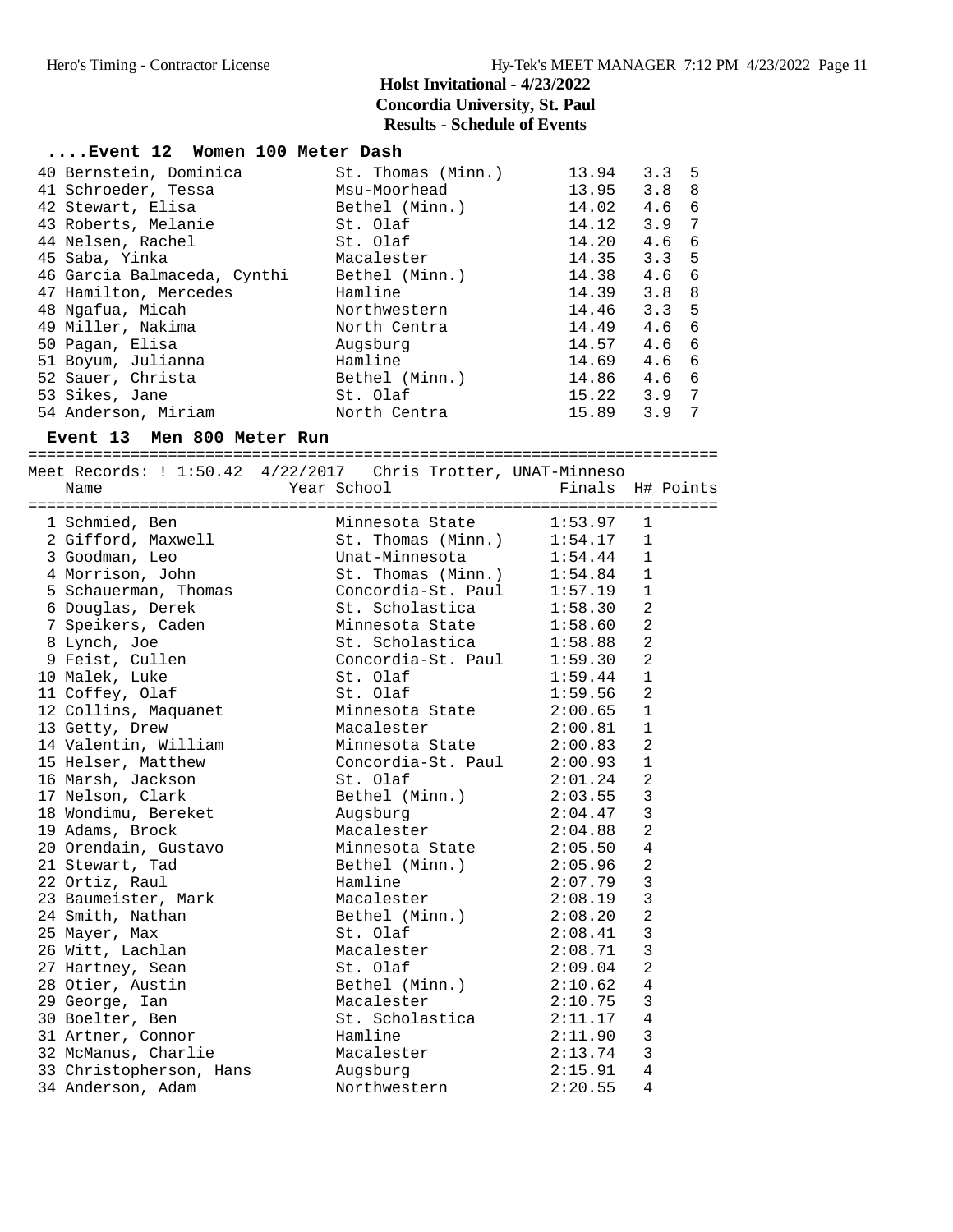#### **....Event 13 Men 800 Meter Run**

| 35 Campbell, Jack       | North Centra   | 2:23.33 |   |
|-------------------------|----------------|---------|---|
| 36 Herr-Zielke, Michael | North Centra   | 2:24.82 | 4 |
| 37 Price, David         | Bethel (Minn.) | 2:25.65 | 4 |
| 38 Kephart, Jacob       | Northwestern   | 2:27.61 | 4 |
| 39 Scheuneman, Sam      | Augsburg       | 2:31.84 | 4 |
| 40 Regan, Cameron       | Hamline        | 2:32.57 | 4 |
| 41 Moser, Nate          | Northwestern   | 2:40.50 | 4 |

#### **Event 14 Women 800 Meter Run**

==========================================================================

| Meet Records: ! 2:13.75 4/22/2017 Annie Haakenstad, Minnesota |                                    |                                                          |                    |                |  |
|---------------------------------------------------------------|------------------------------------|----------------------------------------------------------|--------------------|----------------|--|
| Name                                                          | Year School                        |                                                          | Finals H# Points   |                |  |
|                                                               |                                    |                                                          |                    |                |  |
| 1 Maddux, Alexandra<br>2 Inde, Annessa                        | Hamline                            |                                                          | 2:15.29            | 1              |  |
|                                                               |                                    | Bethel (Minn.) 2:16.78                                   |                    | $\mathbf{1}$   |  |
| 3 Hoelscher, Lucy<br>4 Thurston, MaKenna                      |                                    |                                                          | 2:21.73<br>2:21.91 | $\mathbf{1}$   |  |
|                                                               |                                    | Hamline<br>Minnesota State                               |                    | $\overline{1}$ |  |
| 5 Welhouse, Clara                                             |                                    | St. Cloud State 2:22.11                                  |                    | $\mathbf{1}$   |  |
| 6 Belany, Alicia                                              |                                    | St. Thomas (Minn.) 2:22.36<br>St. Thomas (Minn.) 2:22.87 |                    | $\mathbf{1}$   |  |
| 7 Lyrek, Amaya                                                |                                    |                                                          |                    | 1              |  |
| 8 Steele, Alaina                                              |                                    | Minnesota-Duluth 2:23.08                                 |                    | 2              |  |
|                                                               | Unattached                         |                                                          | 2:23.92            | $\mathbf{1}$   |  |
| 9 Parent, Abby<br>10 D'Burke, Isabella                        |                                    | Concordia-St. Paul 2:24.01                               |                    | $\mathbf{1}$   |  |
| 11 Cole, Grace                                                |                                    | Bethel (Minn.) 2:24.93                                   |                    | $\overline{a}$ |  |
| 12 Holloway, Malakai                                          |                                    | Bethel (Minn.) 2:26.16<br>St. Olaf 2:26.30               |                    | $\overline{2}$ |  |
| 13 Rohrer, Kristina                                           |                                    |                                                          |                    | $\overline{2}$ |  |
| 14 Edstrom, Olivia                                            | St. Olaf                           |                                                          | 2:26.97            | $\overline{2}$ |  |
| 15 Bernardy, Lindsey                                          | Hamline                            |                                                          |                    | $\overline{a}$ |  |
| 16 Stern, Lena                                                | Macalester                         |                                                          | 2:27.12<br>2:27.43 | $\mathbf{1}$   |  |
| 17 Gaherty, Mackenzie                                         |                                    | Minnesota State 2:29.27                                  |                    | 2              |  |
| 18 Mauzer, Riley                                              |                                    |                                                          |                    | $\mathbf{3}$   |  |
| 19 Mader, Emma                                                | St. Olaf<br>Hamline                |                                                          | 2:29.52<br>2:30.17 | $\overline{a}$ |  |
| 20 Butte, Allie                                               |                                    | St. Cloud State 2:30.25                                  |                    | 2              |  |
| 21 Tapper, Lilianne                                           | St. Scholastica                    |                                                          |                    | 4              |  |
| 22 Lofstad, Elizabeth                                         | North Centra                       |                                                          | 2:31.53<br>2:32.45 | $\mathbf{3}$   |  |
| 23 Gerber, Gracie                                             |                                    | St. Thomas (Minn.) $2:32.46$                             |                    | $\mathbf{1}$   |  |
| 24 Rodriguez, Madeline                                        | Macalester                         |                                                          | 2:33.08            | $\overline{3}$ |  |
| 25 Perry, Jaid                                                |                                    | Concordia-St. Paul 2:33.09                               |                    | $\overline{2}$ |  |
| 26 Kerndt, Miranda                                            | Hamline                            |                                                          | 2:33.19            | $\mathbf{3}$   |  |
| 27 Beckmann, Emily                                            |                                    |                                                          |                    | $\overline{2}$ |  |
|                                                               | Minnesota State<br>St. Scholastica |                                                          | 2:33.62<br>2:33.83 | 4              |  |
| 27 Beckmann, Emily<br>28 Chromy, Katelyn<br>29 Nelson, Esther |                                    | Bethel (Minn.) 2:35.44                                   |                    | $\mathbf{3}$   |  |
| 30 Mills, Ashley                                              |                                    | St. Cloud State $2:35.48$                                |                    | $\overline{4}$ |  |
| 31 Clark, Julia                                               | St. Catherin                       |                                                          | 2:36.42            | $\mathbf{3}$   |  |
| 32 Sertich, Lauren                                            |                                    | St. Cloud State 2:37.22                                  |                    | $\mathbf{3}$   |  |
| 33 Fromm, Jules                                               | St. Olaf                           |                                                          |                    | $\overline{3}$ |  |
| 34 Sablak, Ellie                                              | Macalester                         |                                                          | 2:37.86<br>2:38.13 | $\overline{4}$ |  |
| 35 Rysdahl, Kaye                                              |                                    | Bethel (Minn.) 2:39.60                                   |                    | $\mathbf{3}$   |  |
| 36 Mathews, Jalisa                                            |                                    |                                                          |                    | 4              |  |
| 37 Swanson, Anya                                              | Hamline<br>St. Catherin            |                                                          | 2:40.09<br>2:40.39 | $\overline{4}$ |  |
| 38 Meyer, Emma                                                |                                    | St. Catherin 2:43.04                                     |                    | 4              |  |
| 39 Kintop, Chloe                                              | Augsburg<br>St. Cathe              |                                                          |                    | 4              |  |
| 40 Erlandson, Lizzy<br>41 Pev Sarah                           | St. Catherin                       |                                                          | 2:44.77<br>2:45.19 | $\overline{4}$ |  |
| 41 Rey, Sarah                                                 |                                    | Bethel (Minn.) 2:45.44                                   |                    | 4              |  |
| 42 Warren, Anna                                               |                                    | Macalester                                               | 2:46.63            | $\overline{4}$ |  |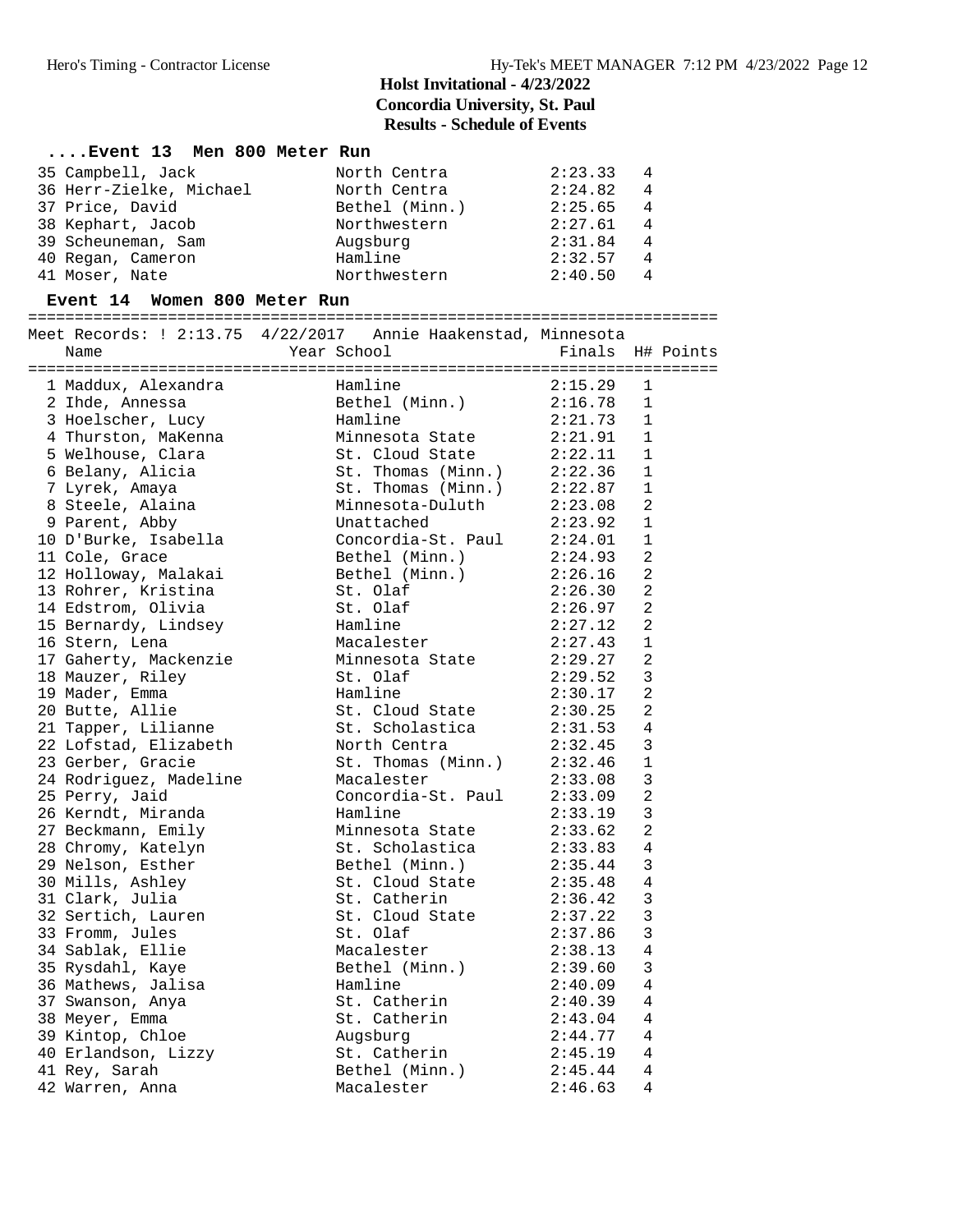| 43 Minshull, Larissa<br>Bethel (Minn.)<br>2:55.10<br>4<br>Bethel (Minn.)<br>3:11.26<br>4<br>44 Long, Heather<br>Event 15 Men 400 Meter Hurdles<br>Meet Records: ! 53.20 4/23/2022 Joel Smith, Bethel (Minn<br>Year School<br>Finals H# Points<br>Name<br>Bethel (Minn.)<br>1 Smith, Joel<br>53.20!<br>1<br>54.48<br>$\mathbf 1$<br>2 Sealock, Tyler<br>Bethel (Minn.)<br>55.06<br>3 Rosner, Jack<br>1<br>St. Thomas (Minn.)<br>4 Myres, David<br>Bethel (Minn.)<br>55.20<br>1<br>5 Thomsen, Josh<br>Hamline<br>55.61<br>1<br>55.74<br>1<br>6 Reicks, Jade<br>Minnesota<br>55.85<br>$\mathbf 1$<br>7 Revere, JeremiAH<br>Minnesota State<br>$\mathbf{1}$<br>56.49<br>8 Anderson, Erik<br>St. Thomas (Minn.)<br>2<br>9 Ekiyor, Jayson<br>Bethel (Minn.)<br>57.43<br>58.42<br>2<br>10 Karngar, Trokon<br>Bethel (Minn.)<br>1:00.19<br>2<br>11 Kinnucan, Ryan<br>Macalester<br>2<br>12 Bosley, Mason<br>Macalester<br>1:00.94<br>2<br>13 Minor, Bryon<br>Unat-St. Tho<br>1:01.85<br>2<br>14 Nielsen, Josiah<br>Northwestern<br>1:04.61<br>Event 16 Women 400 Meter Hurdles<br>Meet Records: ! 1:00.85 4/17/2021 Kalley Harris, Winona State<br>Year School<br>Finals H# Points<br>Name<br>1 Spagnola, Tori<br>1:02.65<br>Unat-Minnesota<br>1<br>2 Reighard, Molly<br>1:02.73<br>1<br>St. Thomas (Minn.)<br>3 Hindt, Hailey<br>1<br>St. Thomas (Minn.)<br>1:03.94<br>1<br>4 Brouse, Brooklyn<br>St. Cloud State<br>1:04.28<br>1<br>5 Windels, Natalie<br>Minnesota<br>1:04.44<br>6 Turek, Mikayla<br>Bethel (Minn.)<br>1:04.78<br>$\mathbf 1$<br>7 Lackovic, Cassidy<br>$\mathbf 1$<br>St. Cloud State<br>1:07.86<br>1:08.34<br>2<br>8 Gilles, Megan<br>Minnesota-Duluth<br>3<br>9 Jaworski, Rachel<br>Minnesota State<br>1:08.75<br>2<br>10 Meyers, Erica<br>St. Olaf<br>1:10.35<br>2<br>11 Christenson, Makaylin<br>St. Cloud State<br>1:11.17<br>3<br>12 Mensah, Courtney<br>Concordia-St. Paul<br>1:11.75<br>2<br>13 McNaughton, Mara<br>St. Thomas (Minn.)<br>1:12.35<br>14 Brooke-Pike, Addie<br>3<br>Macalester<br>1:18.80<br>Event 17 Men 200 Meter Dash<br>=================================<br>Meet Records: ! 21.98<br>2010<br>Nick Trisko, St. Cloud St<br>Year School<br>Finals<br>Wind H# Points<br>Name<br>=========<br>Minnesota State<br>21.35<br>4.0<br>1 Atubel, Kenry<br>2<br>21.53<br>4.3<br>2 Dawkins, Ty<br>Msu-Moorhead<br>1<br>2<br>Minnesota State<br>21.59<br>4.0<br>3 Nesvold, Carter |                                  | Event 14  Women 800 Meter Run |       |   |  |
|--------------------------------------------------------------------------------------------------------------------------------------------------------------------------------------------------------------------------------------------------------------------------------------------------------------------------------------------------------------------------------------------------------------------------------------------------------------------------------------------------------------------------------------------------------------------------------------------------------------------------------------------------------------------------------------------------------------------------------------------------------------------------------------------------------------------------------------------------------------------------------------------------------------------------------------------------------------------------------------------------------------------------------------------------------------------------------------------------------------------------------------------------------------------------------------------------------------------------------------------------------------------------------------------------------------------------------------------------------------------------------------------------------------------------------------------------------------------------------------------------------------------------------------------------------------------------------------------------------------------------------------------------------------------------------------------------------------------------------------------------------------------------------------------------------------------------------------------------------------------------------------------------------------------------------------------------------------------------------------------------------------------------------------------------------------------------------------------------------------------------------------------------------------------------------------------------------------------------------------------------------------------------------------------------------------------------------------------------------------------------------------------------------------|----------------------------------|-------------------------------|-------|---|--|
|                                                                                                                                                                                                                                                                                                                                                                                                                                                                                                                                                                                                                                                                                                                                                                                                                                                                                                                                                                                                                                                                                                                                                                                                                                                                                                                                                                                                                                                                                                                                                                                                                                                                                                                                                                                                                                                                                                                                                                                                                                                                                                                                                                                                                                                                                                                                                                                                              |                                  |                               |       |   |  |
|                                                                                                                                                                                                                                                                                                                                                                                                                                                                                                                                                                                                                                                                                                                                                                                                                                                                                                                                                                                                                                                                                                                                                                                                                                                                                                                                                                                                                                                                                                                                                                                                                                                                                                                                                                                                                                                                                                                                                                                                                                                                                                                                                                                                                                                                                                                                                                                                              |                                  |                               |       |   |  |
|                                                                                                                                                                                                                                                                                                                                                                                                                                                                                                                                                                                                                                                                                                                                                                                                                                                                                                                                                                                                                                                                                                                                                                                                                                                                                                                                                                                                                                                                                                                                                                                                                                                                                                                                                                                                                                                                                                                                                                                                                                                                                                                                                                                                                                                                                                                                                                                                              |                                  |                               |       |   |  |
|                                                                                                                                                                                                                                                                                                                                                                                                                                                                                                                                                                                                                                                                                                                                                                                                                                                                                                                                                                                                                                                                                                                                                                                                                                                                                                                                                                                                                                                                                                                                                                                                                                                                                                                                                                                                                                                                                                                                                                                                                                                                                                                                                                                                                                                                                                                                                                                                              |                                  |                               |       |   |  |
|                                                                                                                                                                                                                                                                                                                                                                                                                                                                                                                                                                                                                                                                                                                                                                                                                                                                                                                                                                                                                                                                                                                                                                                                                                                                                                                                                                                                                                                                                                                                                                                                                                                                                                                                                                                                                                                                                                                                                                                                                                                                                                                                                                                                                                                                                                                                                                                                              |                                  |                               |       |   |  |
|                                                                                                                                                                                                                                                                                                                                                                                                                                                                                                                                                                                                                                                                                                                                                                                                                                                                                                                                                                                                                                                                                                                                                                                                                                                                                                                                                                                                                                                                                                                                                                                                                                                                                                                                                                                                                                                                                                                                                                                                                                                                                                                                                                                                                                                                                                                                                                                                              |                                  |                               |       |   |  |
|                                                                                                                                                                                                                                                                                                                                                                                                                                                                                                                                                                                                                                                                                                                                                                                                                                                                                                                                                                                                                                                                                                                                                                                                                                                                                                                                                                                                                                                                                                                                                                                                                                                                                                                                                                                                                                                                                                                                                                                                                                                                                                                                                                                                                                                                                                                                                                                                              |                                  |                               |       |   |  |
|                                                                                                                                                                                                                                                                                                                                                                                                                                                                                                                                                                                                                                                                                                                                                                                                                                                                                                                                                                                                                                                                                                                                                                                                                                                                                                                                                                                                                                                                                                                                                                                                                                                                                                                                                                                                                                                                                                                                                                                                                                                                                                                                                                                                                                                                                                                                                                                                              |                                  |                               |       |   |  |
|                                                                                                                                                                                                                                                                                                                                                                                                                                                                                                                                                                                                                                                                                                                                                                                                                                                                                                                                                                                                                                                                                                                                                                                                                                                                                                                                                                                                                                                                                                                                                                                                                                                                                                                                                                                                                                                                                                                                                                                                                                                                                                                                                                                                                                                                                                                                                                                                              |                                  |                               |       |   |  |
|                                                                                                                                                                                                                                                                                                                                                                                                                                                                                                                                                                                                                                                                                                                                                                                                                                                                                                                                                                                                                                                                                                                                                                                                                                                                                                                                                                                                                                                                                                                                                                                                                                                                                                                                                                                                                                                                                                                                                                                                                                                                                                                                                                                                                                                                                                                                                                                                              |                                  |                               |       |   |  |
|                                                                                                                                                                                                                                                                                                                                                                                                                                                                                                                                                                                                                                                                                                                                                                                                                                                                                                                                                                                                                                                                                                                                                                                                                                                                                                                                                                                                                                                                                                                                                                                                                                                                                                                                                                                                                                                                                                                                                                                                                                                                                                                                                                                                                                                                                                                                                                                                              |                                  |                               |       |   |  |
|                                                                                                                                                                                                                                                                                                                                                                                                                                                                                                                                                                                                                                                                                                                                                                                                                                                                                                                                                                                                                                                                                                                                                                                                                                                                                                                                                                                                                                                                                                                                                                                                                                                                                                                                                                                                                                                                                                                                                                                                                                                                                                                                                                                                                                                                                                                                                                                                              |                                  |                               |       |   |  |
|                                                                                                                                                                                                                                                                                                                                                                                                                                                                                                                                                                                                                                                                                                                                                                                                                                                                                                                                                                                                                                                                                                                                                                                                                                                                                                                                                                                                                                                                                                                                                                                                                                                                                                                                                                                                                                                                                                                                                                                                                                                                                                                                                                                                                                                                                                                                                                                                              |                                  |                               |       |   |  |
|                                                                                                                                                                                                                                                                                                                                                                                                                                                                                                                                                                                                                                                                                                                                                                                                                                                                                                                                                                                                                                                                                                                                                                                                                                                                                                                                                                                                                                                                                                                                                                                                                                                                                                                                                                                                                                                                                                                                                                                                                                                                                                                                                                                                                                                                                                                                                                                                              |                                  |                               |       |   |  |
|                                                                                                                                                                                                                                                                                                                                                                                                                                                                                                                                                                                                                                                                                                                                                                                                                                                                                                                                                                                                                                                                                                                                                                                                                                                                                                                                                                                                                                                                                                                                                                                                                                                                                                                                                                                                                                                                                                                                                                                                                                                                                                                                                                                                                                                                                                                                                                                                              |                                  |                               |       |   |  |
|                                                                                                                                                                                                                                                                                                                                                                                                                                                                                                                                                                                                                                                                                                                                                                                                                                                                                                                                                                                                                                                                                                                                                                                                                                                                                                                                                                                                                                                                                                                                                                                                                                                                                                                                                                                                                                                                                                                                                                                                                                                                                                                                                                                                                                                                                                                                                                                                              |                                  |                               |       |   |  |
|                                                                                                                                                                                                                                                                                                                                                                                                                                                                                                                                                                                                                                                                                                                                                                                                                                                                                                                                                                                                                                                                                                                                                                                                                                                                                                                                                                                                                                                                                                                                                                                                                                                                                                                                                                                                                                                                                                                                                                                                                                                                                                                                                                                                                                                                                                                                                                                                              |                                  |                               |       |   |  |
|                                                                                                                                                                                                                                                                                                                                                                                                                                                                                                                                                                                                                                                                                                                                                                                                                                                                                                                                                                                                                                                                                                                                                                                                                                                                                                                                                                                                                                                                                                                                                                                                                                                                                                                                                                                                                                                                                                                                                                                                                                                                                                                                                                                                                                                                                                                                                                                                              |                                  |                               |       |   |  |
|                                                                                                                                                                                                                                                                                                                                                                                                                                                                                                                                                                                                                                                                                                                                                                                                                                                                                                                                                                                                                                                                                                                                                                                                                                                                                                                                                                                                                                                                                                                                                                                                                                                                                                                                                                                                                                                                                                                                                                                                                                                                                                                                                                                                                                                                                                                                                                                                              |                                  |                               |       |   |  |
|                                                                                                                                                                                                                                                                                                                                                                                                                                                                                                                                                                                                                                                                                                                                                                                                                                                                                                                                                                                                                                                                                                                                                                                                                                                                                                                                                                                                                                                                                                                                                                                                                                                                                                                                                                                                                                                                                                                                                                                                                                                                                                                                                                                                                                                                                                                                                                                                              |                                  |                               |       |   |  |
|                                                                                                                                                                                                                                                                                                                                                                                                                                                                                                                                                                                                                                                                                                                                                                                                                                                                                                                                                                                                                                                                                                                                                                                                                                                                                                                                                                                                                                                                                                                                                                                                                                                                                                                                                                                                                                                                                                                                                                                                                                                                                                                                                                                                                                                                                                                                                                                                              |                                  |                               |       |   |  |
|                                                                                                                                                                                                                                                                                                                                                                                                                                                                                                                                                                                                                                                                                                                                                                                                                                                                                                                                                                                                                                                                                                                                                                                                                                                                                                                                                                                                                                                                                                                                                                                                                                                                                                                                                                                                                                                                                                                                                                                                                                                                                                                                                                                                                                                                                                                                                                                                              |                                  |                               |       |   |  |
|                                                                                                                                                                                                                                                                                                                                                                                                                                                                                                                                                                                                                                                                                                                                                                                                                                                                                                                                                                                                                                                                                                                                                                                                                                                                                                                                                                                                                                                                                                                                                                                                                                                                                                                                                                                                                                                                                                                                                                                                                                                                                                                                                                                                                                                                                                                                                                                                              |                                  |                               |       |   |  |
|                                                                                                                                                                                                                                                                                                                                                                                                                                                                                                                                                                                                                                                                                                                                                                                                                                                                                                                                                                                                                                                                                                                                                                                                                                                                                                                                                                                                                                                                                                                                                                                                                                                                                                                                                                                                                                                                                                                                                                                                                                                                                                                                                                                                                                                                                                                                                                                                              |                                  |                               |       |   |  |
|                                                                                                                                                                                                                                                                                                                                                                                                                                                                                                                                                                                                                                                                                                                                                                                                                                                                                                                                                                                                                                                                                                                                                                                                                                                                                                                                                                                                                                                                                                                                                                                                                                                                                                                                                                                                                                                                                                                                                                                                                                                                                                                                                                                                                                                                                                                                                                                                              |                                  |                               |       |   |  |
|                                                                                                                                                                                                                                                                                                                                                                                                                                                                                                                                                                                                                                                                                                                                                                                                                                                                                                                                                                                                                                                                                                                                                                                                                                                                                                                                                                                                                                                                                                                                                                                                                                                                                                                                                                                                                                                                                                                                                                                                                                                                                                                                                                                                                                                                                                                                                                                                              |                                  |                               |       |   |  |
|                                                                                                                                                                                                                                                                                                                                                                                                                                                                                                                                                                                                                                                                                                                                                                                                                                                                                                                                                                                                                                                                                                                                                                                                                                                                                                                                                                                                                                                                                                                                                                                                                                                                                                                                                                                                                                                                                                                                                                                                                                                                                                                                                                                                                                                                                                                                                                                                              |                                  |                               |       |   |  |
|                                                                                                                                                                                                                                                                                                                                                                                                                                                                                                                                                                                                                                                                                                                                                                                                                                                                                                                                                                                                                                                                                                                                                                                                                                                                                                                                                                                                                                                                                                                                                                                                                                                                                                                                                                                                                                                                                                                                                                                                                                                                                                                                                                                                                                                                                                                                                                                                              |                                  |                               |       |   |  |
|                                                                                                                                                                                                                                                                                                                                                                                                                                                                                                                                                                                                                                                                                                                                                                                                                                                                                                                                                                                                                                                                                                                                                                                                                                                                                                                                                                                                                                                                                                                                                                                                                                                                                                                                                                                                                                                                                                                                                                                                                                                                                                                                                                                                                                                                                                                                                                                                              |                                  |                               |       |   |  |
|                                                                                                                                                                                                                                                                                                                                                                                                                                                                                                                                                                                                                                                                                                                                                                                                                                                                                                                                                                                                                                                                                                                                                                                                                                                                                                                                                                                                                                                                                                                                                                                                                                                                                                                                                                                                                                                                                                                                                                                                                                                                                                                                                                                                                                                                                                                                                                                                              |                                  |                               |       |   |  |
|                                                                                                                                                                                                                                                                                                                                                                                                                                                                                                                                                                                                                                                                                                                                                                                                                                                                                                                                                                                                                                                                                                                                                                                                                                                                                                                                                                                                                                                                                                                                                                                                                                                                                                                                                                                                                                                                                                                                                                                                                                                                                                                                                                                                                                                                                                                                                                                                              |                                  |                               |       |   |  |
|                                                                                                                                                                                                                                                                                                                                                                                                                                                                                                                                                                                                                                                                                                                                                                                                                                                                                                                                                                                                                                                                                                                                                                                                                                                                                                                                                                                                                                                                                                                                                                                                                                                                                                                                                                                                                                                                                                                                                                                                                                                                                                                                                                                                                                                                                                                                                                                                              |                                  |                               |       |   |  |
|                                                                                                                                                                                                                                                                                                                                                                                                                                                                                                                                                                                                                                                                                                                                                                                                                                                                                                                                                                                                                                                                                                                                                                                                                                                                                                                                                                                                                                                                                                                                                                                                                                                                                                                                                                                                                                                                                                                                                                                                                                                                                                                                                                                                                                                                                                                                                                                                              |                                  |                               |       |   |  |
|                                                                                                                                                                                                                                                                                                                                                                                                                                                                                                                                                                                                                                                                                                                                                                                                                                                                                                                                                                                                                                                                                                                                                                                                                                                                                                                                                                                                                                                                                                                                                                                                                                                                                                                                                                                                                                                                                                                                                                                                                                                                                                                                                                                                                                                                                                                                                                                                              |                                  |                               |       |   |  |
|                                                                                                                                                                                                                                                                                                                                                                                                                                                                                                                                                                                                                                                                                                                                                                                                                                                                                                                                                                                                                                                                                                                                                                                                                                                                                                                                                                                                                                                                                                                                                                                                                                                                                                                                                                                                                                                                                                                                                                                                                                                                                                                                                                                                                                                                                                                                                                                                              |                                  |                               |       |   |  |
|                                                                                                                                                                                                                                                                                                                                                                                                                                                                                                                                                                                                                                                                                                                                                                                                                                                                                                                                                                                                                                                                                                                                                                                                                                                                                                                                                                                                                                                                                                                                                                                                                                                                                                                                                                                                                                                                                                                                                                                                                                                                                                                                                                                                                                                                                                                                                                                                              |                                  |                               |       |   |  |
|                                                                                                                                                                                                                                                                                                                                                                                                                                                                                                                                                                                                                                                                                                                                                                                                                                                                                                                                                                                                                                                                                                                                                                                                                                                                                                                                                                                                                                                                                                                                                                                                                                                                                                                                                                                                                                                                                                                                                                                                                                                                                                                                                                                                                                                                                                                                                                                                              |                                  |                               |       |   |  |
|                                                                                                                                                                                                                                                                                                                                                                                                                                                                                                                                                                                                                                                                                                                                                                                                                                                                                                                                                                                                                                                                                                                                                                                                                                                                                                                                                                                                                                                                                                                                                                                                                                                                                                                                                                                                                                                                                                                                                                                                                                                                                                                                                                                                                                                                                                                                                                                                              |                                  |                               |       |   |  |
|                                                                                                                                                                                                                                                                                                                                                                                                                                                                                                                                                                                                                                                                                                                                                                                                                                                                                                                                                                                                                                                                                                                                                                                                                                                                                                                                                                                                                                                                                                                                                                                                                                                                                                                                                                                                                                                                                                                                                                                                                                                                                                                                                                                                                                                                                                                                                                                                              |                                  |                               |       |   |  |
|                                                                                                                                                                                                                                                                                                                                                                                                                                                                                                                                                                                                                                                                                                                                                                                                                                                                                                                                                                                                                                                                                                                                                                                                                                                                                                                                                                                                                                                                                                                                                                                                                                                                                                                                                                                                                                                                                                                                                                                                                                                                                                                                                                                                                                                                                                                                                                                                              |                                  |                               |       |   |  |
|                                                                                                                                                                                                                                                                                                                                                                                                                                                                                                                                                                                                                                                                                                                                                                                                                                                                                                                                                                                                                                                                                                                                                                                                                                                                                                                                                                                                                                                                                                                                                                                                                                                                                                                                                                                                                                                                                                                                                                                                                                                                                                                                                                                                                                                                                                                                                                                                              |                                  |                               |       |   |  |
|                                                                                                                                                                                                                                                                                                                                                                                                                                                                                                                                                                                                                                                                                                                                                                                                                                                                                                                                                                                                                                                                                                                                                                                                                                                                                                                                                                                                                                                                                                                                                                                                                                                                                                                                                                                                                                                                                                                                                                                                                                                                                                                                                                                                                                                                                                                                                                                                              |                                  |                               |       |   |  |
|                                                                                                                                                                                                                                                                                                                                                                                                                                                                                                                                                                                                                                                                                                                                                                                                                                                                                                                                                                                                                                                                                                                                                                                                                                                                                                                                                                                                                                                                                                                                                                                                                                                                                                                                                                                                                                                                                                                                                                                                                                                                                                                                                                                                                                                                                                                                                                                                              |                                  |                               |       |   |  |
|                                                                                                                                                                                                                                                                                                                                                                                                                                                                                                                                                                                                                                                                                                                                                                                                                                                                                                                                                                                                                                                                                                                                                                                                                                                                                                                                                                                                                                                                                                                                                                                                                                                                                                                                                                                                                                                                                                                                                                                                                                                                                                                                                                                                                                                                                                                                                                                                              |                                  |                               |       |   |  |
|                                                                                                                                                                                                                                                                                                                                                                                                                                                                                                                                                                                                                                                                                                                                                                                                                                                                                                                                                                                                                                                                                                                                                                                                                                                                                                                                                                                                                                                                                                                                                                                                                                                                                                                                                                                                                                                                                                                                                                                                                                                                                                                                                                                                                                                                                                                                                                                                              |                                  |                               |       |   |  |
|                                                                                                                                                                                                                                                                                                                                                                                                                                                                                                                                                                                                                                                                                                                                                                                                                                                                                                                                                                                                                                                                                                                                                                                                                                                                                                                                                                                                                                                                                                                                                                                                                                                                                                                                                                                                                                                                                                                                                                                                                                                                                                                                                                                                                                                                                                                                                                                                              |                                  |                               |       |   |  |
| Concordia-St. Paul<br>4.0                                                                                                                                                                                                                                                                                                                                                                                                                                                                                                                                                                                                                                                                                                                                                                                                                                                                                                                                                                                                                                                                                                                                                                                                                                                                                                                                                                                                                                                                                                                                                                                                                                                                                                                                                                                                                                                                                                                                                                                                                                                                                                                                                                                                                                                                                                                                                                                    |                                  |                               |       |   |  |
| 5.5                                                                                                                                                                                                                                                                                                                                                                                                                                                                                                                                                                                                                                                                                                                                                                                                                                                                                                                                                                                                                                                                                                                                                                                                                                                                                                                                                                                                                                                                                                                                                                                                                                                                                                                                                                                                                                                                                                                                                                                                                                                                                                                                                                                                                                                                                                                                                                                                          |                                  |                               |       |   |  |
| Minnesota State<br>21.78<br>4.0<br>2                                                                                                                                                                                                                                                                                                                                                                                                                                                                                                                                                                                                                                                                                                                                                                                                                                                                                                                                                                                                                                                                                                                                                                                                                                                                                                                                                                                                                                                                                                                                                                                                                                                                                                                                                                                                                                                                                                                                                                                                                                                                                                                                                                                                                                                                                                                                                                         | 4 Dietel, Thomas                 |                               | 21.68 | 2 |  |
| 7 Higgs, Shaquiel<br>Msu-Moorhead<br>21.79<br>1<br>21.784<br>4.3                                                                                                                                                                                                                                                                                                                                                                                                                                                                                                                                                                                                                                                                                                                                                                                                                                                                                                                                                                                                                                                                                                                                                                                                                                                                                                                                                                                                                                                                                                                                                                                                                                                                                                                                                                                                                                                                                                                                                                                                                                                                                                                                                                                                                                                                                                                                             | 5 Marks, Steven<br>6 Nti, Prince | Minnesota State               | 21.74 | 3 |  |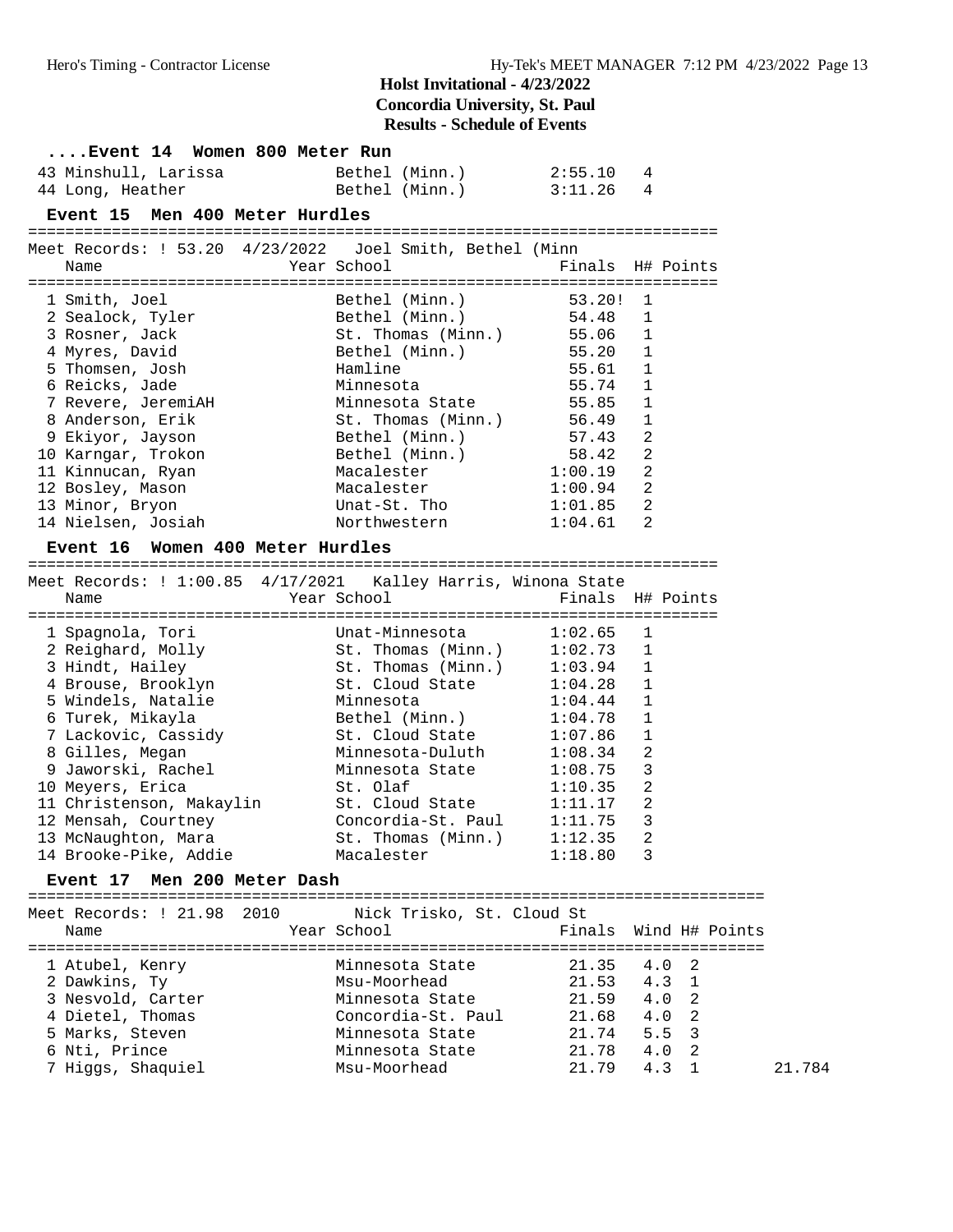# **Holst Invitational - 4/23/2022 Concordia University, St. Paul**

**Results - Schedule of Events**

| Event 17 Men 200 Meter Dash |                    |       |                         |        |
|-----------------------------|--------------------|-------|-------------------------|--------|
| 8 MacLennan, Elliott        | Msu-Moorhead       | 21.79 | 4.3<br>$\mathbf{1}$     | 21.787 |
| 9 Blackwell, Eddie          | Minnesota State    | 21.80 | $\overline{a}$<br>4.0   |        |
| 10 Hickman, Shaheed         | Minnesota State    | 21.82 | 4.3<br>1                |        |
| 11 Phelps, Josh             | Minnesota State    | 21.89 | 5.5<br>3                |        |
| 12 Clerveaux, Marquez       | Minnesota          | 21.94 | 4.3<br>1                |        |
| 13 Sharma, Nicholas         | Minnesota State    | 21.95 | 5.5<br>3                |        |
| 14 Heitler, Arlo            | Macalester         | 21.96 | 2<br>4.0                |        |
| 15 Attoh, Daniel            | Minnesota State    | 21.97 | 4.3<br>$\mathbf{1}$     |        |
| 16 Lopez, Gessael           | Mexico             | 22.12 | 5.3<br>4                | 22.115 |
| 17 DePrenger, Max           | Minnesota State    | 22.12 | 5.3<br>4                | 22.120 |
| 18 Miley, Josh              | Minnesota-Duluth   | 22.16 | 2.5<br>5                |        |
| 19 Christiansen, Abel       | Minnesota State    | 22.17 | 5.5<br>3                |        |
| 20 Oduong, Ibrahim          | Msu-Moorhead       | 22.20 | 2<br>4.0                |        |
| 21 Clark, Ezekiel           | Minnesota State    | 22.36 | 3<br>5.5                |        |
| 22 Lewison, Drew            | Minnesota State    | 22.37 | 5.3<br>$\overline{4}$   |        |
| 23 Bade, Kyler              | Minnesota State    | 22.45 | 5.3<br>4                |        |
| 24 Carlin, Nate             | St. Thomas (Minn.) | 22.46 | 4.3<br>1                |        |
| 25 Durnin, Nick             | Minnesota State    | 22.47 | 5.3<br>4                | 22.462 |
| 26 Conneh, Varney           | Augsburg           | 22.47 | 5<br>2.5                | 22.466 |
| 27 Jibunor, Priestly        | Concordia-St. Paul | 22.56 | 3<br>5.5                |        |
| 28 Makela, Tyler            | Minnesota State    | 22.63 | 5<br>2.5                |        |
| 29 Fisher, Henry            | St. Olaf           | 22.64 | 2.5<br>6                |        |
| 30 Segura, Nate             | Concordia-St. Paul | 22.70 | 5.3<br>4                |        |
| 31 Bokoyo, Josue            | Minnesota State    | 22.82 | $\overline{a}$<br>4.0   |        |
| 32 Shaner, Jon              | Minnesota State    | 22.85 | 3<br>5.5                | 22.842 |
| 33 Walker, Quinn            | Minnesota State    | 22.85 | $\overline{7}$<br>3.3   | 22.845 |
| 34 Howard, Jamon            | Northwestern       | 22.93 | 6<br>2.5                |        |
| 35 Martzahl, Alec           | St. Thomas (Minn.) | 22.94 | 5.3<br>4                |        |
| 36 McNearny, Devin          | St. Olaf           | 23.01 | 2.5<br>5                |        |
| 37 Powell-Oliver, Kory      | Msu-Moorhead       | 23.16 | 5.3<br>$\overline{4}$   |        |
| 38 Peterson, Jericho        | St. Scholastica    | 23.18 | 5<br>2.5                |        |
| 39 Shevchuk, John           | Northwestern       | 23.20 | $\overline{7}$<br>3.3   |        |
| 40 Diedrich, Sean           | St. Scholastica    | 23.24 | 5<br>2.5                |        |
| 41 Forbes, Duncan           | St. Olaf           | 23.34 | 2.5<br>6                |        |
| 42 Kogut, Jacob             | Macalester         | 23.50 | 7<br>3.3                |        |
| 43 Busby, Taron             | Augsburg           | 23.54 | 3.3<br>7                |        |
| 44 Omeja, Jackson           | North Centra       | 23.55 | 6<br>2.5                |        |
| 45 Longs Jr., Sharrod       | Augsburg           | 23.58 | $\boldsymbol{7}$<br>3.3 |        |
| 46 Gunderson, Tyler         | St. Olaf           | 23.59 | 7<br>3.3                |        |
| 47 Burgin, Derek            | North Centra       | 23.67 | 2.5<br>6                |        |
| 48 Downey, Cade             | Bethel (Minn.)     | 23.68 | $2.5\ 5$                |        |
| 49 Johnson, Isaiah          | Msu-Moorhead       | 23.74 | $2.5\quad 6$            |        |
| 50 Schwinghamer, John       | St. Scholastica    | 23.82 | 2.4 10                  |        |
| 51 Nichols, Danny           | St. Olaf           | 23.91 | 2.7<br>8                | 23.903 |
| 52 Elder, Tian              | North Centra       | 23.91 | 3.7<br>9                | 23.908 |
| 53 Chose, Ean               | Hamline            | 24.15 | 8<br>2.7                |        |
| 54 Blake, Parker            | Augsburg           | 24.20 | 3.7<br>9                |        |
| 55 Korum, Levi              | Bethel (Minn.)     | 24.22 | 3.3<br>7                |        |
| 56 Cumps, Julian            | St. Olaf           | 24.31 | 2.7<br>8                |        |
| 57 Basu, Henry              | Macalester         | 24.33 | 2.7<br>8                |        |
| 58 Kucera, Kyle             | Minnesota-Duluth   | 24.39 | 2.4 10                  |        |
| 59 Foster, Isaiah           | St. Scholastica    | 24.40 | 3.7<br>9                |        |
| 60 Anderson, Tyler          | St. Scholastica    | 24.43 | 3.7<br>9                |        |
| 61 Day, Logan               | St. Olaf           | 24.60 | 2.7<br>8                |        |
| 62 Nissen, Matthew          | St. Olaf           | 24.63 | 2.7<br>8                |        |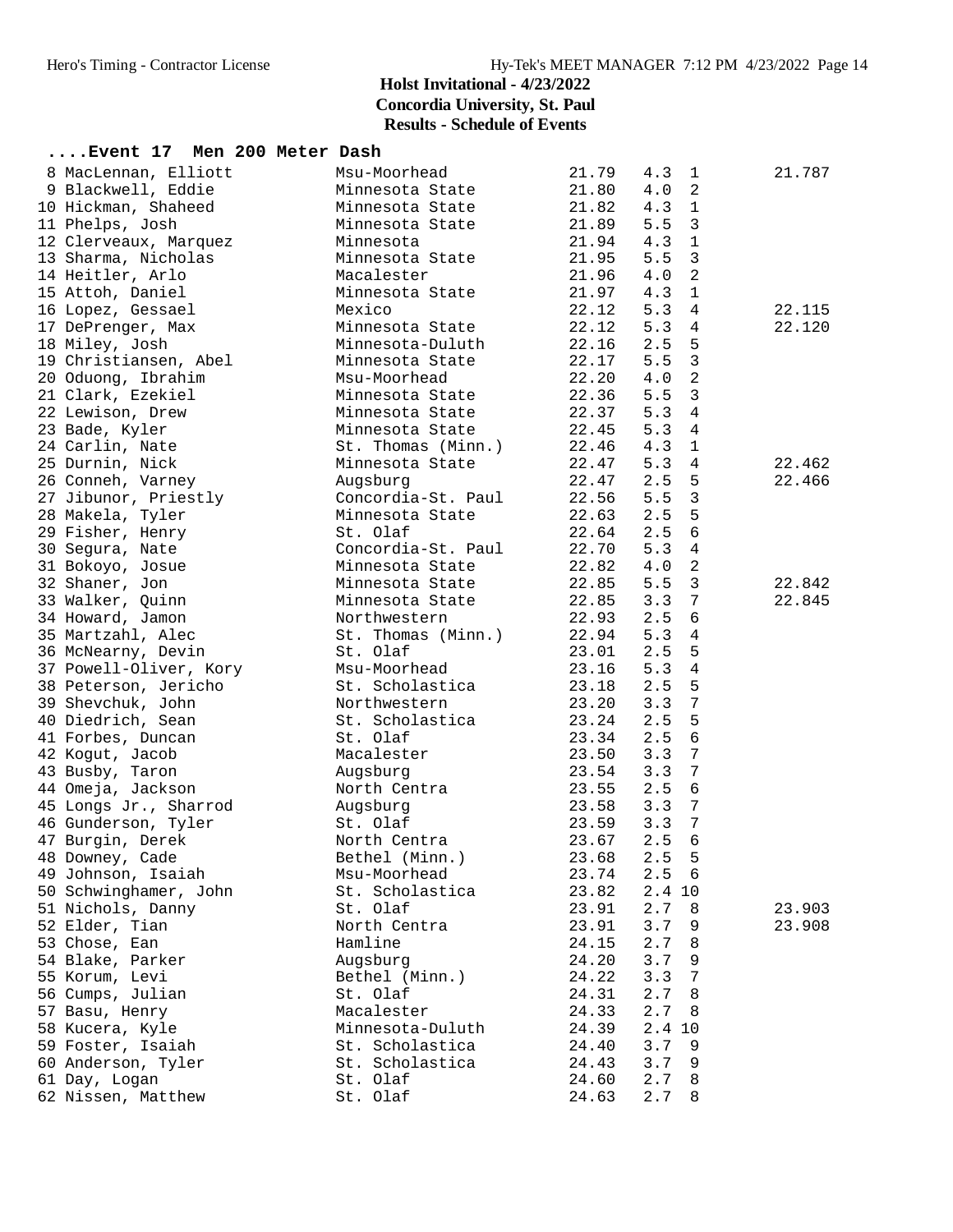| Event 17 Men 200 Meter Dash |                    |            |                  |
|-----------------------------|--------------------|------------|------------------|
| 63 Kazor, Jonathan          | Macalester         | 24.94      | 2.4 10           |
| 64 Lange, Erik              | North Centra       | 25.04      | 3.79             |
| 65 Gaye, Carlos             | Hamline            | 25.08      | 2.7 <sub>8</sub> |
| 66 Suchomel, Nick           | Macalester         | 25.72      | 3.79             |
| 67 Redig, Kaedyn            | St. Scholastica    | 25.74      | 3.79             |
| 68 Kleiber, Carson          | North Centra       | 25.97      | 3.79             |
| 69 Furlong, Zach            | Northwestern       | 26.86      | 2.4 10           |
| 70 Reller, Brent            | Northwestern       | 27.08      | 2.4 10           |
| 71 Campbell, Christian      | North Centra       | 27.14      | 2.4 10           |
| -- Douville, Eric           | St. Thomas (Minn.) | <b>DNF</b> | 4.3              |

#### **Event 18 Women 200 Meter Dash**

===============================================================================

| Meet Records: ! 23.53 4/23/2022 Makayla Jackson, Minnesota St<br>Name | Year School        | Finals Wind H# Points |     |                |        |  |
|-----------------------------------------------------------------------|--------------------|-----------------------|-----|----------------|--------|--|
|                                                                       |                    |                       |     |                |        |  |
| 1 Jackson, Makayla                                                    | Minnesota State    | 23.53!                | 0.9 | 1              |        |  |
| 2 Cramer, Rose                                                        | Minnesota State    | 24.27                 | 0.9 | 1              |        |  |
| 3 Gaye, Rose                                                          | Minnesota State    | 24.90                 | 0.9 | 1              |        |  |
| 4 Robins, Nyeaee                                                      | Minnesota State    | 25.12                 | 0.9 | 1              |        |  |
| 5 Samuel, Lauryn                                                      | Concordia-St. Paul | 25.30                 | 0.9 | $\mathbf 1$    |        |  |
| 6 Colvin, Dyashia                                                     | Minnesota State    | 25.67                 | 0.9 | $\mathbf 1$    |        |  |
| 7 Borowicz, Emma                                                      | Minnesota State    | 25.82                 | 2.4 | $\overline{a}$ |        |  |
| 8 Malone, Kynnedi                                                     | Minnesota State    | 25.89                 | 0.9 | $\mathbf 1$    |        |  |
| 9 Fields, Carson                                                      | Minnesota State    | 26.14                 | 0.9 | $\mathbf 1$    |        |  |
| 10 O'Connor, Amanda                                                   | Unattached         | 26.17                 | 2.4 | $\overline{2}$ |        |  |
| 11 Robinson, Arika                                                    | Concordia-St. Paul | 26.28                 | 3.3 | $\overline{7}$ |        |  |
| 12 Jaworski, Rachel                                                   | Minnesota State    | 26.39                 | 3.4 | $\mathbf{3}$   |        |  |
| 13 Kroschel, Karla                                                    | St. Olaf           | 26.46                 | 2.4 | $\overline{2}$ |        |  |
| 14 Trucksess, Deanna                                                  | Northwestern       | 26.48                 | 2.4 | 2              |        |  |
| 15 Barnes, Amaiya                                                     | Minnesota State    | 26.55                 | 2.4 | $\overline{a}$ |        |  |
| 16 Davidson, Daya                                                     | St. Scholastica    | 26.69                 | 2.4 | $\overline{a}$ |        |  |
| 17 Root, Lindsey                                                      | Minnesota-Duluth   | 26.93                 | 3.4 | $\mathbf{3}$   |        |  |
| 18 Reyes, Karla                                                       | Minnesota State    | 27.09                 | 2.9 | 5              |        |  |
| 19 Zelee, Mercy                                                       | Minnesota State    | 27.13                 | 2.4 | $\overline{a}$ |        |  |
| 20 Dolby, Maddy                                                       | St. Thomas (Minn.) | 27.30                 | 4.4 | 4              |        |  |
| 21 Nelson, Rylee                                                      | Minnesota State    | 27.31                 | 3.4 | 3              |        |  |
| 22 Evans, Chloey                                                      | Minnesota-Duluth   | 27.35                 | 4.4 | $\overline{4}$ |        |  |
| 23 Rae, Jacqi                                                         | Minnesota-Duluth   | 27.51                 | 2.4 | $\overline{a}$ |        |  |
| 24 Hunter, Penny                                                      | Macalester         | 27.53                 | 3.4 | 3              |        |  |
| 25 Logelin, Ellie                                                     | Hamline            | 27.68                 | 3.4 | 3              |        |  |
| 26 Graham, Breonna                                                    | Concordia-St. Paul | 27.72                 | 3.4 | $\mathbf{3}$   |        |  |
| 27 Bares, Makenna                                                     | Minnesota State    | 27.86                 | 3.4 | $\mathbf{3}$   |        |  |
| 28 Hazel, Moira                                                       | Concordia-St. Paul | 27.91                 | 4.4 | 4              |        |  |
| 29 Bishop, Mya                                                        | Augsburg           | 28.05                 | 4.4 | 4              |        |  |
| 30 London, Bryn                                                       | Minnesota-Duluth   | 28.18                 | 2.9 | 5              | 28.171 |  |
| 31 Johnson, Lily                                                      | St. Olaf           | 28.18                 | 4.4 | 4              | 28.176 |  |
| 32 Matre, Zoe                                                         | St. Olaf           | 28.18                 | 4.4 | 4              | 28.180 |  |
| 33 Storbakken, Emma                                                   | St. Olaf           | 28.27                 | 4.4 | 4              |        |  |
| 34 Bernstein, Dominica                                                | St. Thomas (Minn.) | 28.54                 | 2.9 | 5              |        |  |
| 35 Elvrum, Anika                                                      | St. Thomas (Minn.) | 28.60                 | 4.4 | 4              |        |  |
| 36 Nelson, Emme                                                       | Hamline            | 28.66                 | 2.9 | 5              |        |  |
| 37 Lanes, Serena                                                      | North Centra       | 28.88                 | 2.9 | 5              |        |  |
| 38 Stewart, Elisa                                                     | Bethel (Minn.)     | 29.14                 | 2.9 | 5              |        |  |
| 39 Smit, Meira                                                        | Macalester         | 29.21                 | 2.7 | 6              |        |  |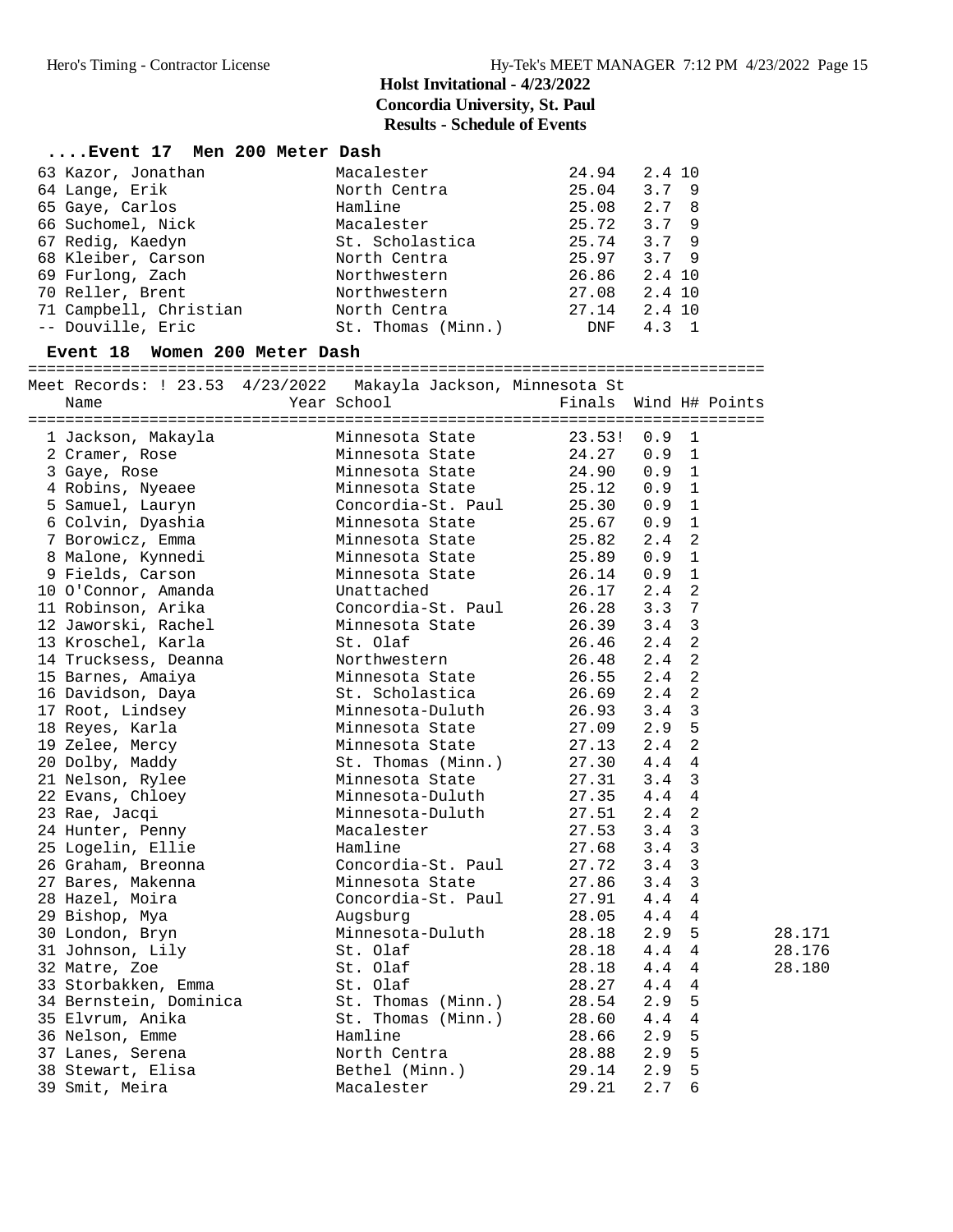| Event 18 Women 200 Meter Dash           |                |       |                  |  |
|-----------------------------------------|----------------|-------|------------------|--|
| 40 Saba, Yinka                          | Macalester     | 29.30 | 2.9 <sub>5</sub> |  |
| 41 Vaske, Katie                         | Hamline        | 29.49 | 2.76             |  |
| 42 Seegers, Mary                        | North Centra   | 29.69 | 2.7 6            |  |
| 43 Wrzesien, Caley                      | Bethel (Minn.) | 29.77 | 2.9 <sub>5</sub> |  |
| 44 Wrzesien, Caitlyn                    | Bethel (Minn.) | 30.36 | 2.76             |  |
| 45 Ngafua, Micah                        | Northwestern   | 30.46 | 2.76             |  |
| 46 Hannah, Gabriele                     | Hamline        | 31.04 | 2.7 6            |  |
| 47 DeLange, Morgan                      | North Centra   | 31.27 | $3.3 \quad 7$    |  |
| 48 Sikes, Jane                          | St. Olaf       | 31.52 | $3.3 \quad 7$    |  |
| 49 Sauer, Christa                       | Bethel (Minn.) | 32.29 | 2.7 6            |  |
| $Firstont 10$ Mon $5000$ Motor $P_{11}$ |                |       |                  |  |

#### **Event 19 Men 5000 Meter Run**

=======================================================================

| Name                                                                                                                                                         | Meet Records: ! 15:10.23 4/18/2015 Chris Lawson, St. Scholast<br>Year School                                                                 | Finals Points                                                                                |
|--------------------------------------------------------------------------------------------------------------------------------------------------------------|----------------------------------------------------------------------------------------------------------------------------------------------|----------------------------------------------------------------------------------------------|
| 1 Bennett, Jacob<br>2 Schmanski, Nikolai<br>3 Mears, Drew<br>4 Hespe, Carson<br>5 Green, Zeke<br>6 Larson, Cameron<br>7 Andrews, Travis<br>8 Frigstad, James | Minnesota State<br>Minnesota State<br>Msu-Moorhead<br>Msu-Moorhead<br>Unattached<br>Northwestern<br>Concordia-St. Paul<br>Concordia-St. Paul | 16:11.62<br>16:21.47<br>16:41.58<br>16:58.98<br>17:26.92<br>17:33.66<br>18:01.60<br>18:09.61 |
| 9 Troe, Caleb                                                                                                                                                | Unattached                                                                                                                                   | 18:16.17                                                                                     |

#### **Event 20 Women 5000 Meter Run**

======================================================================= Meet Records: ! 17:19.71 4/21/2012 Liz Berkholtz, Unattached Name Year School Finals Points ======================================================================= 1 Robran, Alexandra Minnesota-Duluth 18:29.12 2 Bragg, Skylar Minnesota State 18:37.54 3 Helmer, Maj-Lis St. Scholastica 18:41.22 4 Blaesing, Maria Macalester 18:58.61 5 Rauk, Alyssa Minnesota State 19:39.44 6 Anderson, Maggie Minnesota State 20:50.56 7 Morningstar, Grace Bethel (Minn.) 21:32.25 8 Hyland, Kayley North Centra 22:42.24 9 Lindfors, Jackie Unattached 22:57.58 10 Houglum, Tess Concordia-St. Paul 23:23.51 11 Butler, Delaney Concordia-St. Paul 25:14.22 12 Davis, Tea North Centra 25:23.65 -- Giger, Emma Concordia-St. Paul DNF

#### **Event 21 Men 4x400 Meter Relay**

|                      | Meet Records: ! 3:16.31 4/16/2016 Minnesota State, Minnesota St<br>R Diamond, J Brice, J Schuster, T Ogren |
|----------------------|------------------------------------------------------------------------------------------------------------|
| School               | Finals H# Points                                                                                           |
|                      |                                                                                                            |
| 1 Msu-Moorhead 'A'   | 3:18.74 1                                                                                                  |
| 1) Dawkins, Ty       | 2) MacLennan, Elliott                                                                                      |
| 3) Joseph, Travis    | 4) Oduong, Ibrahim                                                                                         |
| 2 Bethel (Minn.) 'A' | 3:20.64                                                                                                    |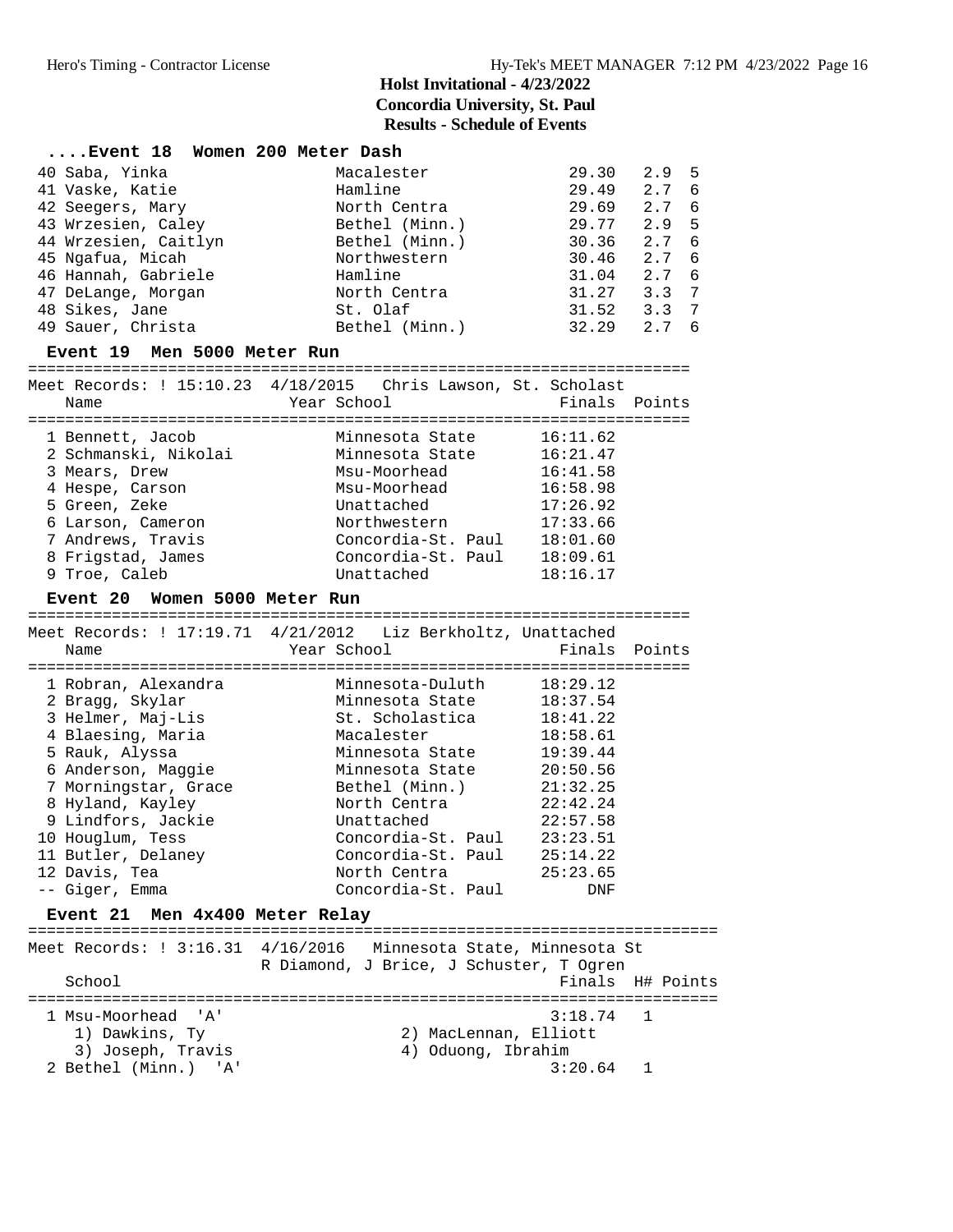#### **....Event 21 Men 4x400 Meter Relay**

 1) Parent, Jacob 2) Sealock, Tyler 3) Karngar, Trokon (4) Smith, Joel 3 Concordia-St. Paul 'A' 3:25.91 1 1) Tordsen, Jakob 2) Johnson, Andrew 3) Rudzitis, Taaron 4) Schauerman, Thomas 4 St. Scholastica 'A' 3:30.03 2 1) Schwinghamer, John 2) Eben Ebai, Samuel 3) Lynch, Joe 1986 (2008) 4) Douglas, Derek 5 Minnesota State 'A' 3:32.91 1 1) Schmied, Ben 2) Ure, Ray 3) Speikers, Caden (4) Owen, Carter 6 St. Olaf 'A' 3:34.60 2 1) Fisher, Henry 2) Gunderson, Tyler 3) Kosche, Reuben (1988) 4) Forbes, Duncan 7 Minnesota-Duluth 'A' 3:36.10 1 1) Kulzer, Alex 2) Croston, Alexander 3) Palmquist, Ben (4) Loer, Bereket 8 St. Scholastica 'B' 3:36.31 2 1) Peterson, Jericho 2) Foster, Isaiah 3) Anderson, Tyler (4) Matelich, Nick 9 Bethel (Minn.) 'B' 3:36.34 2 1) Smith, Micah 2) Kuecker, Gabe 3) Nelson, Clark (4) Graber, Grant 10 Csp Alumni 'A' 3:39.66 2 11 Concordia-St. Paul 'B' 3:41.20 1 1) Peterson, Payton 2) Kazmarek, Kaleb 3) Enders, Peyton (4) Andrews, Travis 12 North Central (Minn.) 'A' 3:41.45 2 1) Bueckers, Konrad 2) Lange, Erik 3) Burgin, Derek (4) Elder, Tian 13 Northwestern (Minn.) 'A' 3:44.40 2 1) Shevchuk, John 2) McDonald, Collin 3) Howard, Jamon 4) Coppock, Cameron -- Minnesota-Duluth 'B' DNF 1 1) Gruenes, Jordan 2) Youberg, Finn 3) Dickenson, Owen 4) Tostenson, Jonathan

#### **Event 22 Women 4x400 Meter Relay**

========================================================================== Meet Records: ! 3:52.10 4/22/2017 Minnesota, Minnesota M Biermaier, V Larson, M Gourley, T Markland School **Finals** H# Points ========================================================================== 1 Minnesota-Duluth 'A' 3:59.60 1 1) Gilles, Megan 2) Schley, Savannah 3) Reindl, Haleigh 4) Brezinka, Isabelle 2 Bethel (Minn.) 'A' 3:59.65 1 1) Sankey, Hannah 2) Stellmach, Sarah 3) Sealock, Kelsie 4) Turek, Mikayla 3 St. Thomas (Minn.) 'A' 4:05.01 1 1) Cornelius, Hannah 2) Hindt, Hailey 3) Reighard, Molly (4) McGuire, Grace 4 Concordia-St. Paul 'A' 4:08.54 1 1) Lewis, Cece 2) Mulcahy, Christabelle 3) Hartinger, Michaella 4) Robinson, Arika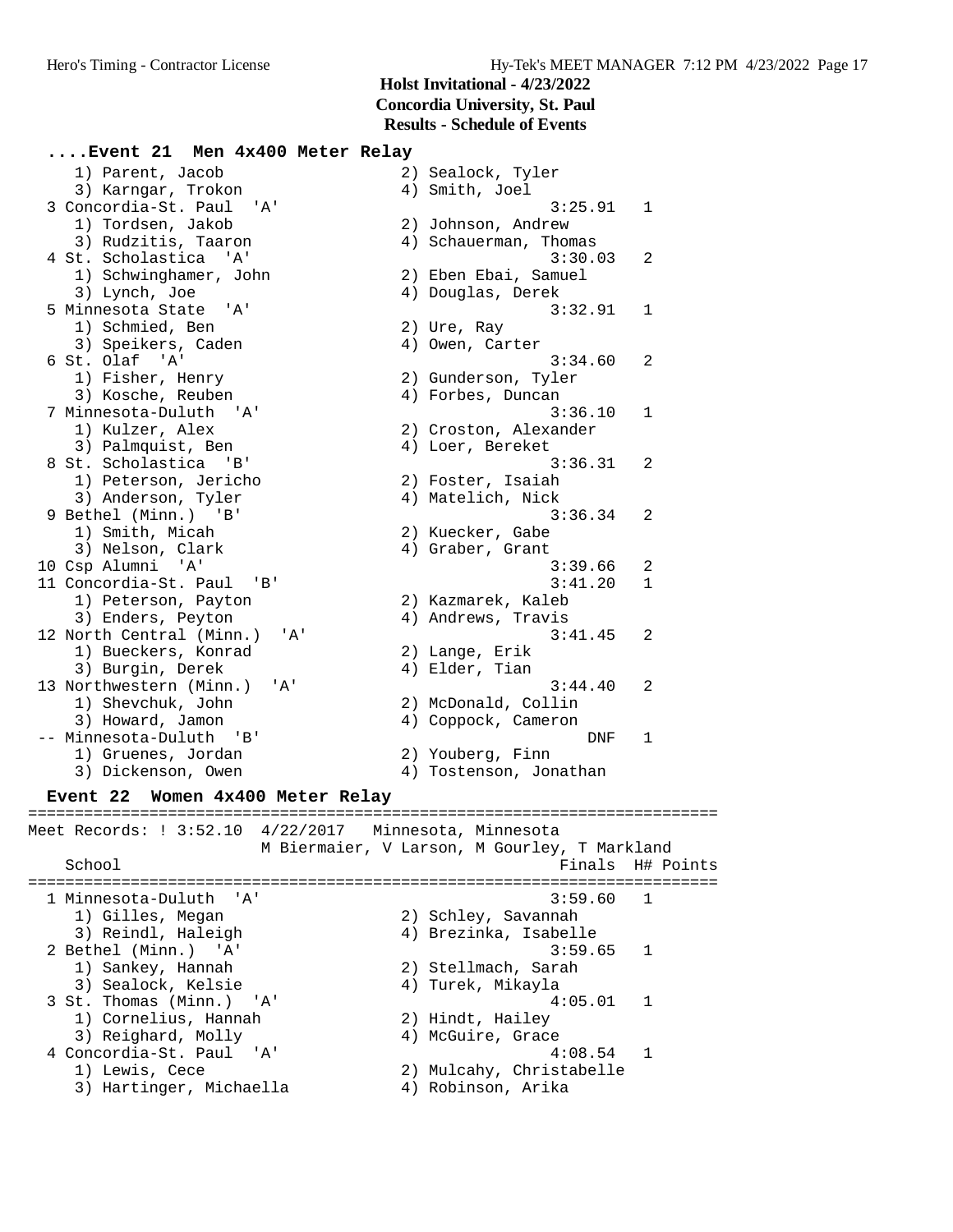**....Event 22 Women 4x400 Meter Relay** 5 Concordia-St. Paul 'B' 4:09.95 1 1) Samuel, Lauryn (2) Mattingly, Destiny<br>
3) Perry, Jaid (2) 4) D'Burke, Isabella 3) Perry, Jaid (4) D'Burke, Isabella<br>6 Hamline 'A' (4:11. 4:11.14 2<br>2) Nelson, Emme<br>4) Bernardy, Lindsey 1) Hoelscher, Lucy 3) Maddux, Alexandra (1993)<br>
3 Maddux, Alexandra (1994) Bernardy, Lindsey<br>
3 St. Scholastica (1994) 7 St. Scholastica 'A' 4:12.13 2 1) Williams, McKenzie 2) Voss, Annika 3) Kiminiski, Anna 4) Sholing, Ellie 8 St. Olaf 'A' 4:12.28 2 1) Kroschel, Karla 2) Pettitt-Kenney, Teresa 3) Salfer, Rebekah (4) Meyers, Erica 9 Bethel (Minn.) 'B' 4:17.93 1 1) Brown, Makenna 2) Ihde, Annessa 3) Nordberg, Britta 4) Holloway, Malakai 10 St. Cloud State 'A' 4:21.21 2 1) Welhouse, Clara (2) Butte, Allie 3) Conrad, Erica 4) Sertich, Lauren 11 St. Thomas (Minn.) 'B' 4:23.30 1 1) Belany, Alicia 2) Lyrek, Amaya 3) Gerber, Gracie 4) McNaughton, Mara 12 Msu-Moorhead 'A' 4:31.43 1 1) Rolle-Curry, Robynn 2) Ziegler, Paige 3) Schroeder, Tessa (4) Serrao, Adla 13 Hamline 'B' 4:45.27 2 1) Aurelius, Andreiana 2) Hamilton, Mercedes 3) Vaske, Katie 1988 (4) Mathews, Jalisa 14 Bethel (Minn.) 'C' 4:54.63 2 1) Hage, Evie 2) Gernandt, Ruby 3) Gessner, Lydia 4) Rey, Sarah

#### **Event 28 Women Hammer Throw** ====================================================================================

Meet Records: ! 57.05m 4/23/2022 Brea Perron, Minnesota St Name The Year School The Finals H# Points ==================================================================================== 1 Perron, Brea Minnesota State 57.05m! 187-02 3 53.68m 54.12m 54.16m 55.95m FOUL 57.05m 2 Stendel, Emily Minnesota 51.11m 167-08 3

| Z SLENGET, EMILIY<br>wiillicouta                                                 | <u>J + . + + IIII</u> | $101 - 00 - 3$  |  |
|----------------------------------------------------------------------------------|-----------------------|-----------------|--|
| 49.35m FOUL 51.11m FOUL 48.23m 47.93m                                            |                       |                 |  |
| 3 Taylor, Katie           Minnesota State                                        | 49.26m 161-07 3       |                 |  |
| FOUL FOUL 48.61m FOUL 49.26m FOUL                                                |                       |                 |  |
| 4 Stafslien-Dumale, Abbi Minnesota State 48.48m 159-01 3                         |                       |                 |  |
| FOUL FOUL 48.48m FOUL FOUL FOUL                                                  |                       |                 |  |
| 5 Jensen, Kaylee         Minnesota State                                         | 48.47m 159-00 3       |                 |  |
| 47.25m  47.38m  48.47m  FOUL  FOUL  FOUL                                         |                       |                 |  |
| 6 Donlan, Tia               Concordia-St. Paul       47.53m     155-11   3       |                       |                 |  |
| FOUL 47.53m FOUL 46.19m FOUL 43.29m                                              |                       |                 |  |
| 7 Beneke, Lily St. Scholastica                                                   | 45.70m 149-11 3       |                 |  |
| 43.03m FOUL 43.80m 45.70m FOUL FOUL                                              |                       |                 |  |
| 8 Gehrke, Megan                   St. Thomas (Minn.)       44.78m     146-11   3 |                       |                 |  |
| 44.78m  42.92m  40.73m  43.07m  FOUL  FOUL                                       |                       |                 |  |
| 9 Reed, Madison                           Hamline                                |                       | 43.89m 144-00 3 |  |
| 39.78m  43.89m  FOUL  43.19m  41.58m  FOUL                                       |                       |                 |  |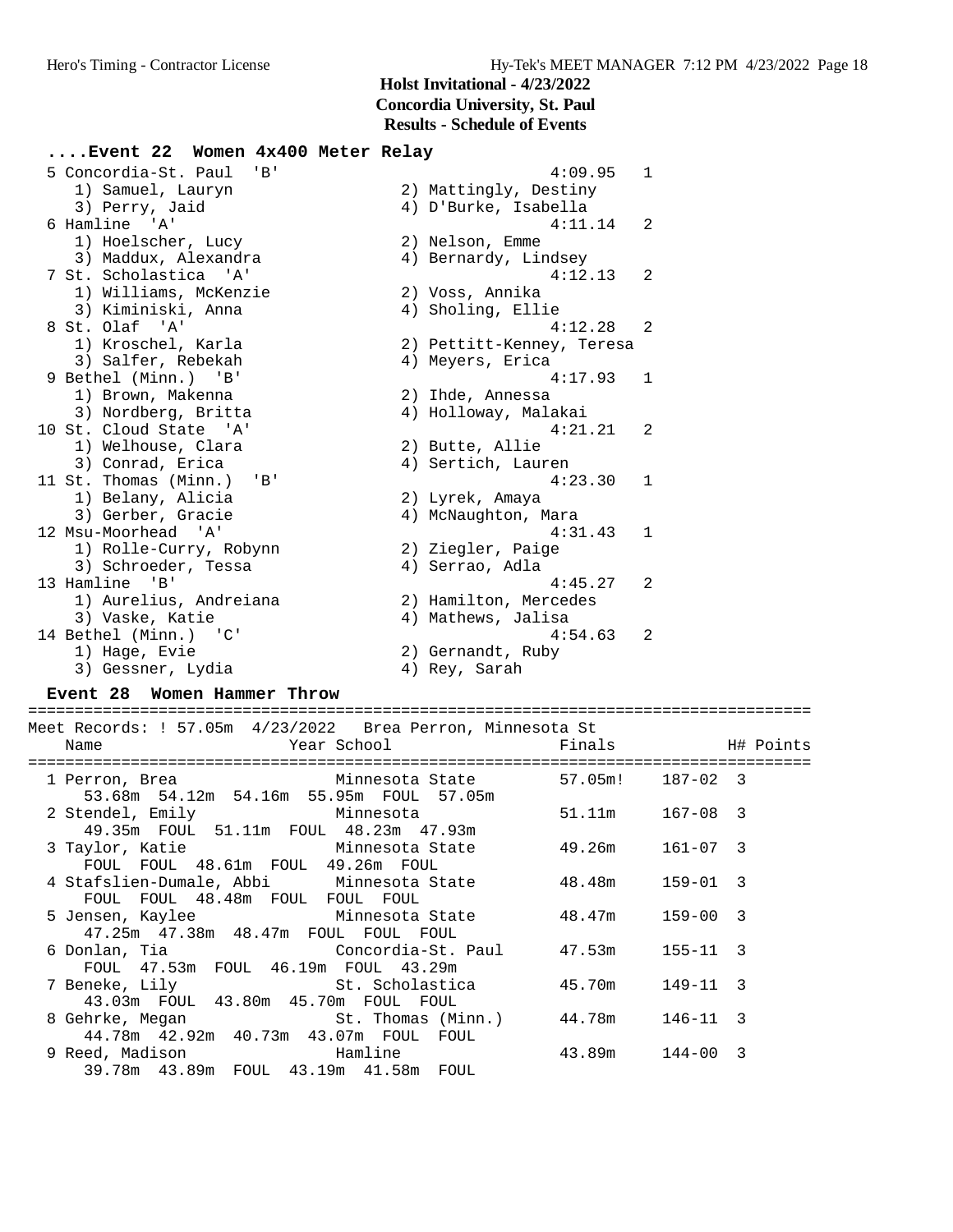| Event 28 Women Hammer Throw                   |                    |        |              |                |
|-----------------------------------------------|--------------------|--------|--------------|----------------|
| 10 Glynn, Madison<br>42.81m  41.71m  42.55m   | Minnesota State    | 42.81m | $140 - 05$ 3 |                |
| 11 Schroeder, Kaitlyn<br>FOUL 41.91m FOUL     | Minnesota State    | 41.91m | $137 - 06$   | $\overline{2}$ |
| 12 Zimmerman, Dacoda<br>FOUL 40.53m FOUL      | St. Cloud State    | 40.53m | $133 - 00$   | $\overline{2}$ |
| 13 Fiecke, Madison<br>39.91m 39.18m FOUL      | Hamline            | 39.91m | $130 - 11$   | $\overline{2}$ |
| 14 Lukenbill, Molly<br>37.95m 39.59m FOUL     | Bethel (Minn.)     | 39.59m | 129-11       | $\overline{2}$ |
| 15 Ellinghuysen, Lexi<br>36.57m 39.33m 39.24m | Bethel (Minn.)     | 39.33m | $129 - 00$   | $\overline{2}$ |
| 16 Paaverud, Ella<br>FOUL FOUL 39.29m         | Concordia-St. Paul | 39.29m | $128 - 11$ 3 |                |
| 17 Gielski, Kayce<br>39.27m 38.62m 38.56m     | Minnesota-Duluth   | 39.27m | $128 - 10$   | $\overline{2}$ |
| 18 Mohlin, Alexis<br>36.48m 39.06m 23.85m     | St. Thomas (Minn.) | 39.06m | $128 - 02$   | $\mathbf{1}$   |
| 19 Becker, Anna<br>FOUL 39.02m 38.13m         | St. Scholastica    | 39.02m | $128 - 00$   | $\overline{2}$ |
| 20 Argiro, Colette<br>29.52m 37.62m 36.42m    | St. Thomas (Minn.) | 37.62m | $123 - 05$   | $\overline{c}$ |
| 21 Shimon, Hailey<br>32.56m 36.36m 37.25m     | St. Thomas (Minn.) | 37.25m | 122-02       | $\mathbf{1}$   |
| 22 Scott, Emma<br>FOUL 37.18m FOUL            | St. Thomas (Minn.) | 37.18m | $122 - 00$   | $\mathbf 1$    |
| 23 Potratz, Emma<br>FOUL 35.56m FOUL          | St. Thomas (Minn.) | 35.56m | $116 - 08$   | $\mathbf 1$    |
| 24 Jeppesen, Sarah<br>FOUL 34.79m FOUL        | Unattached         | 34.79m | $114 - 02$   | $1\,$          |
| 25 Fretag, Madeline<br>33.93m FOUL 34.60m     | Minnesota State    | 34.60m | $113 - 06$   | $\overline{2}$ |
| 26 Biggins, Ellie<br>33.81m 33.08m FOUL       | Hamline            | 33.81m | $110 - 11$   | $\overline{2}$ |
| 27 Thompson, Adrianne<br>FOUL FOUL 33.73m     | Minnesota-Duluth   | 33.73m | $110 - 08$   | $\mathbf{1}$   |
| 28 Robinson, Morgan<br>31.33m FOUL 32.82m     | Minnesota State    | 32.82m | $107 - 08$   | $\mathbf 1$    |
| 29 Mccauley, Haley<br>FOUL FOUL 32.41m        | Minnesota-Duluth   | 32.41m | $106 - 04$ 2 |                |
| 30 Roethler, Emma<br>26.03m 28.94m 32.37m     | Bethel (Minn.)     | 32.37m | $106 - 02$ 1 |                |
| 31 Zaiger, Katelyn<br>29.20m FOUL 29.29m      | Msu-Moorhead       | 29.29m | $96 - 01$    | $\mathbf{1}$   |
| 32 Wehrspann, Lydia<br>27.08m  26.39m  27.43m | St. Catherin       | 27.43m | $90 - 00$    | $\mathbf 1$    |
| 33 Hunt, Jade<br>26.99m FOUL FOUL             | Hamline            | 26.99m | $88 - 06$    | 1              |
| -- Althoff, Abby<br>FOUL FOUL FOUL            | St. Catherin       | FOUL   |              | $1\,$          |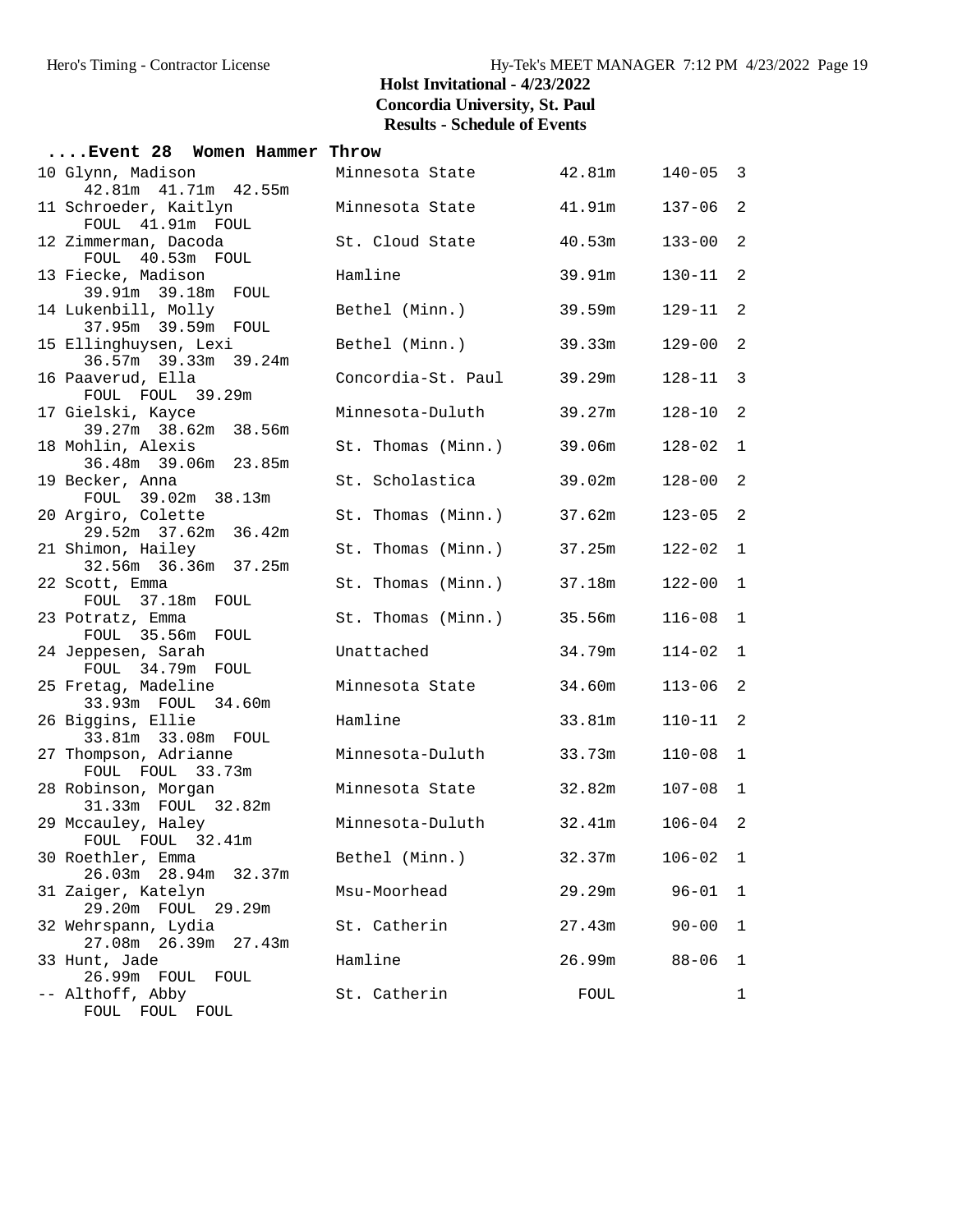#### Event 27 Men Hammer Throw

| Meet Records: ! 64.40m  4/16/2011  Bryan Tolcser, Unattached<br>Name | Year School               | Finals |              |               | H# Points |
|----------------------------------------------------------------------|---------------------------|--------|--------------|---------------|-----------|
|                                                                      |                           |        |              |               |           |
| 1 Feuerborn, Parker<br>58.88m FOUL FOUL 54.90m 54.44m 63.17m         | St. Thomas (Minn.) 63.17m |        | $207 - 03$   | $\mathcal{L}$ |           |
| 2 Mundfrom, Eben<br>53.47m FOUL 55.63m FOUL 55.06m FOUL              | Concordia-St. Paul 55.63m |        | 182-06       | 2             |           |
| 3 Irons, Gabe<br>49.38m 52.01m 51.31m 49.97m 53.84m 51.96m           | Bethel (Minn.)            | 53.84m | $176 - 08$   | 2             |           |
| 4 Hudson, Nick<br>FOUL 51.18m FOUL 53.01m FOUL 46.68m                | Minnesota State           | 53.01m | 173-11       | 2             |           |
| 5 Quinn, Hunter<br>FOUL 50.06m 50.01m 49.04m 51.48m 52.58m           | Concordia-St. Paul 52.58m |        | 172-06       | 2             |           |
| 6 Bicek, Eli<br>FOUL 51.78m FOUL 47.12m 49.45m FOUL                  | Minnesota-Duluth 51.78m   |        | 169-10       | 2             |           |
| 7 Doyle, Lucas<br>50.73m 50.04m FOUL 46.51m FOUL FOUL                | Hamline                   | 50.73m | $166 - 05$   | 2             |           |
| 8 Aguilera, Carter<br>48.82m 50.73m 48.96m 48.22m 47.89m 48.32m      | Minnesota State           | 50.73m | 166-05       | 2             |           |
| 9 Kucera, Tommy<br>FOUL 44.59m 47.73m 43.19m 44.14m FOUL             | Minnesota State           | 47.73m | 156-07       | $\mathbf{1}$  |           |
| 10 Orzolek, Steven<br>47.19m  47.45m  47.06m                         | Minnesota State 47.45m    |        | $155 - 08$   | 2             |           |
| 11 Shaner, Zachary<br>44.20m  46.97m  45.95m                         | Minnesota State 46.97m    |        | $154 - 01$   | 2             |           |
| 12 Larson, Keegan<br>44.27m  43.14m  44.12m                          | Concordia-St. Paul 44.27m |        | $145 - 03$   | 2             |           |
| 13 Larsen, Evan<br>42.19m 38.78m FOUL                                | Bethel (Minn.) 42.19m     |        | $138 - 05$   | $\mathbf{1}$  |           |
| 14 Cook, Colton<br>FOUL 42.01m 41.79m                                | Msu-Moorhead              | 42.01m | $137 - 10$   | $\mathbf{1}$  |           |
| 15 Wieser, Ben<br>41.61m  40.44m  FOUL                               | Unattached                | 41.61m | $136 - 06$   | $\mathbf{1}$  |           |
| 16 Menache, Max<br>37.67m FOUL FOUL                                  | Macalester                | 37.67m | $123 - 07$   | $\mathbf{1}$  |           |
| 17 Hawley, Wills<br>36.26m 36.64m FOUL                               | Macalester<br>36.64m      |        | $120 - 02$   | $\mathbf 1$   |           |
| 18 Picazo, CJ<br>34.76m FOUL 36.63m                                  | Concordia-St. Paul 36.63m |        | $120 - 02$   | $\mathbf{1}$  |           |
| 19 Steger, Grant<br>FOUL FOUL 36.44m                                 | St. Scholastica 36.44m    |        | $119 - 07$ 1 |               |           |
| 20 Jacklen, Christopher St. Scholastica 33.55m<br>FOUL 33.55m FOUL   |                           |        | 110-01       | 1             |           |
| 21 Beseth, Trent<br>25.52m 26.48m 32.42m                             | St. Scholastica           | 32.42m | $106 - 04$   | $\mathbf{1}$  |           |

#### **Event 24 Women Javelin Throw**

#### ==================================================================================== Meet Records: !  $41.46m$   $4/16/2016$  Trish Hare, Carleton<br>Year School Name Year School Finals H# Points ==================================================================================== 1 Sunnarborg, Samantha Minnesota State 38.43m 126-01 1 30.39m 38.43m FOUL FOUL 31.57m PASS 2 FOUL 31.57m PASS<br>2 St. Cloud State 36.78m 120-08 32.40m 33.97m 36.78m 31.34m 33.54m FOUL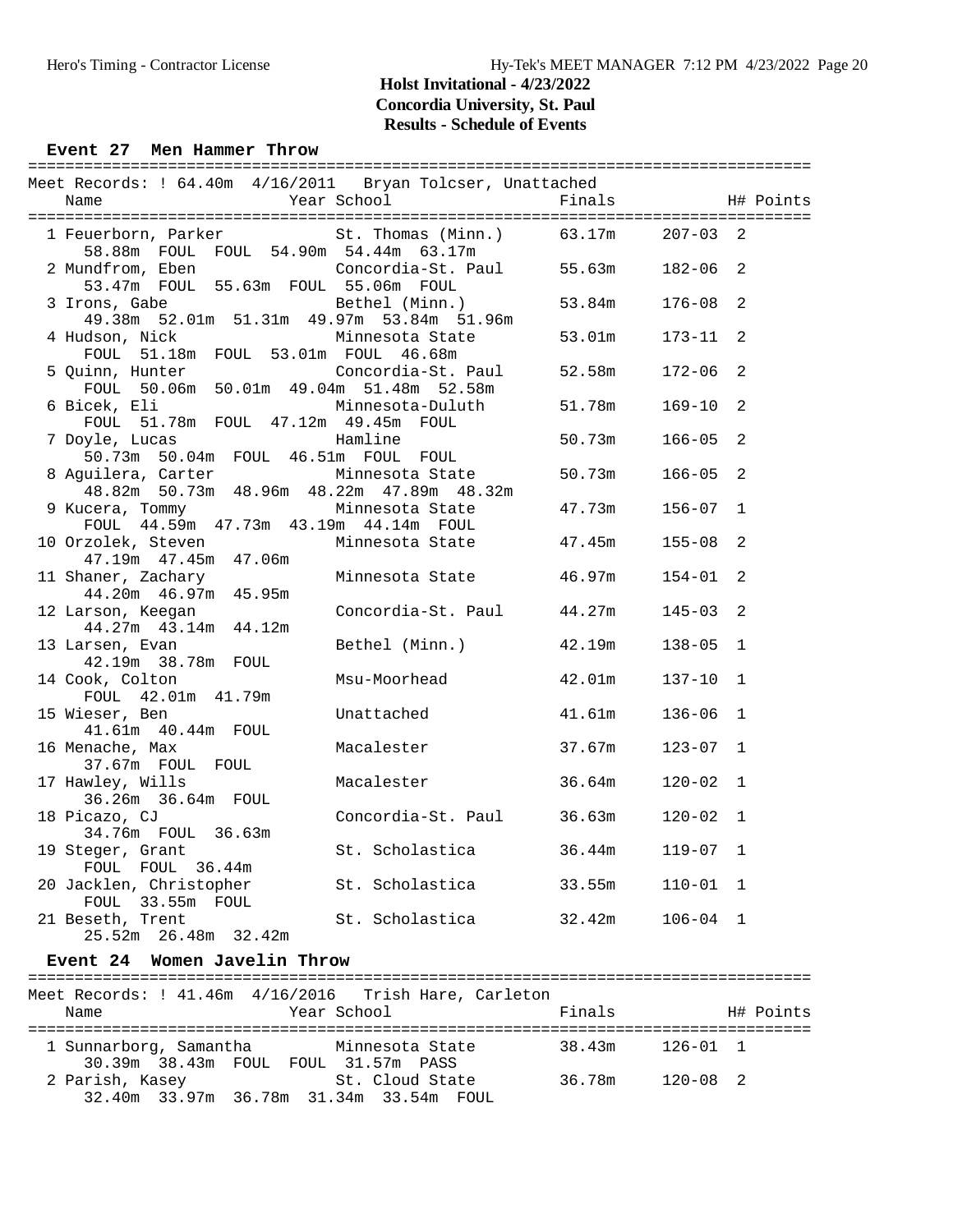| Event 24 Women Javelin Throw                                                             |                                   |                    |              |              |
|------------------------------------------------------------------------------------------|-----------------------------------|--------------------|--------------|--------------|
| 3 Leverentz, Bryana (St. Catherin 35.60m 116-09 2                                        |                                   |                    |              |              |
| 35.60m 33.07m 33.96m 32.72m 29.05m 35.59m                                                |                                   |                    |              |              |
|                                                                                          |                                   |                    | $108 - 11$ 2 |              |
| 4 Whaley, Alyssa St. Thomas (Minn.) 33.20m<br>33.20m 26.28m 31.74m 32.43m 31.53m FOUL    |                                   |                    |              |              |
| 5 Schoenrock, Brianna St. Thomas (Minn.) 30.57m                                          |                                   |                    | $100 - 03$ 1 |              |
| 24.48m  24.45m  27.43m  22.50m  30.57m  30.19m                                           |                                   |                    |              |              |
| 6 Rath, Mack                                                                             | Minnesota State                   | $28.89m$ 94-09     |              | 2            |
| 22.55m  27.20m  FOUL  27.59m  28.89m  FOUL                                               |                                   |                    |              |              |
| 7 Swenson, Abbie (Minn.)                                                                 |                                   | $28.57m$ 93-09     |              | $\mathbf{1}$ |
| 23.50m  26.65m  18.53m  28.57m  21.82m  27.26m                                           |                                   |                    |              |              |
| 8 Larsen, Steena Msu-Moorhead                                                            |                                   | 28.49m 93-06       |              | 2            |
| 28.49m PASS PASS<br>9 Hawk, Kennedy                             Minnesota-Duluth         |                                   |                    |              |              |
|                                                                                          |                                   | 28.38m 93-01       |              | 2            |
| 24.84m  26.44m  FOUL  25.30m  28.38m  24.82m                                             |                                   |                    |              |              |
| 10 Nelson, AnnaGrace and Bethel (Minn.) 25.66m 84-02 1                                   |                                   |                    |              |              |
| FOUL 25.66m FOUL PASS PASS PASS                                                          |                                   |                    |              |              |
|                                                                                          |                                   | $24.43m$ $80-02$   |              | 2            |
| 11 Jeppesen, Sarah Unattached<br>20.27m 24.43m 21.22m Unattached<br>20.27m 24.43m 21.22m |                                   |                    |              |              |
| 12 Sealock, Kelsie (Minn.)                                                               |                                   | 24.29m             | $79 - 08$    | $\mathbf{1}$ |
| 22.49m 24.29m 23.36m                                                                     |                                   |                    |              |              |
| 13 Stone, Zoe                                                                            | Minnesota State 24.14m            |                    | $79 - 02$    | $\mathbf{1}$ |
| 24.14m 22.53m 21.68m                                                                     |                                   |                    |              |              |
| 14 London, Bryn                                                                          | Minnesota-Duluth 23.25m           |                    | $76 - 03$    | $\mathbf{1}$ |
|                                                                                          |                                   |                    |              |              |
| 15 Braun, Kaitlyn                                                                        | Bethel (Minn.) 22.08m             |                    | $72 - 05$    | 1            |
| 17.26m 21.40m 22.08m                                                                     |                                   |                    |              |              |
| 16 Ellinghuysen, Lexi                                                                    | Bethel (Minn.) 21.07m 69-01       |                    |              | 2            |
| 18.78m  FOUL  21.07m                                                                     | St. Thomas (Minn.) 20.24m 66-05 1 |                    |              |              |
| 17 Potratz, Emma<br>13.92m 20.24m 19.55m                                                 |                                   |                    |              |              |
|                                                                                          |                                   | $16.87m$ $55-04$ 1 |              |              |
| 18 Gregg, Hailey<br>16.87m 16.07m 12.49m                                                 | Bethel (Minn.)                    |                    |              |              |
| 19 Nelsen, Rachel                                                                        | St. Olaf                          | $16.33m$ $53-07$ 1 |              |              |
| 16.33m  14.42m  15.63m                                                                   |                                   |                    |              |              |
|                                                                                          |                                   |                    |              |              |

#### **Event 23 Men Javelin Throw**

#### ====================================================================================

|            | Meet Records: ! 52.41m                                4/17/2021  Evan Bergemann, Augsburg |        |              |  |
|------------|-------------------------------------------------------------------------------------------|--------|--------------|--|
| Name       |                                                                                           |        |              |  |
|            |                                                                                           |        |              |  |
|            | 50.60m 46.77m FOUL 44.43m FOUL FOUL                                                       |        |              |  |
|            |                                                                                           |        |              |  |
|            | 2 Dolezal, Josh                       St. Thomas (Minn.)         47.63m                   |        | 156-03 2     |  |
|            | 43.10m  47.63m  43.95m  44.98m  47.01m  46.84m                                            |        |              |  |
|            |                                                                                           |        |              |  |
|            | 43.58m  44.90m  47.05m  44.93m  FOUL  FOUL                                                |        |              |  |
| 4 May, Sam | St. Thomas (Minn.) 43.06m                                                                 |        | 141-03 2     |  |
|            | 36.59m 39.46m 40.62m 36.93m 43.06m 40.91m                                                 |        |              |  |
|            | 5 Veimau, Justin               Macalester                                                 | 41.74m | 136-11 1     |  |
|            | 32.16m 37.29m FOUL 35.85m 36.01m 41.74m                                                   |        |              |  |
|            | 6 Bosley, Mason             Macalester                                                    | 40.56m | $133 - 01$ 2 |  |
|            | 40.56m 36.90m 37.23m 33.86m 37.69m FOUL                                                   |        |              |  |
|            | 7 Feist, Cullen                     Concordia-St. Paul       39.82m                       |        | 130-08 2     |  |
|            | 36.96m 35.75m 37.65m 37.79m 38.46m 39.82m                                                 |        |              |  |
|            |                                                                                           |        |              |  |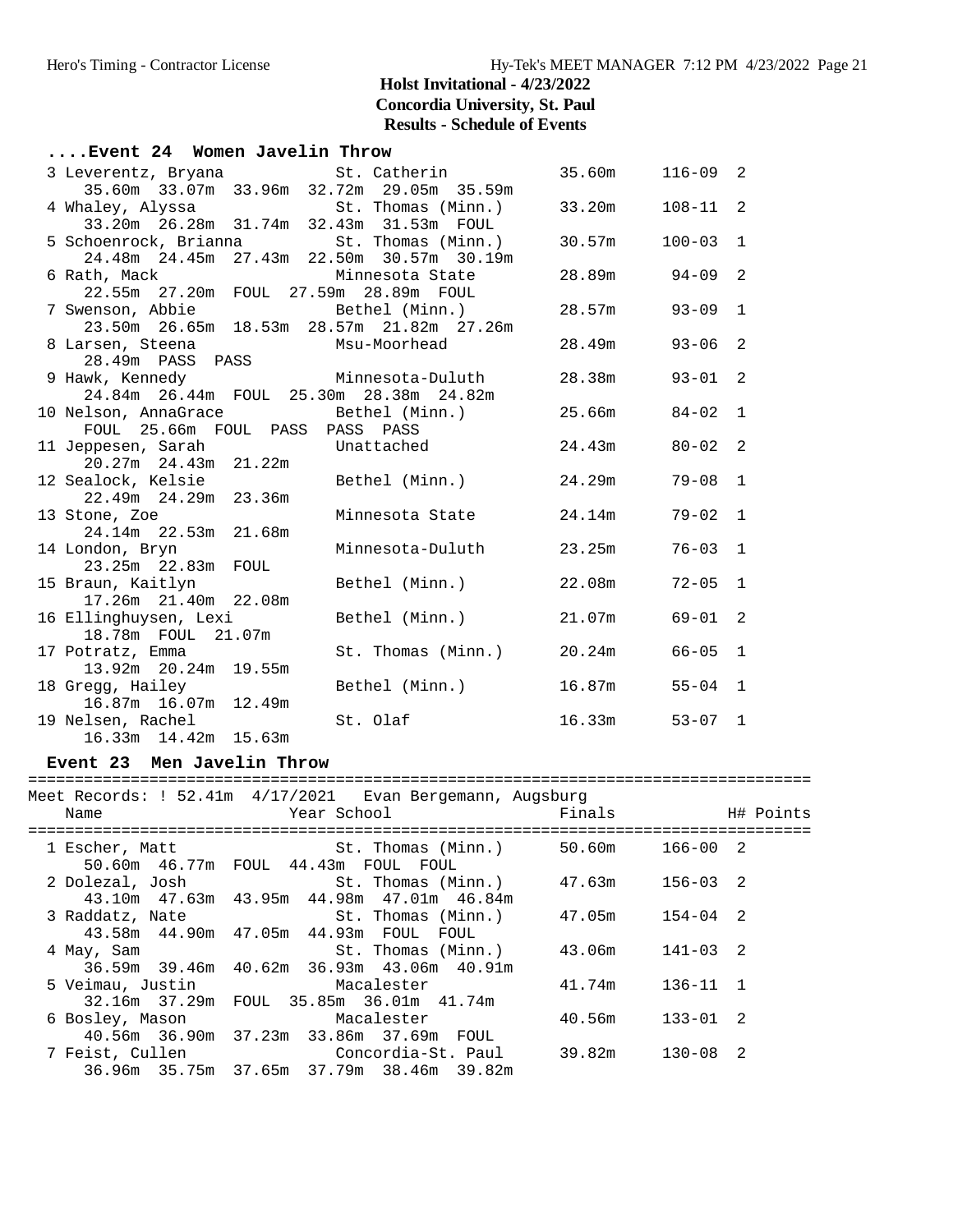| Event 23 Men Javelin Throw                                                                     |                                |                |              |  |
|------------------------------------------------------------------------------------------------|--------------------------------|----------------|--------------|--|
| 8 Anderson, Tyler 5t. Scholastica 36.85m 120-11 1<br>28.91m 34.23m 35.90m 36.85m 35.25m 34.42m |                                |                |              |  |
| 9 Schegel, Abe                                                                                 | Bethel (Minn.) 36.43m 119-06 2 |                |              |  |
| 36.43m  FOUL  35.32m                                                                           |                                |                |              |  |
| 10 Smith, Micah<br>36.31m 31.60m FOUL                                                          | Bethel (Minn.) 36.31m          |                | $119 - 01$ 2 |  |
| 11 Schulz, Cameron                                                                             | St. Thomas (Minn.) 35.73m      |                | $117 - 03$ 2 |  |
| 35.73m FOUL 32.93m                                                                             |                                |                |              |  |
| 12 Peper, Stephen                                                                              | St. Olaf                       | 35.68m         | $117 - 01$ 1 |  |
| 28.95m 32.80m 35.68m                                                                           |                                |                |              |  |
| 13 Johnson, Arik                                                                               | Concordia-St. Paul 33.72m      |                | $110 - 07$ 2 |  |
| 32.59m 33.72m 33.43m                                                                           |                                |                |              |  |
| 14 Gardeen, Samuel                                                                             | Bethel (Minn.) 33.61m          |                | $110 - 03$ 1 |  |
| 30.37m 23.35m 33.61m                                                                           |                                |                |              |  |
| 15 Wellman, Trevor                                                                             | Bethel (Minn.)                 | 32.79m         | $107 - 07$ 1 |  |
| 28.72m 30.18m 32.79m                                                                           |                                |                |              |  |
| 16 McCarty, Charlie                                                                            | Unat-St. Tho                   | 32.47m         | $106 - 06$ 1 |  |
| 32.47m FOUL FOUL                                                                               |                                |                |              |  |
| 17 Sotiropoulos, Simon St. Scholastica                                                         |                                | 30.89m         | $101 - 04$ 1 |  |
| 30.49m 30.89m 26.78m                                                                           |                                |                |              |  |
| 18 Meeker, Caleb                                                                               | Bethel (Minn.)                 | 28.88m 94-09 1 |              |  |
| 26.77m 28.73m 28.88m                                                                           |                                |                |              |  |
| 19 Ramirez, Gael                                                                               | Bethel (Minn.)                 | 25.33m         | $83 - 01$ 1  |  |
| FOUL 23.35m 25.33m                                                                             |                                |                |              |  |
| 20 Middleton, O                                                                                | Northwestern 25.30m            |                | $83 - 00$ 1  |  |
|                                                                                                |                                |                |              |  |
| 21 Furlong, Zach                                                                               | Northwestern 21.38m            |                | $70 - 02$ 1  |  |
| 16.21m  21.38m  21.30m                                                                         |                                |                |              |  |
| Event 36 Women Pole Vault                                                                      |                                |                |              |  |
| Meet Records: ! 4.25m 4/16/2016 Leslie Brost, Twin Cities                                      |                                |                |              |  |
|                                                                                                |                                |                |              |  |

| Name                                                                                        |          |                |                                         |            | Year School |          |          |     |          | Finals       |                                                | Points |
|---------------------------------------------------------------------------------------------|----------|----------------|-----------------------------------------|------------|-------------|----------|----------|-----|----------|--------------|------------------------------------------------|--------|
| 2.45 2.75 3.05 3.20 3.35 3.50 3.65 3.80 3.90 4.03 4.08                                      |          |                |                                         |            |             |          |          |     |          |              | 1 Hokanson, Ashley Msu-Moorhead 4.03m 13-02.50 |        |
| PPP PPP                                                                                     |          | PPP            |                                         | PPP PPP    | PPP         | $\Omega$ | $\Omega$ | XXO | $\Omega$ | XXX<br>3.80m | 12-05.50                                       |        |
| 2.45 2.75 3.05 3.20 3.35 3.50 3.65 3.80 3.90<br>PPP PPP                                     |          | PPP            | PPP PPP                                 |            |             | $O$ 0    | XO       | XXX |          |              |                                                |        |
| 3 Pettitt-Kenney, Teresa St. Olaf<br>2.45 2.75 3.05 3.20 3.35 3.50 3.65<br>PPP PPP          |          |                | $\begin{matrix} 0 & 0 & 0 \end{matrix}$ |            |             | O XXX    |          |     |          |              | $3.50m$ $11-05.75$                             |        |
| 4 Lilland, Jessica                     Bethel (Minn.)<br>2.45 2.75 3.05 3.20 3.35 3.50 3.65 |          |                |                                         |            |             |          |          |     |          |              | $3.50m$ $11-05.75$                             |        |
| PPP PPP<br>5 Bauer, Paige Minnesota State                                                   |          | PPP            |                                         | O XXO      |             | XO XXX   |          |     |          |              | $3.35m$ $10-11.75$                             |        |
| 2.45 2.75 3.05 3.20 3.35 3.50<br>PPP PPP                                                    |          |                |                                         | PPP PPP XO | XXX         |          |          |     |          |              |                                                |        |
| 6 Grosse, Hannah Macalester<br>2.45 2.75 3.05 3.20 3.35 3.50<br>PPP                         | PPP      | $\overline{O}$ |                                         | XO XXO     | XXX         |          |          |     |          |              | $3.35m$ $10-11.75$                             |        |
| 7 Bahls, Sydney                         Msu-Moorhead<br>2.45 2.75 3.05 3.20 3.35            |          |                |                                         |            |             |          |          |     |          |              | $3.20m$ $10-06.00$                             |        |
| PPP                                                                                         | $\Omega$ | $\Omega$       | $\Omega$                                | XXX        |             |          |          |     |          |              |                                                |        |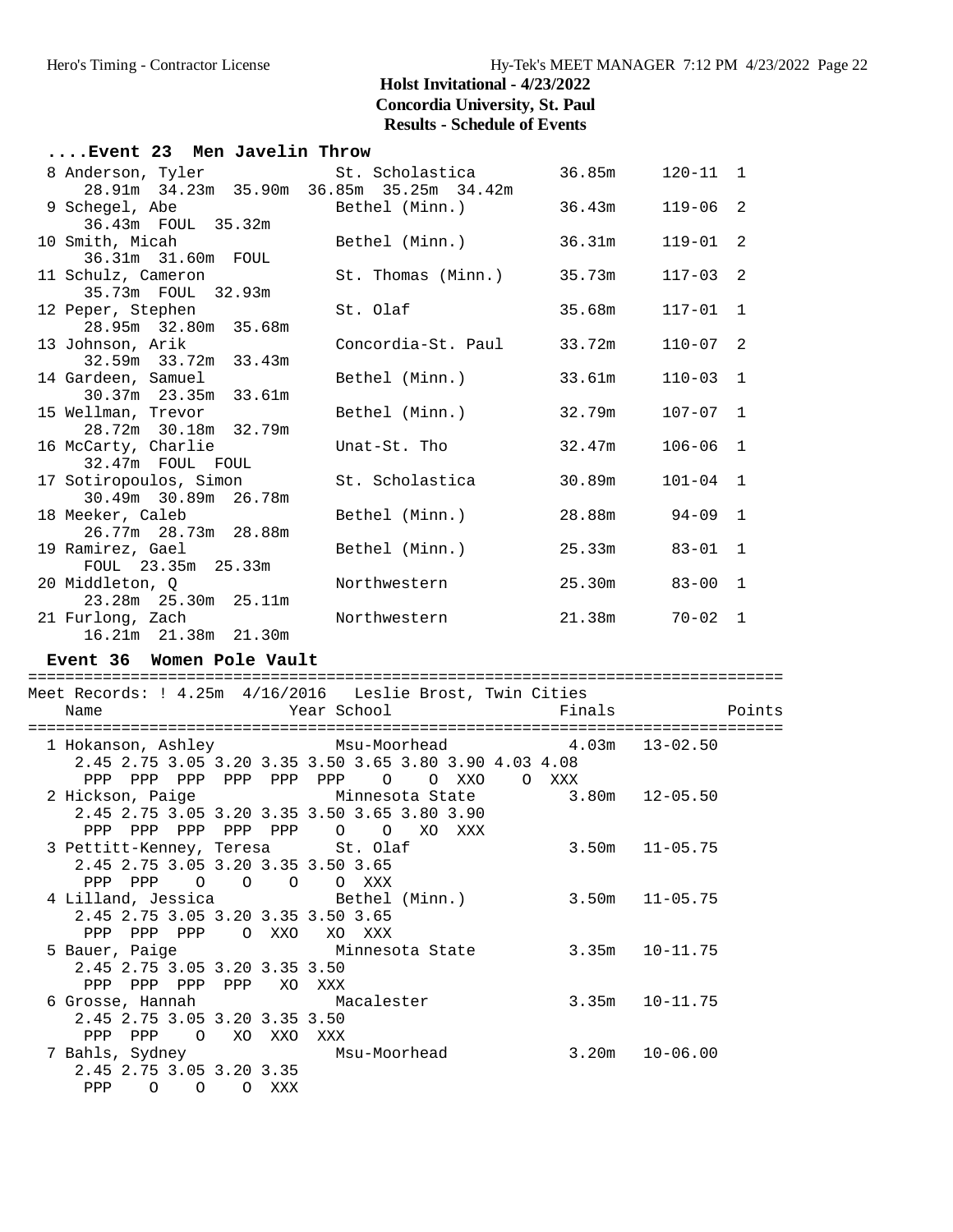| Event 36 Women Pole Vault                                             |        |                                   |       |                    |
|-----------------------------------------------------------------------|--------|-----------------------------------|-------|--------------------|
| 7 Lemke, Olivia<br>2.45 2.75 3.05 3.20 3.35                           |        | St. Thomas (Minn.) 3.20m 10-06.00 |       |                    |
| PPP PPP 0 0 XXX<br>7 Sowinski, Maddie<br>2.45 2.75 3.05 3.20 3.35     |        | Hamline                           |       | $3.20m$ $10-06.00$ |
| PPP PPP<br>PPP<br>10 Schoenrock, Brianna                              | O XXX  | St. Thomas (Minn.) 3.20m          |       | $10 - 06.00$       |
| 2.45 2.75 3.05 3.20 3.35<br>PPP PPP 0 XO XXX                          |        |                                   |       |                    |
| 10 Dodge, Sofia<br>2.45 2.75 3.05 3.20 3.35<br>PPP PPP 0              | XO XXX | Concordia-St. Paul 3.20m          |       | $10 - 06.00$       |
| 12 Cordes, Julia<br>2.45 2.75 3.05 3.20 3.35                          |        | St. Olaf                          |       | $3.20m$ $10-06.00$ |
| O O O XXO XXX<br>13 Richards, Toryn<br>2.45 2.75 3.05 3.20 3.35       |        | Minnesota State                   | 3.20m | $10 - 06.00$       |
| O XO XXO XXX<br>PPP<br>13 Nollette, Katie<br>2.45 2.75 3.05 3.20 3.35 |        | St. Thomas (Minn.) 3.20m          |       | $10 - 06.00$       |
| PPP PPP XO XXO XXX<br>15 Reintsma, Callie<br>2.45 2.75 3.05 3.20 3.35 |        | Concordia-St. Paul 3.20m          |       | $10 - 06.00$       |
| PPP XXO XO XXO XXX<br>16 Zaemisch, Micah<br>2.45 2.75 3.05 3.20       |        | Minnesota State                   | 3.05m | $10 - 00.00$       |
| PPP PPP XO XXX<br>16 Lawrence, Ashley<br>2.45 2.75 3.05 3.20          |        | Minnesota-Duluth                  | 3.05m | $10 - 00.00$       |
| PPP<br>O XO XXX<br>16 Davidson, Daya<br>2.45 2.75 3.05 3.20           |        | St. Scholastica                   | 3.05m | $10 - 00.00$       |
| PPP O XO XXX<br>19 Segar, Sabrina<br>2.45 2.75 3.05                   |        | Minnesota-Duluth                  | 2.75m | $9 - 00.25$        |
| PPP<br>O XXX<br>20 Passeri, Olivia<br>2.45 2.75 3.05                  |        | St. Thomas (Minn.) 2.75m          |       | $9 - 00.25$        |
| PPP<br>XO XXX<br>21 Johnstone, Madyson<br>2.45 2.75 3.05              |        | Minnesota State                   | 2.75m | $9 - 00.25$        |
| PPP XXO XXX<br>22 Pierson, Grace<br>2.45 2.75                         |        | Hamline                           | 2.45m | $8 - 00.50$        |
| O XXX<br>23 Harris, Signe<br>2.45 2.75                                |        | Bethel (Minn.)                    | 2.45m | $8 - 00.50$        |
| XXO XXX<br>-- Goetzman, Julia<br>2.45 2.75                            |        | Bethel (Minn.)                    | NH    |                    |
| XXX XXX<br>-- Lilland, Jenna<br>2.45                                  |        | Bethel (Minn.)                    | NH    |                    |
| XXX                                                                   |        |                                   |       |                    |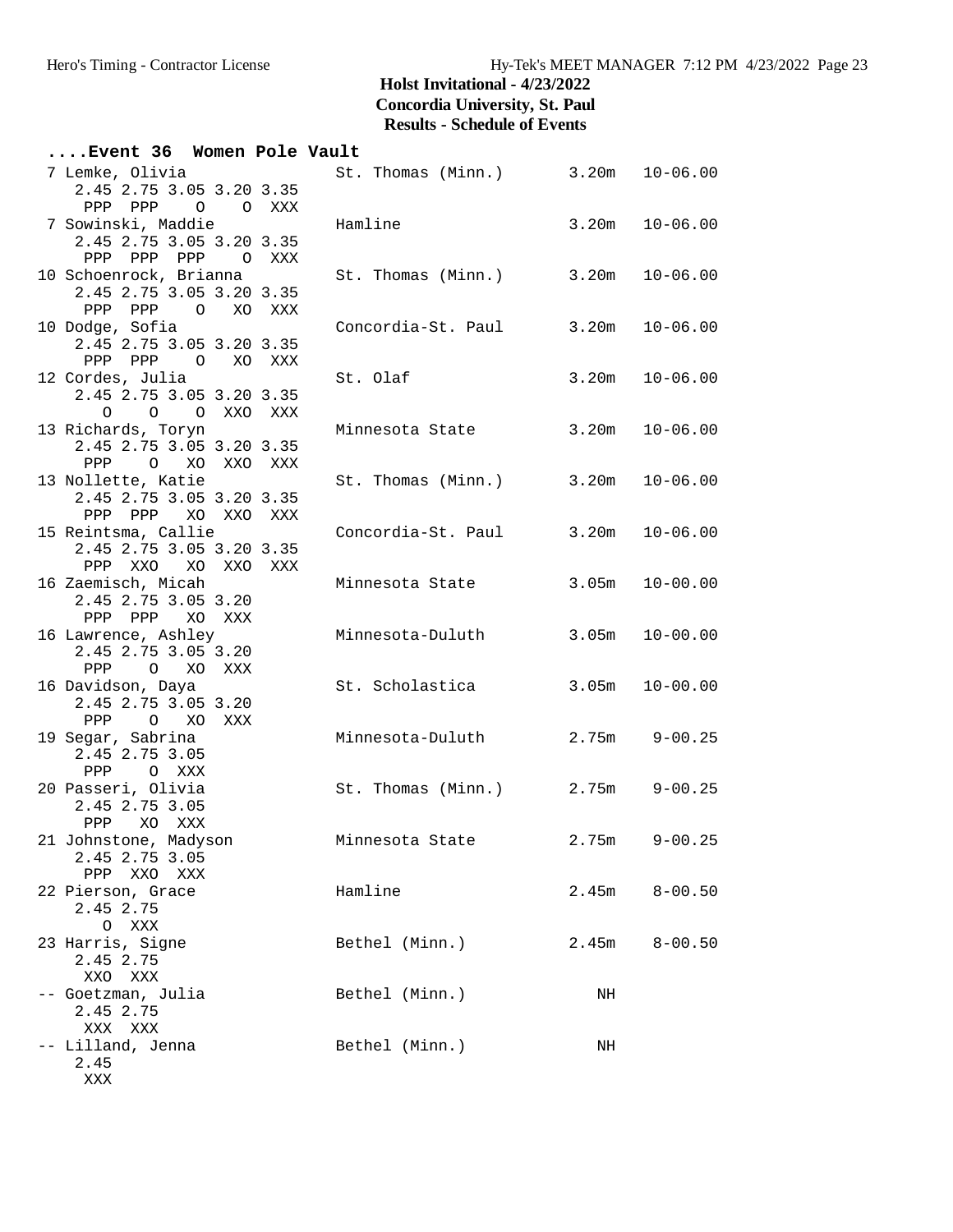| Event 36 Women Pole Vault |                  |    |
|---------------------------|------------------|----|
| -- Roberts, Melanie       | St. Olaf         | ΝH |
| 2.45                      |                  |    |
| XXX                       |                  |    |
| -- Worden, Eden           | Minnesota-Duluth | ΝH |
| 2.45 2.75                 |                  |    |
| PPP XXX                   |                  |    |
| -- Koelz, Sadie           | Bethel (Minn.)   | ΝH |
| 2.45 2.75 3.05            |                  |    |
| PPP<br>PPP<br>XXX         |                  |    |

### **Event 35 Men Pole Vault**

| Name                                                 | Meet Records: ! 5.35m  4/16/2016  Zach Siegmeier, TCTC / NRR<br>Year School     |                    | Finals Points      |
|------------------------------------------------------|---------------------------------------------------------------------------------|--------------------|--------------------|
|                                                      | 1 Lindsey, Thomas Minnesota State                                               | $4.65m$ $15-03.00$ |                    |
|                                                      | 3.00 3.30 3.60 3.75 3.90 4.05 4.20 4.35 4.50 4.65 4.80                          |                    |                    |
|                                                      | PPP PPP PPP PPP PPP PPP PPP PPP XO OXXX                                         |                    |                    |
| 2 Berg, Alex                                         | Minnesota State $4.65m$ 15-03.00                                                |                    |                    |
|                                                      | 3.00 3.30 3.60 3.75 3.90 4.05 4.20 4.35 4.50 4.65 4.80                          |                    |                    |
|                                                      |                                                                                 |                    |                    |
|                                                      |                                                                                 |                    | $4.50m$ $14-09.00$ |
|                                                      | 3.00 3.30 3.60 3.75 3.90 4.05 4.20 4.35 4.50 4.65                               |                    |                    |
|                                                      | PPP PPP PPP PPP PPP 0 0 0 XXO XXX                                               |                    |                    |
|                                                      | 4 Schulz, Cameron 5t. Thomas (Minn.) 4.35m 14-03.25                             |                    |                    |
|                                                      | 3.00 3.30 3.60 3.75 3.90 4.05 4.20 4.35 4.50                                    |                    |                    |
|                                                      |                                                                                 |                    |                    |
|                                                      |                                                                                 |                    |                    |
|                                                      | 3.00 3.30 3.60 3.75 3.90 4.05 4.20 4.35 4.50                                    |                    |                    |
|                                                      | PPP PPP PPP PPP PPP $O$ XO XO XXX                                               |                    |                    |
|                                                      | 6 Alto, Shea             Minnesota-Duluth       4.20m   13-09.25                |                    |                    |
|                                                      | 3.00 3.30 3.60 3.75 3.90 4.05 4.20 4.35                                         |                    |                    |
|                                                      | PPP PPP PPP PPP PPP PPP XO XXX                                                  |                    |                    |
| 7 Elahi, Rayan                                       | St. Olaf                                                                        |                    | $4.05m$ $13-03.50$ |
| 3.00 3.30 3.60 3.75 3.90 4.05 4.20                   |                                                                                 |                    |                    |
| PPP PPP XO XO O O XXX                                |                                                                                 |                    |                    |
|                                                      | 8 Amdahl, Wyatt                     Unat-St. Tho               3.90m   12-09.50 |                    |                    |
| 3.00 3.30 3.60 3.75 3.90 4.05                        |                                                                                 |                    |                    |
| PPP PPP PPP PPP O XXX                                |                                                                                 |                    |                    |
|                                                      | 9 Gardeen, Samuel Bethel (Minn.) 3.90m 12-09.50                                 |                    |                    |
| 3.00 3.30 3.60 3.75 3.90 4.05<br>PPP PPP PPP XO OXXX |                                                                                 |                    |                    |
| 10 Kucera, Kyle                                      | Minnesota-Duluth 3.90m 12-09.50                                                 |                    |                    |
| 3.00 3.30 3.60 3.75 3.90 4.05                        |                                                                                 |                    |                    |
| PPP PPP PPP XXO O XXX                                |                                                                                 |                    |                    |
|                                                      | Concordia-St. Paul 3.60m 11-09.75                                               |                    |                    |
| 11 Alam, Basheer<br>3.00 3.30 3.60 3.75              |                                                                                 |                    |                    |
| PPP 0 0 XXX                                          |                                                                                 |                    |                    |
|                                                      | 12 Raddatz, Nate St. Thomas (Minn.) 3.60m 11-09.75                              |                    |                    |
| 3.00 3.30 3.60 3.75                                  |                                                                                 |                    |                    |
| O XO XXO XXX                                         |                                                                                 |                    |                    |
| 13 Kienholz, Carter                                  | Hamline                                                                         |                    | $3.30m$ $10-10.00$ |
| 3.00 3.30 3.60                                       |                                                                                 |                    |                    |
| $\circ$<br>O XXX                                     |                                                                                 |                    |                    |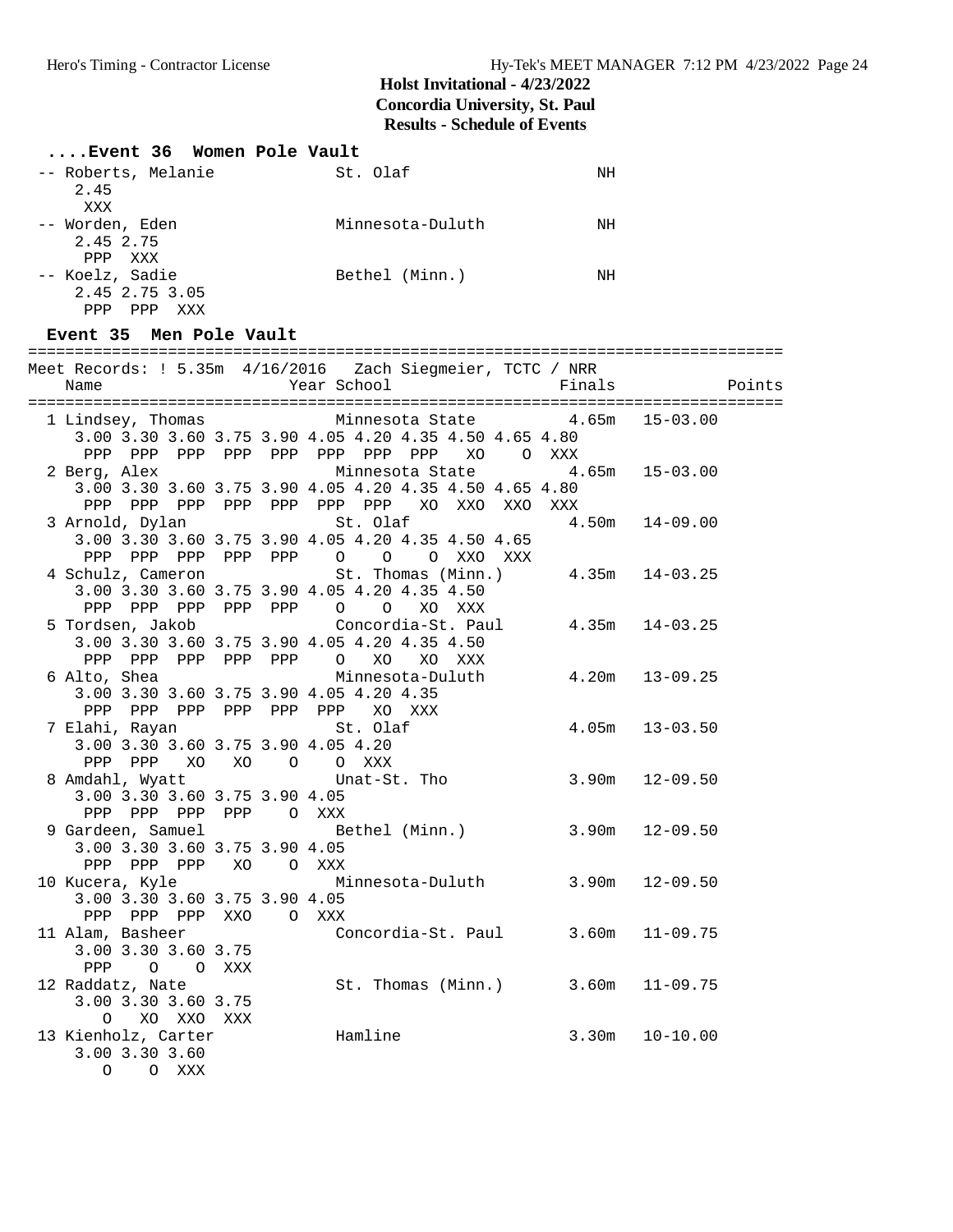| Event 35 Men Pole Vault                                             |                                                                                                       |                          |                       |           |
|---------------------------------------------------------------------|-------------------------------------------------------------------------------------------------------|--------------------------|-----------------------|-----------|
| 13 Kazmarek, Kaleb                                                  | Concordia-St. Paul 3.30m                                                                              |                          | $10 - 10.00$          |           |
| 3.00 3.30 3.60                                                      |                                                                                                       |                          |                       |           |
| ${\tt PPP}$<br>O XXX                                                |                                                                                                       |                          |                       |           |
| 15 Cao, Tom                                                         | Concordia-St. Paul 3.30m                                                                              |                          | $10 - 10.00$          |           |
| 3.00 3.30 3.60                                                      |                                                                                                       |                          |                       |           |
| XO<br>O XXX                                                         |                                                                                                       |                          |                       |           |
| 16 Ramirez, Gael                                                    | Bethel (Minn.)                                                                                        | 3.30m                    | $10 - 10.00$          |           |
| 3.00 3.30 3.60                                                      |                                                                                                       |                          |                       |           |
| XO XXX<br>PPP                                                       |                                                                                                       |                          |                       |           |
| 16 Rian, Woody                                                      | St. Olaf                                                                                              | 3.30m                    | $10 - 10.00$          |           |
| 3.00 3.30 3.60 3.75                                                 |                                                                                                       |                          |                       |           |
| PPP<br>XO PPP XXX                                                   |                                                                                                       |                          |                       |           |
| 18 Nielsen, Josiah                                                  | Northwestern                                                                                          | $3.00m$ $9-10.00$        |                       |           |
| 3.00 3.30                                                           |                                                                                                       |                          |                       |           |
| O XXX                                                               |                                                                                                       |                          |                       |           |
| -- McPherson, Mark Minnesota State<br>3.00 3.30 3.60 3.75 3.90 4.05 |                                                                                                       | ΝH                       |                       |           |
| PPP PPP PPP PPP PPP XXX                                             |                                                                                                       |                          |                       |           |
| -- Johnson, Brandon                                                 | Unattached                                                                                            | NH                       |                       |           |
| 3.00 3.30 3.60 3.75                                                 |                                                                                                       |                          |                       |           |
| PPP PPP PPP XXX                                                     |                                                                                                       |                          |                       |           |
| -- Kephart, Jacob                                                   | Northwestern                                                                                          | ΝH                       |                       |           |
| 3.00                                                                |                                                                                                       |                          |                       |           |
| XXX                                                                 |                                                                                                       |                          |                       |           |
| -- Cogley, Andrew                                                   | St. Olaf                                                                                              | ΝH                       |                       |           |
| 3.00                                                                |                                                                                                       |                          |                       |           |
|                                                                     |                                                                                                       |                          |                       |           |
| XXX                                                                 |                                                                                                       |                          |                       |           |
|                                                                     |                                                                                                       |                          |                       |           |
| Event 34 Women Long Jump                                            |                                                                                                       |                          |                       |           |
| Meet Records: ! 5.79m 4/17/2021 Makayla Jackson, Minnesota State    |                                                                                                       |                          |                       |           |
| Name                                                                | Year School                                                                                           | Finals Wind              |                       | H# Points |
|                                                                     |                                                                                                       |                          |                       |           |
| 1 Kahl, Molly                                                       | Minnesota State 5.57m 3.5                                                                             |                          | $18 - 03.25$ 3        |           |
| FOUL                                                                | $5.10m(3.4) 5.37m(2.3) 5.07m(4.6) F0UL$ $5.57m(3.5)$                                                  |                          |                       |           |
| 2 Muller, Annika                                                    | St. Olaf                                                                                              | 5.52m                    | $18 - 01.50$ 3<br>2.6 |           |
|                                                                     | $5.34$ m $(2.8)$ $5.17$ m $(1.6)$ $5.21$ m $(2.4)$ $5.34$ m $(3.4)$ $5.31$ m $(1.6)$ $5.52$ m $(2.6)$ |                          |                       |           |
| 3 Robinson, Jailyn                                                  | Hamline                                                                                               | 5.50m                    | $1.8$ 18-00.50 3      |           |
| $5.50m(1.8)$ FOUL                                                   | FOUL $5.41m(2.1) 5.11m(1.7)$ FOUL                                                                     |                          |                       |           |
| 4 Valley, Jen                                                       | Hamline 5.41m 3.2 17-09.00 3                                                                          |                          |                       |           |
|                                                                     | $5.16$ m $(2.7)$ $5.41$ m $(3.2)$ $4.94$ m $(3.8)$ $5.16$ m $(1.7)$ $5.14$ m $(3.4)$ $4.94$ m $(1.7)$ |                          |                       |           |
| 5 Olejnik, Maggie                                                   | St. Thomas (Minn.)                                                                                    | 5.39m                    | 3.6<br>$17 - 08.25$   | 3         |
|                                                                     | $5.14$ m $(2.0)$ $5.39$ m $(3.6)$ $5.17$ m $(2.8)$ $5.09$ m $(2.3)$ $5.25$ m $(3.6)$ $5.24$ m $(2.1)$ |                          |                       |           |
| 6 Kai, Monique                                                      | Concordia-St. Paul                                                                                    | 5.18m                    | $17 - 00.00$<br>2.5   | 2         |
| FOUL<br>5.10m(2.9) 5.18m(2.5) FOUL<br>7 Romig, Shelby               |                                                                                                       | 4.55m(5.4) FOUL<br>5.14m | $16 - 10.50$<br>2.4   | 3         |
| $5.14m(2.4)$ FOUL                                                   | St. Cloud State<br>$4.78m(2.3)$ FOUL<br>FOUL                                                          | 4.87m(2.5)               |                       |           |
| 8 Williams, Mariah                                                  | Minnesota State                                                                                       | 5.13m                    | $16 - 10.00$<br>2.8   | 3         |
| FOUL<br>$5.13m(2.8)$ FOUL                                           | PASS<br>PASS                                                                                          | PASS                     |                       |           |
| 9 Newman, Jaci                                                      | Minnesota State                                                                                       | 5.11m                    | $16 - 09.25$<br>2.8   | - 3       |
| 4.99m(1.0) 4.70m(1.9) 5.11m(2.8) FOUL                               | FOUL                                                                                                  | $4.67m(-0.0)$            |                       |           |

 10 Amundson, Journey Macalester 5.00m 1.8 16-05.00 3 4.96m(2.5) 5.00m(1.8) 4.96m(2.6) 11 Perrenoud, Grace Bethel (Minn.) 4.98m 2.7 16-04.25 2 4.98m(2.7) FOUL 4.94m(2.8)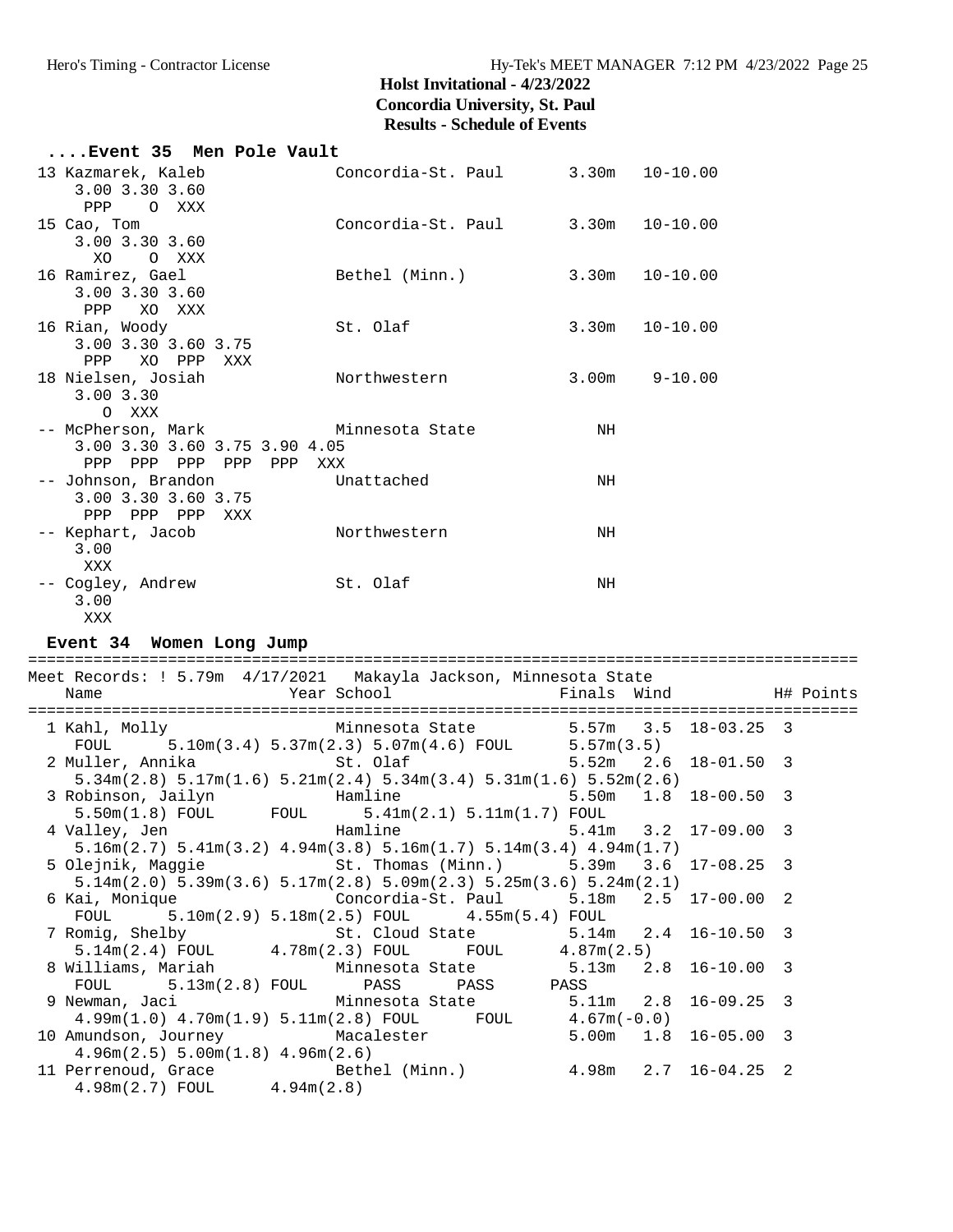| Event 34 Women Long Jump                                                                                         |                                   |       |     |                    |                |
|------------------------------------------------------------------------------------------------------------------|-----------------------------------|-------|-----|--------------------|----------------|
| 12 Bodin, Gabby<br>$4.85m(-0.0)$ $4.85m(0.1)$ $4.97m(0.5)$                                                       | St. Catherin 4.97m 0.5 16-03.75 2 |       |     |                    |                |
| 13 Mlejnek, Jasmine           Minnesota State         4.94m                                                      |                                   |       | 2.0 | $16 - 02.50$ 2     |                |
| $4.86m(-0.0)$ $4.77m(2.7)$ $4.94m(2.0)$<br>14 Rowles, Julia and St. Cloud State                                  | 4.94m                             |       | 2.1 | $16 - 02.50$ 1     |                |
| $4.64m(1.3)$ $4.94m(2.1)$ $4.86m(2.1)$<br>15 Sowada, Sophia                                                      | Msu-Moorhead<br>4.94 <sub>m</sub> |       | 2.6 | $16 - 02.50$       | $\mathbf{1}$   |
| $4.94m(2.6)$ $4.78m(2.4)$ $4.73m(1.7)$                                                                           |                                   |       | 3.1 | $15 - 11.50$ 2     |                |
| 16 Schwartz, Emma Minnesota-Duluth 4.86m<br>4.86m(3.1) FOUL 4.58m(3.0)<br>17 Schepper, Reilee St. Catherin 4.82m |                                   |       |     | $3.2$ 15-09.75     | $\overline{2}$ |
| FOUL $4.76m(1.8) 4.82m(3.2)$<br>18 Schroeder, Tessa                                                              | 4.80m<br>Msu-Moorhead             |       |     | $4.5$ 15-09.00     | $\overline{a}$ |
| $4.65m(-0.0)$ $4.80m(4.5)$ $4.71m(3.1)$<br>19 Nichols, Claire en St. Catherin                                    |                                   | 4.78m |     | $1.4$ 15-08.25 2   |                |
| FOUL $4.55m(2.9) 4.78m(1.4)$<br>20 Eliason, Ella (Minn.)                                                         |                                   | 4.75m |     | $0.7$ 15-07.00     | $\overline{2}$ |
| $4.68m(2.0)$ $4.75m(0.7)$ $4.64m(1.2)$<br>21 Salfer, Rebekah<br>St. Olaf                                         |                                   | 4.74m |     | 1.3 15-06.75 2     |                |
| $FOUL$ 4.74m(1.3) $FOUL$<br>22 Babock, Mickalyn Msu-Moorhead                                                     |                                   | 4.69m |     | $0.2$ 15-04.75 2   |                |
| $4.14m(-0.0)$ $4.65m(1.0)$ $4.69m(0.2)$                                                                          |                                   | 4.67m |     | $0.8$ 15-04.00     | $\overline{2}$ |
| 23 Terry, Jordan Mugsburg<br>FOUL FOUL 4.67m(0.8)<br>24 Parker, Ainslee St. Olaf                                 | 4.55m                             |       |     | $2.2$ 14-11.25     | $\overline{c}$ |
| $4.55m(2.2)$ $4.54m(3.5)$ $4.54m(1.4)$<br>25 Carson, Maya                                                        | St. Thomas (Minn.) 4.55m          |       |     | $1.5$ $14-11.25$   | 1              |
| FOUL FOUL $4.55m(1.5)$<br>deves, Molly $4.55m(1.5)$<br>26 Meves, Molly                                           | St. Thomas (Minn.) 4.49m          |       | 2.9 | $14 - 08.75$ 2     |                |
| $4.49m(1.1)$ $4.49m(2.9)$ $4.42m(2.1)$<br>Msu-Moorhead                                                           | 4.41m                             |       | NWI | $14 - 05.75$ 2     |                |
| 27 Serrao, Adla<br>$4.41m(-0.0)$ $3.92m(1.3)$ $4.14m(0.2)$                                                       |                                   |       |     |                    |                |
|                                                                                                                  |                                   | 4.35m |     | $3.5$ 14-03.25 1   |                |
| FOUL $4.32m(1.9) 4.19m(2.1)$                                                                                     |                                   | 4.32m |     | $1.9$ $14-02.25$ 1 |                |
| 30 Johnson, Lily<br>FOUL $4.29m(1.6) 4.24m(1.4)$                                                                 | St. Olaf                          | 4.29m |     | $1.6$ $14-01.00$   | $\mathbf{1}$   |
| 31 Zamacona, Aoife Mamline<br>$4.11m(1.4)$ FOUL FOUL                                                             |                                   | 4.11m |     | $1.4$ 13-06.00 1   |                |
| 32 Boe, Essence<br>4.09m(1.0) FOUL<br>3.95m(0.3)                                                                 | Hamline                           | 4.09m | 1.0 | $13 - 05.00$       | 1              |
| 33 Krohnberg, Makayla<br>$3.92m(2.2)$ FOUL<br>3.72m(2.3)                                                         | North Centra                      | 3.92m | 2.2 | $12 - 10.50$       | 1              |
| 34 Benson, Julia<br>$3.62m(1.4)$ $3.78m(0.6)$ $3.76m(0.7)$                                                       | Hamline                           | 3.78m | 0.6 | $12 - 05.00$       | 1              |
| 35 DeLange, Morgan<br>3.58m(1.1) 3.77m(1.8) FOUL                                                                 | North Centra                      | 3.77m | 1.8 | $12 - 04.50$       | 1              |
| 36 Strong, Maclairen<br>FOUL<br>3.68m(1.9)<br>FOUL                                                               | St. Catherin                      | 3.68m | 1.9 | $12 - 01.00$       | 1              |
|                                                                                                                  |                                   |       |     |                    |                |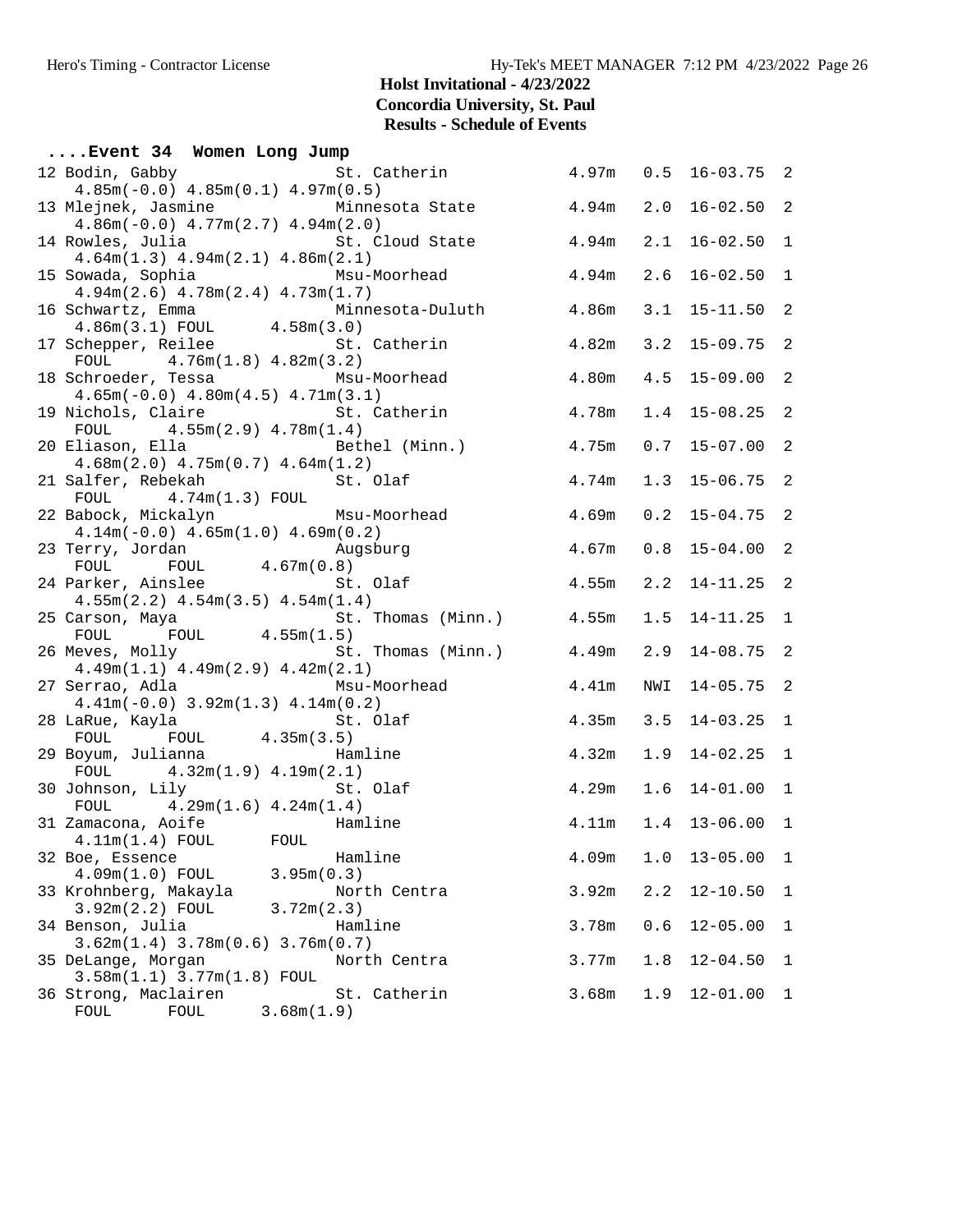#### Event 33 Men Long Jump

| Meet Records: ! 7.24m 4/22/2017 Mason Roomes, UNAT-Minneso                                                                                                                                                      |                                     |       |     |                    |                |  |
|-----------------------------------------------------------------------------------------------------------------------------------------------------------------------------------------------------------------|-------------------------------------|-------|-----|--------------------|----------------|--|
| 1 Akintade, Paul Unattached 7.07m 7.1 23-02.50 2<br>FOUL 7.07m(7.1) PASS                                                                                                                                        |                                     |       |     |                    |                |  |
| 2 Velishek, Christian Hamline 7.00m 1.3<br>$6.45m(1.4)$ $6.84m(2.2)$ FOUL $5.65m(1.8)$ $6.76m(1.2)$ $7.00m(1.3)$                                                                                                |                                     |       |     | $22 - 11.75$ 3     |                |  |
| 3 Johnson, Andrew Concordia-St. Paul 6.87m<br>$6.87m(0.8) 6.79m(2.2) 6.56m(0.8) 6.71m(1.2) F0UL$ FOUL                                                                                                           |                                     |       |     | $0.8$ 22-06.50 3   |                |  |
| 4 Williams, Caleb Macalester 6.81m 0.7 22-04.25 3<br>$6.62$ m $(1.7)$ $6.76$ m $(1.4)$ $6.76$ m $(3.0)$ $6.32$ m $(1.4)$ $6.81$ m $(0.7)$ $6.56$ m $(1.3)$                                                      |                                     |       |     |                    |                |  |
| $6.27m(2.2)$ $6.35m(1.0)$ $6.60m(4.1)$ $6.75m(1.4)$ $6.72m(2.0)$ $6.76m(1.7)$                                                                                                                                   |                                     |       |     |                    |                |  |
| 6 Mangwiro, Takudzwa $\qquad$ Minnesota State $\qquad$ 6.63m 1.2<br>${\tt FOUL} \qquad \qquad 6.63\text{m}(1.2) \text{ FOUL} \qquad \qquad {\tt FOUL} \qquad \qquad {\tt FOUL} \qquad \qquad 6.38\text{m}(3.6)$ |                                     |       |     | $21 - 09.00$ 3     |                |  |
| 7 Hunt, Avery                       Minnesota-Duluth               6.61m   1.9<br>$6.36m(1.8)$ $6.28m(1.0)$ $6.54m(1.6)$ $6.21m(0.8)$ $6.38m(1.2)$ $6.61m(1.9)$                                                 |                                     |       |     | $21 - 08.25$ 2     |                |  |
| 8 Oberleitner, Luke Minnesota-Duluth 6.57m 3.0<br>$5.86m(2.4)$ 6.57 $m(3.0)$ 6.01 $m(1.2)$ 6.32 $m(2.4)$ 5.92 $m(1.8)$ 6.47 $m(2.9)$                                                                            |                                     |       |     | $21 - 06.75$ 2     |                |  |
| 9 Schegel, Abe                           Bethel (Minn.)             6.48m<br>$6.09m(1.7) 6.48m(1.0) PASS 6.14m(1.7) 6.15m(1.7) 6.22m(2.6)$                                                                      |                                     |       | 1.0 | $21 - 03.25$ 2     |                |  |
| 10 Walton, Lukas<br>6.47m(2.3) 6.37m(1.9) 6.36m(2.3)                                                                                                                                                            | Bethel (Minn.) 6.47m 2.3 21-02.75 2 |       |     |                    |                |  |
| 11 Arimi, Johanan Macalester 6.30m<br>6.15m(3.2) 6.30m(2.6) 5.99m(2.8)                                                                                                                                          |                                     |       |     | $2.6$ $20-08.00$ 2 |                |  |
| 12 Daniels, David<br>FOUL 6.30m(1.1) PASS                                                                                                                                                                       | Msu-Moorhead 6.30m                  |       |     | $1.1$ 20-08.00 2   |                |  |
| 13 Lord, Demetri<br>6.00m(2.3) 6.18m(1.9) 6.25m(1.1)                                                                                                                                                            | St. Olaf 6.25m                      |       |     | $1.1$ 20-06.25 2   |                |  |
| 14 Bjork, Sean Bethel (Minn.) 6.21m<br>6.05m(2.5) 6.21m(1.6) 6.17m(2.5)                                                                                                                                         |                                     |       | 1.6 | $20 - 04.50$ 2     |                |  |
| 15 Murdakes, Demo<br>FOUL<br>6.11m(1.5) 6.03m(1.4)                                                                                                                                                              | St. Thomas (Minn.) 6.11m            |       | 1.5 | $20 - 00.50$ 2     |                |  |
| 16 Charlton, Josh<br>% St. Olat<br>6.09m(0.1) FOUL FOUL<br>Notary, Thomas Hamline                                                                                                                               | 6.09m<br>St. Olaf                   |       |     | $0.1$ 19-11.75 2   |                |  |
| 16 Amberg, Thomas<br>$FOUL$ 6.09m(1.2) $FOUL$                                                                                                                                                                   | 6.09m                               |       |     | $1.2$ 19-11.75 2   |                |  |
| 18 Larson, Kade<br>$6.07m(0.2)$ FOUL $5.18m(1.4)$                                                                                                                                                               | Msu-Moorhead 6.07m                  |       |     | $0.2$ 19-11.00 1   |                |  |
| 19 Hopf, Isaiah<br>FOUL<br>6.05m(1.7)<br>FOUL                                                                                                                                                                   | St. Thomas (Minn.) 6.05m            |       | 1.7 | 19-10.25           | $\overline{3}$ |  |
| 20 Moo, Eh Ler<br>5.66m(1.7) 5.83m(0.5) 6.00m(2.1)                                                                                                                                                              | St. Olaf                            | 6.00m | 2.1 | 19-08.25           | -1             |  |
| 21 Hodin, Riley<br>5.90m(1.4) PASS<br>5.78m(2.6)                                                                                                                                                                | Macalester                          | 5.90m | 1.4 | $19 - 04.25$ 2     |                |  |
| 22 Sotiropoulos, Simon<br>5.67m(1.3) 5.63m(1.2) 5.90m(2.9)                                                                                                                                                      | St. Scholastica                     | 5.90m | 2.9 | $19 - 04.25$       | 1              |  |
| 23 Kallstrom, Brandon<br>FOUL<br>FOUL<br>5.85m(1.7)                                                                                                                                                             | Bethel (Minn.)                      | 5.85m | 1.7 | $19 - 02.50$       | 1              |  |
| 24 Weiers, Isaac<br>FOUL<br>5.73m(2.3) 5.84m(1.3)                                                                                                                                                               | North Centra                        | 5.84m | 1.3 | $19 - 02.00$       | 1              |  |
| 25 McCarty, Charlie<br>5.82m(1.6) 5.77m(0.6) F0UL                                                                                                                                                               | Unat-St. Tho                        | 5.82m | 1.6 | $19 - 01.25$ 1     |                |  |
| 26 Dabrowski, Sam<br>5.69m(1.2) 5.76m(0.3) 5.75m(1.5)                                                                                                                                                           | Hamline                             | 5.76m | 0.3 | $18 - 10.75$ 1     |                |  |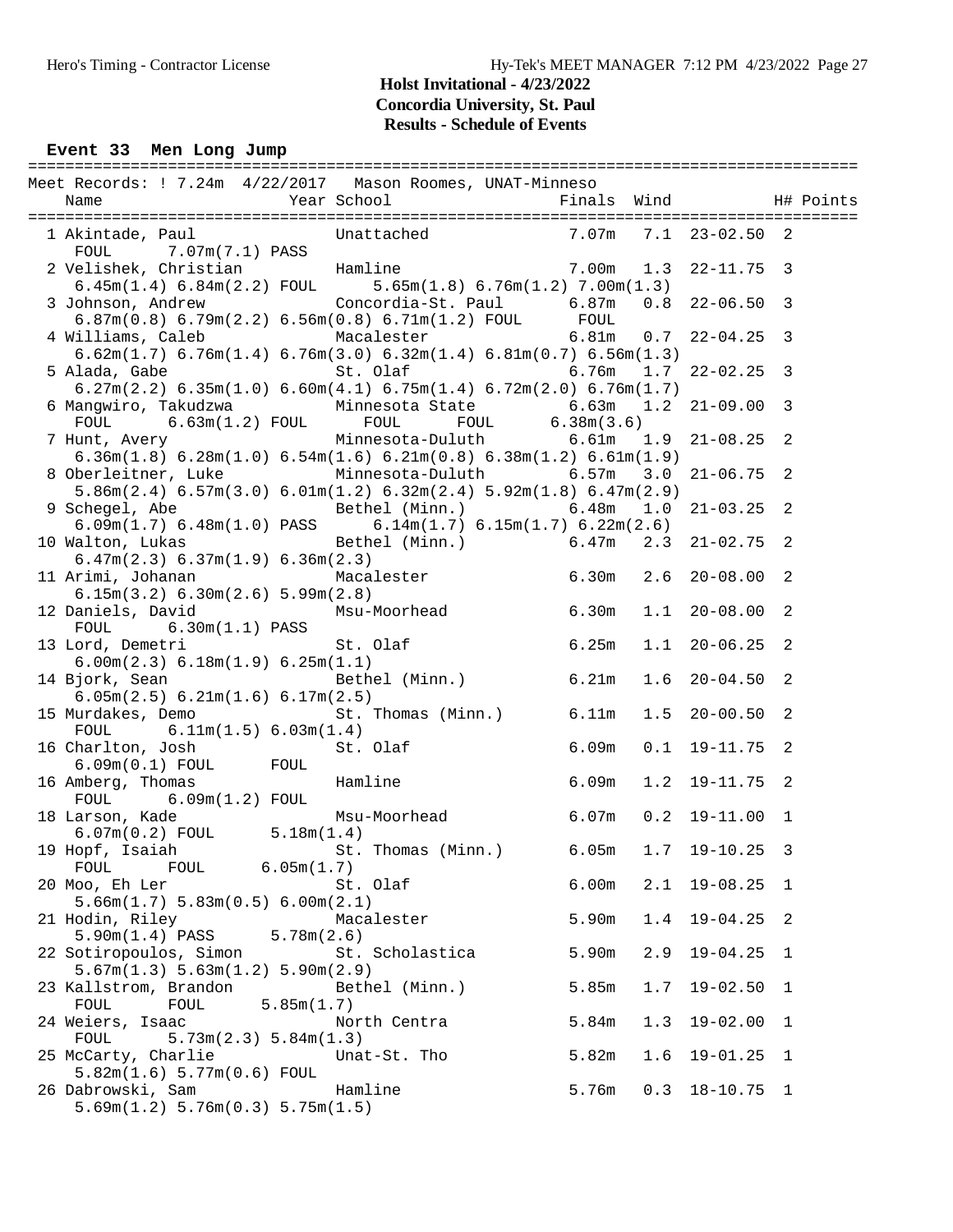| Event 33 Men Long Jump                                                                                                                     |                   |                            |                          |
|--------------------------------------------------------------------------------------------------------------------------------------------|-------------------|----------------------------|--------------------------|
| North Centra 5.69m 1.7 18-08.00 1<br>27 Sund, Kayden<br>5.27m(0.4) 5.69m(1.7) 5.13m(1.2)                                                   |                   |                            |                          |
| 28 Omeja, Jackson<br>North Centra<br>5.49m(1.6) 5.48m(1.3) 5.63m(1.2)                                                                      | 5.63m             | $1.2$ 18-05.75 1           |                          |
| 29 Juaire, Nehemiah Morth Centra<br>5.57m(1.6) 5.26m(1.9) 5.53m(2.9)                                                                       | 5.57m             | 1.6<br>$18 - 03.25$        | $\overline{\phantom{0}}$ |
| 30 Kucera, Kyle           Minnesota-Duluth         5.57m<br>5.38m(3.9) 5.57m(2.1) 5.51m(2.6)                                               |                   | 2.1<br>$18 - 03.25$        | $\mathbf{1}$             |
| 31 Cumps, Julian<br>St. Olaf<br>$5.05m(2.3)$ 4.66 $m(1.1)$ 5.32 $m(1.2)$                                                                   | 5.32m             | $1.2$ $17-05.50$           | $\mathbf{1}$             |
| 32 Burgin, Derek<br>North Centra<br>$5.15m(1.8)$ $4.76m(1.8)$ $5.26m(1.9)$                                                                 | 5.26m             | 1.9<br>17-03.25            | $\mathbf{1}$             |
| 33 Emdin, Fredrick Mugsburg<br>$5.12m(0.8)$ 4.45 $m(2.1)$ 4.97 $m(2.4)$                                                                    |                   | $5.12m$ $0.8$ $16-09.75$ 1 |                          |
| Event 38 Women High Jump                                                                                                                   |                   |                            |                          |
| Meet Records: ! 1.73m 4/22/2017 Ashley Ramacher, UNAT-Minneso<br>Year School<br>Name                                                       | Finals            | Points                     |                          |
| 1 Paaverud, Ella (Concordia-St. Paul 1.65m 5-05.00<br>1.30 1.35 1.40 1.45 1.50 1.55 1.60 1.65<br>PPP PPP PPP PPP PPP 0 0 XXO               |                   |                            |                          |
| 2 Schumacher, Rachel Msu-Moorhead 1.60m 5-03.00<br>1.30 1.35 1.40 1.45 1.50 1.55 1.60 1.65<br>PPP PPP PPP PPP 0 0 0 XXX                    |                   |                            |                          |
| 3 Langston, Teya Minnesota State<br>1.30 1.35 1.40 1.45 1.50 1.55 1.60 1.65<br>PPP PPP PPP PPP PPP XO O XXX                                | $1.60m$ $5-03.00$ |                            |                          |
| 4 Jones, Emily                       Minnesota-Duluth              1.55m<br>1.30 1.35 1.40 1.45 1.50 1.55 1.60<br>PPP PPP PPP PPP 0 0 XXX  |                   | $5 - 01.00$                |                          |
| 4 Anderson, Caroline<br>St. Thomas (Minn.) 1.55m 5-01.00<br>1.30 1.35 1.40 1.45 1.50 1.55 1.60<br>PPP PPP PPP PPP PPP 0 XXX                |                   |                            |                          |
| 6 Rowles, Julia and St. Cloud State 1.55m<br>1.30 1.35 1.40 1.45 1.50 1.55 1.60<br>PPP PPP PPP 0 0 XO XXX                                  |                   | $5 - 01.00$                |                          |
| 7 Solis, Olivia             Minnesota State         1.55m     5-01.00<br>1.30 1.35 1.40 1.45 1.50 1.55 1.60<br>PPP PPP PPP PPP XXO XXO XXX |                   |                            |                          |
| Minnesota-Duluth 1.50m<br>8 London, Bryn<br>1.30 1.35 1.40 1.45 1.50 1.55<br>PPP PPP PPP 0 0 XXX                                           |                   | $4 - 11.00$                |                          |
| 8 Cridlebaugh, Ashley Minnesota State 1.50m 4-11.00<br>1.30 1.35 1.40 1.45 1.50 1.55<br>PPP PPP PPP PPP O XXX                              |                   |                            |                          |
| 8 Nelson, AnnaGrace Bethel (Minn.) 1.50m<br>1.30 1.35 1.40 1.45 1.50 1.55<br>PPP PPP PPP 0 0 XXX                                           |                   | $4 - 11.00$                |                          |
| 11 Preiner, Lauren and Minnesota State 1.50m 4-11.00<br>1.30 1.35 1.40 1.45 1.50 1.55<br>PPP PPP 0 0 XXO XXX                               |                   |                            |                          |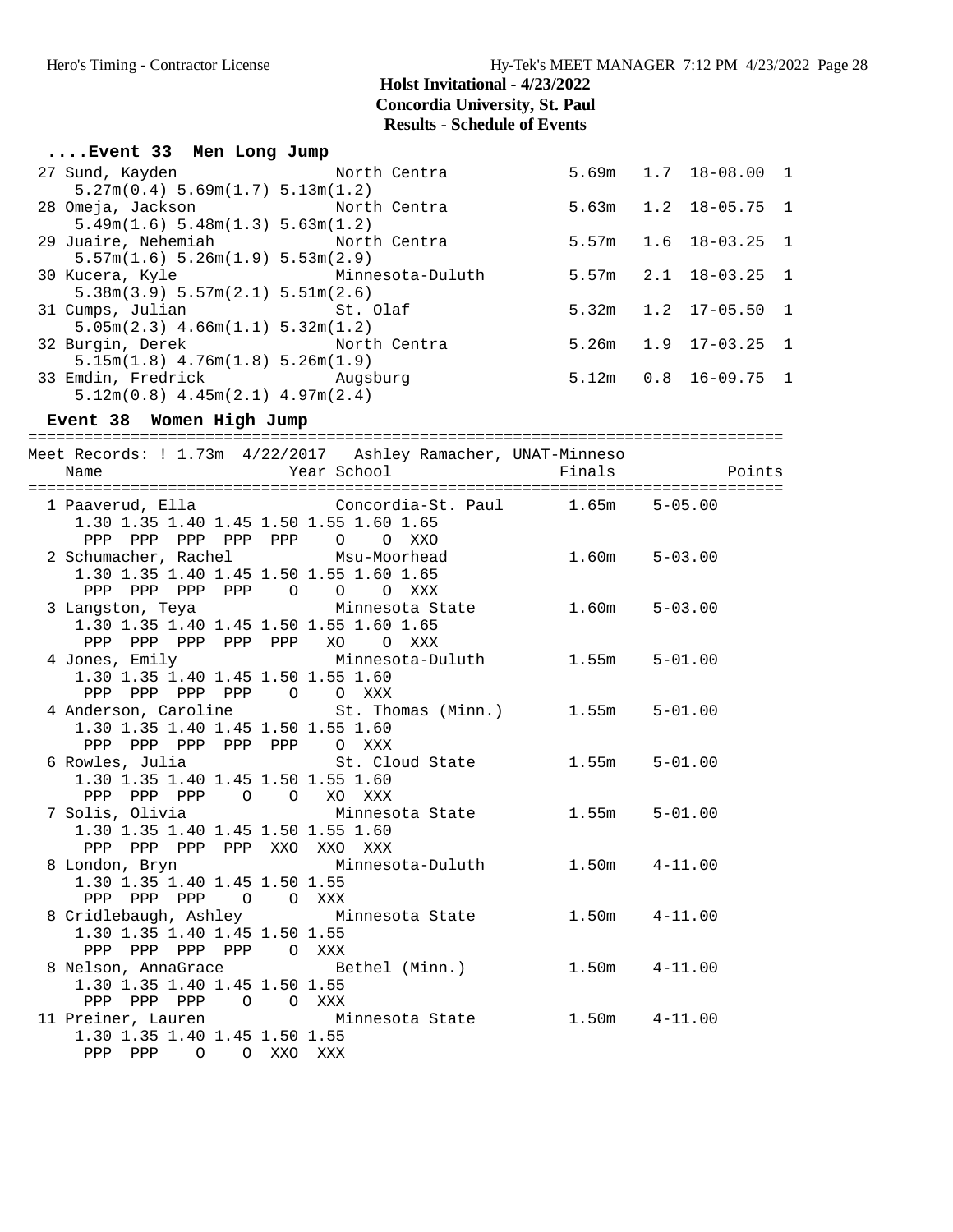| Event 38 Women High Jump                                                                                |                    |    |                   |
|---------------------------------------------------------------------------------------------------------|--------------------|----|-------------------|
| 11 Pritchett, Caitlin Msu-Moorhead<br>1.30 1.35 1.40 1.45 1.50 1.55                                     |                    |    | $1.50m$ $4-11.00$ |
| PPP PPP PPP O XXO XXX<br>11 Sunnarborg, Samantha       Minnesota State<br>1.30 1.35 1.40 1.45 1.50 1.55 |                    |    | $1.50m$ $4-11.00$ |
| PPP PPP 0 0 XXO XXX<br>14 Pettitt-Kenney, Teresa St. Olaf                                               |                    |    | $1.45m$ $4-09.00$ |
| 1.30 1.35 1.40 1.45 1.50<br>PPP 0 0 0 XXX                                                               |                    |    |                   |
| 15 Salfer, Rebekah<br>1.30 1.35 1.40 1.45 1.50                                                          | St. Olaf           |    | $1.45m$ $4-09.00$ |
| O XO XXO O XXX<br>16 Ries, Emma                                                                         | Hamline            |    | $1.45m$ $4-09.00$ |
| 1.30 1.35 1.40 1.45 1.50<br>XO O XO XXX<br><b>PPP</b>                                                   |                    |    |                   |
| 17 Abara, Lena<br>1.30 1.35 1.40 1.45                                                                   | St. Thomas (Minn.) |    | $1.40m$ $4-07.00$ |
| O O XXX<br><b>PPP</b><br>18 Zamacona, Aoife<br>1.30 1.35 1.40 1.45                                      | Hamline            |    | $1.40m$ $4-07.00$ |
| PPP O XXO XXX<br>19 Hobby, Sarah Beth                                                                   | Macalester         |    | $1.30m$ $4-03.25$ |
| 1.30 1.35<br>O XXX                                                                                      |                    |    |                   |
| 20 Johnson, Lily<br>1.30 1.35                                                                           | St. Olaf           |    | $1.30m$ $4-03.25$ |
| XO XXX<br>-- Richards, Toryn                                                                            | Minnesota State    | NH |                   |
| 1.30 1.35 1.40 1.45 1.50<br>PPP PPP PPP PPP XXX<br>-- Strampe, Toria                                    | St. Scholastica    | NH |                   |
| 1.30                                                                                                    |                    |    |                   |

XXX

**Event 37 Men High Jump**

| Meet Records: ! 2.03m    4/17/2021    Caleb Cowles, Minnesota State<br>Meet Records: ! 2.05m               4/23/2022               Christian Ferguson, Unattached<br>Name | <b>Example 19 Year School</b> School Finals |            |                     |            |                 |                 |                |            |                  |                   | Points |          |  |
|---------------------------------------------------------------------------------------------------------------------------------------------------------------------------|---------------------------------------------|------------|---------------------|------------|-----------------|-----------------|----------------|------------|------------------|-------------------|--------|----------|--|
| 1.55 1.60 1.65 1.70 1.75 1.80 1.85 1.90 1.95 2.00 2.05 2.10                                                                                                               |                                             |            |                     |            |                 |                 |                |            |                  |                   |        | Jump off |  |
| PPP<br>PPP<br>2 Cook, Chris<br>1.55 1.60 1.65 1.70 1.75 1.80 1.85 1.90 1.95 2.00 2.05 2.10                                                                                | PPP                                         | PPP        | PPP<br>Msu-Moorhead | PPP        | PPP             | $\overline{O}$  | $\overline{O}$ | XO         | XO XXX<br>2.05m! | 6-08.75           |        | Jump off |  |
| PPP<br>PPP<br>3 Ziebarth, Jacob             Minnesota State           1.95m<br>1.55 1.60 1.65 1.70 1.75 1.80 1.85 1.90 1.95 2.00                                          | PPP                                         | PPP        | PPP                 |            | PPP PPP         | $\Omega$        | XO             | XO.        | XO XXX           | $6 - 04.75$       |        |          |  |
| PPP<br>PPP<br>3 Brown, Deveyonn               Minnesota State<br>1.55 1.60 1.65 1.70 1.75 1.80 1.85 1.90 1.95 2.00<br>PPP<br>PPP                                          | PPP<br>PPP                                  | PPP<br>PPP | PPP<br>PPP          | PPP<br>PPP | $\Omega$<br>PPP | $\Omega$<br>PPP | XXO<br>XXO     | XXX<br>XXX |                  | $1.95m$ $6-04.75$ |        |          |  |
| 5 Buendorf, Aiden               Minnesota State<br>1.55 1.60 1.65 1.70 1.75 1.80 1.85 1.90 1.95 2.00<br>PPP<br>PPP                                                        | PPP                                         | PPP        | PPP                 | $\Omega$   | XO              | XXO             | XXO            | XXX        |                  | $1.95m$ 6-04.75   |        |          |  |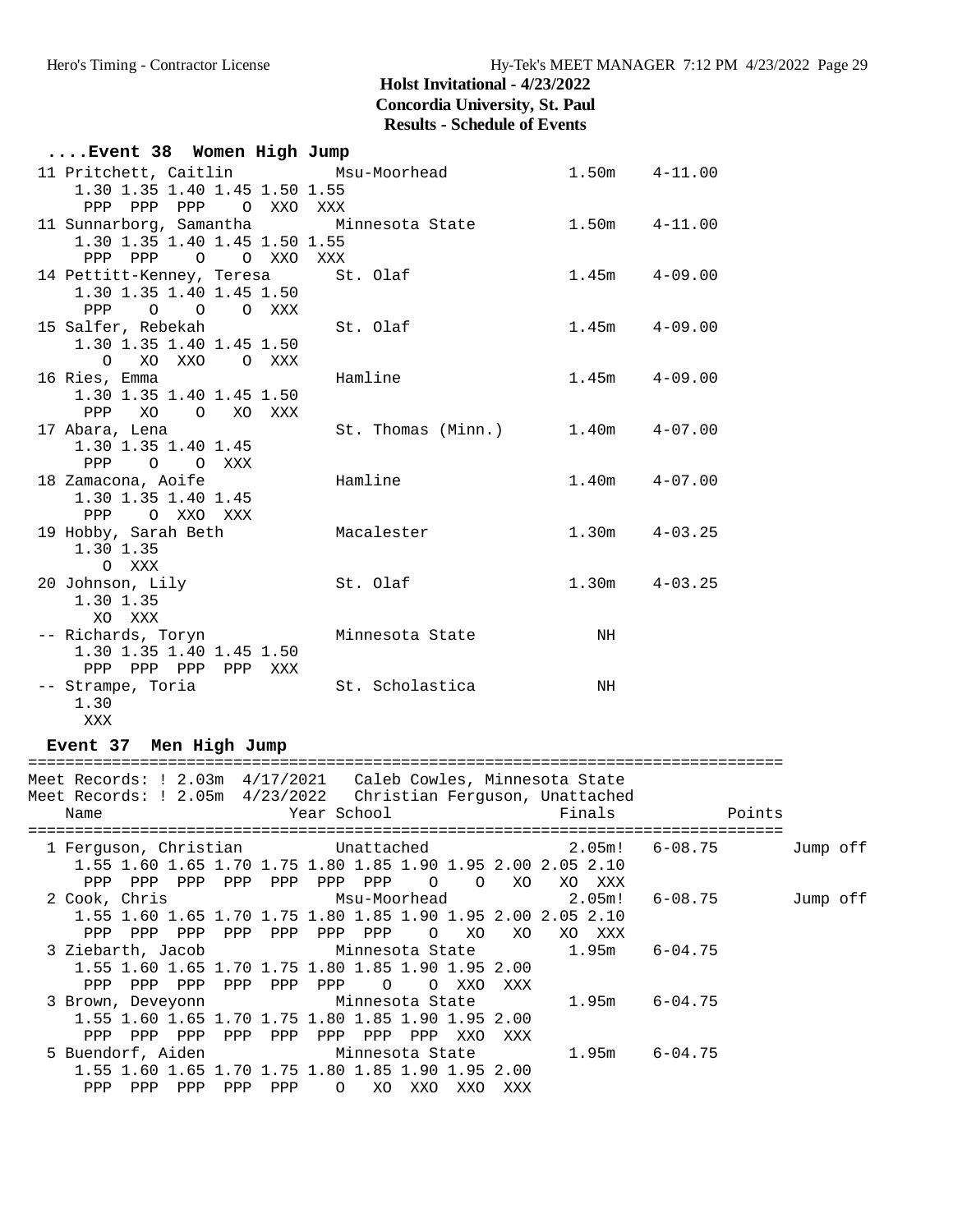**....Event 37 Men High Jump** 6 Velishek, Christian Hamline 1.90m 6-02.75 1.55 1.60 1.65 1.70 1.75 1.80 1.85 1.90 1.95 PPP PPP PPP PPP O O O XO XXX 7 Braun, Michael Hamline 1.90m 6-02.75 1.55 1.60 1.65 1.70 1.75 1.80 1.85 1.90 1.95 PPP PPP PPP PPP O XO XXO XXO XXX 7 Sund, Kayden North Centra 1.90m 6-02.75 1.55 1.60 1.65 1.70 1.75 1.80 1.85 1.90 1.95 PPP PPP PPP XO O XO XO XXO XXX 9 Oberleitner, Luke Minnesota-Duluth 1.85m 6-00.75 1.55 1.60 1.65 1.70 1.75 1.80 1.85 1.90 PPP PPP PPP PPP PPP XO O XXX 10 Clem, Grady St. Thomas (Minn.) 1.85m 6-00.75 1.55 1.60 1.65 1.70 1.75 1.80 1.85 1.90 PPP PPP PPP PPP PPP PPP XO XXX 10 Krannich, Trey Minnesota State 1.85m 6-00.75 1.55 1.60 1.65 1.70 1.75 1.80 1.85 1.90 PPP PPP PPP PPP PPP PPP XO XXX 12 Braun, Alec Bethel (Minn.) 1.80m 5-10.75 1.55 1.60 1.65 1.70 1.75 1.80 1.85 PPP PPP PPP PPP XO O XXX 13 Raddatz, Nate St. Thomas (Minn.) 1.80m 5-10.75 1.55 1.60 1.65 1.70 1.75 1.80 1.85 PPP PPP PPP O O XO XXX 14 McCarty, Charlie Unat-St. Tho 1.80m 5-10.75 1.55 1.60 1.65 1.70 1.75 1.80 1.85 PPP PPP PPP O XO XO XXX 15 Cowles, Caleb Unattached 1.80m 5-10.75 1.55 1.60 1.65 1.70 1.75 1.80 1.85 PPP PPP O O O XXO XXX 16 Weiers, Isaac 3 3 3 3 3 3 3 4 5 5 6 6 6 6 6 7 5 1.75 m 5 - 08.75 1.55 1.60 1.65 1.70 1.75 1.80 PPP PPP PPP XO O XXX<br>17 Schulz, Cameron St. St. Thomas (Minn.) 1.75m 5-08.75 1.55 1.60 1.65 1.70 1.75 1.80 PPP PPP O O XO XXX<br>18 Wiltshire, Luke Be Bethel (Minn.) 1.70m 5-07.00 1.55 1.60 1.65 1.70 1.75 PPP PPP PPP XO XXX 19 Kucera, Kyle Minnesota-Duluth 1.65m 5-05.00 1.55 1.60 1.65 1.70 PPP PPP XO XXX 20 St. Olaf 1.65m 5-05.00 1.55 1.60 1.65 1.70 PPP OO XXO XXX<br>21 Enders, Peyton 21 Enders, Peyton Concordia-St. Paul 1.65m 5-05.00 1.55 1.60 1.65 1.70 XXO O XXO XXX 22 Borst, Layton St. Olaf 1.60m 5-03.00 1.55 1.60 1.65 XO O XXX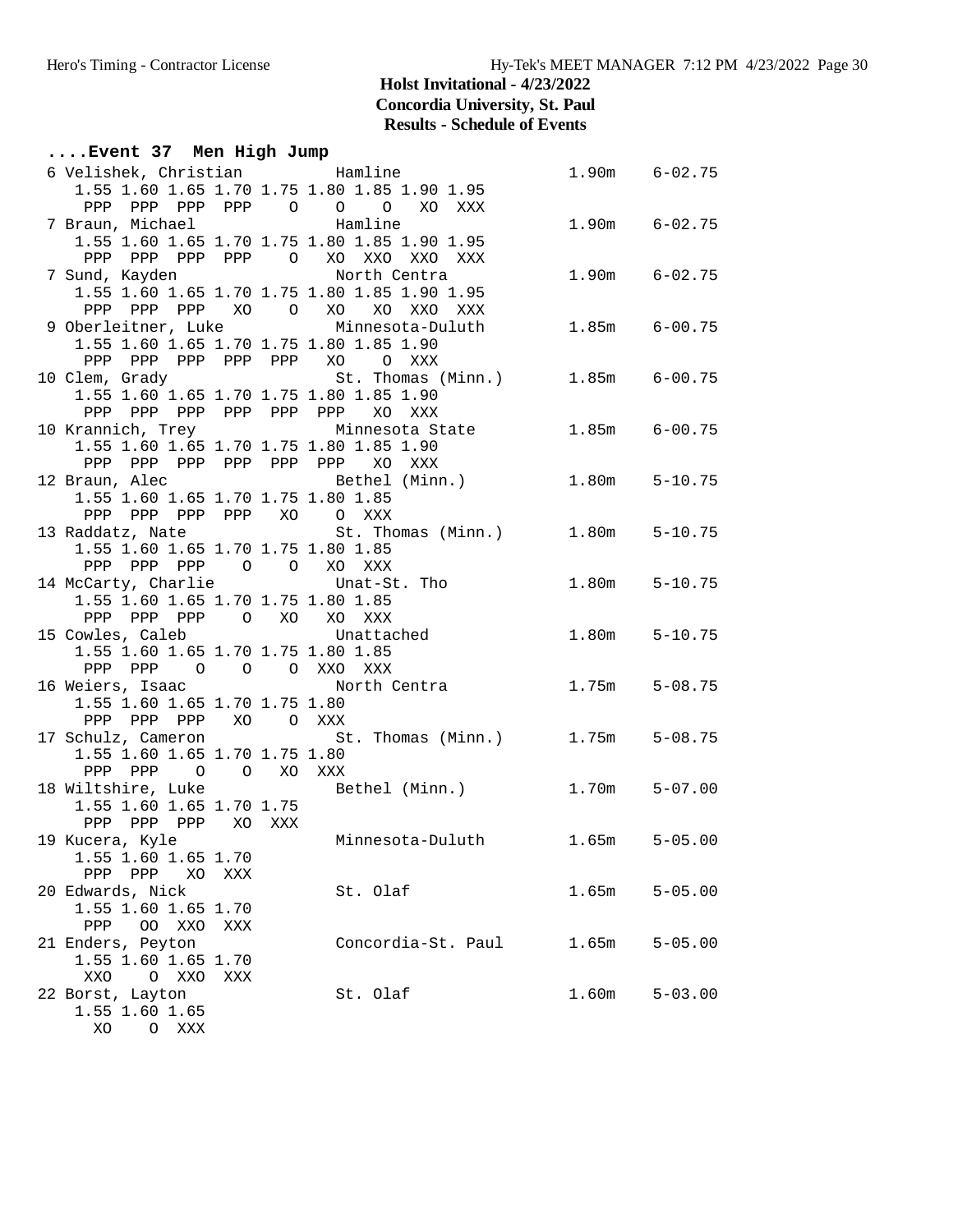| Event 26 Women Shot Put                                                                        |                    |                  |              |              |
|------------------------------------------------------------------------------------------------|--------------------|------------------|--------------|--------------|
| Meet Records: ! 14.48m  4/21/2012  Tina DeLakis, Minnesota<br>Name                             | Year School        | Finals           |              | H# Points    |
| 1 Taylor, Katie Minnesota State 14.41m 47-03.50 3<br>13.46m 14.12m 14.41m 13.71m 13.63m 13.95m |                    |                  |              |              |
| 2 Perron, Brea<br>FOUL 13.26m 13.66m 14.14m 13.41m 13.98m                                      | Minnesota State    | 14.14m  46-04.75 |              | 3            |
| 3 Stafslien-Dumale, Abbi<br>FOUL 13.60m 12.75m FOUL FOUL 13.83m                                | Minnesota State    | 13.83m           | $45 - 04.50$ | 3            |
| 4 Schroeder, Kaitlyn Minnesota State<br>13.27m  13.51m  12.07m  FOUL  13.36m  13.73m           |                    | 13.73m           | $45 - 00.50$ | 3            |
| 5 Gehrke, Megan St. Thomas (Minn.)<br>FOUL FOUL 11.46m 12.84m FOUL 13.13m                      |                    | 13.13m           | $43 - 01.00$ | 3            |
| 6 Zimmerman, Dacoda (St. Cloud State<br>12.07m  12.11m  11.38m  12.41m  11.60m  FOUL           |                    | 12.41m           | $40 - 08.75$ | 3            |
| 7 Roethler, Emma<br>11.48m  11.53m  11.95m  11.78m  12.27m  12.09m                             | Bethel (Minn.)     | 12.27m           | $40 - 03.25$ | 3            |
| 8 Fretag, Madeline<br>11.80m  11.14m  11.93m  FOUL  11.55m  FOUL                               | Minnesota State    | 11.93m           | $39 - 01.75$ | 3            |
| 9 Potratz, Emma<br>11.69m  11.42m  10.99m  11.49m  11.00m  11.15m                              | St. Thomas (Minn.) | 11.69m           | $38 - 04.25$ | 3            |
| 10 Shimon, Hailey<br>11.36m  10.83m  FOUL                                                      | St. Thomas (Minn.) | 11.36m           | $37 - 03.25$ | 2            |
| 11 Isaacson, Lauren<br>11.09m                                                                  | St. Catherin       | 11.20m           | $36 - 09.00$ | 2            |
| 12 Hazel, Moira<br>10.98m  11.15m  11.00m                                                      | Concordia-St. Paul | 11.15m           | $36 - 07.00$ | $\mathbf{1}$ |
| 13 Stone, Zoe<br>11.14m  10.61m  10.80m                                                        | Minnesota State    | 11.14m           | $36 - 06.75$ | 2            |
| 14 Beck, Libby<br>10.63m FOUL 10.95m                                                           | Minnesota State    | 10.95m           | $35 - 11.25$ | 3            |
| 15 Robinson, Morgan<br>10.66m  10.93m  10.01m                                                  | Minnesota State    | 10.93m           | $35 - 10.50$ | 2            |
| 16 Rae, Jacqi<br>10.93m  10.63m  10.49m                                                        | Minnesota-Duluth   | 10.93m           | $35 - 10.50$ | 2            |
| 17 Thompson, Adrianne<br>10.65m  10.87m  10.33m                                                | Minnesota-Duluth   | 10.87m           | $35 - 08.00$ | 2            |
| 18 Biggins, Ellie<br>10.84m  10.27m  10.45m                                                    | Hamline            | 10.84m           | 35-06.75     | 3            |
| 19 Sunnarborg, Samantha<br>FOUL FOUL 10.71m                                                    | Minnesota State    | 10.71m           | $35 - 01.75$ | 2            |
| 20 Mccauley, Haley<br>$9.83m$ $9.21m$<br>10.55m                                                | Minnesota-Duluth   | 10.55m           | $34 - 07.50$ | 2            |
| 21 Gielski, Kayce<br>9.82m 9.11m 10.38m                                                        | Minnesota-Duluth   | 10.38m           | $34 - 00.75$ | 1            |
| 22 Johnson, Calista<br>10.32m 9.55m<br>9.58m                                                   | St. Thomas (Minn.) | 10.32m           | $33 - 10.25$ | 2            |
| 23 Jeppesen, Sarah<br>FOUL 10.30m<br>FOUL                                                      | Unattached         | 10.30m           | $33 - 09.50$ | 1            |
| 24 Packer, Payton<br>9.49m 9.32m<br>10.23m                                                     | Hamline            | 10.23m           | $33 - 06.75$ | 2            |
| 25 Sowada, Sophia<br>9.88m<br>10.16m 9.93m                                                     | Msu-Moorhead       | 10.16m           | $33 - 04.00$ | 2            |
| 26 Klun, Madeline<br>FOUL 9.95m 9.49m                                                          | Minnesota-Duluth   | 9.95m            | $32 - 07.75$ | 2            |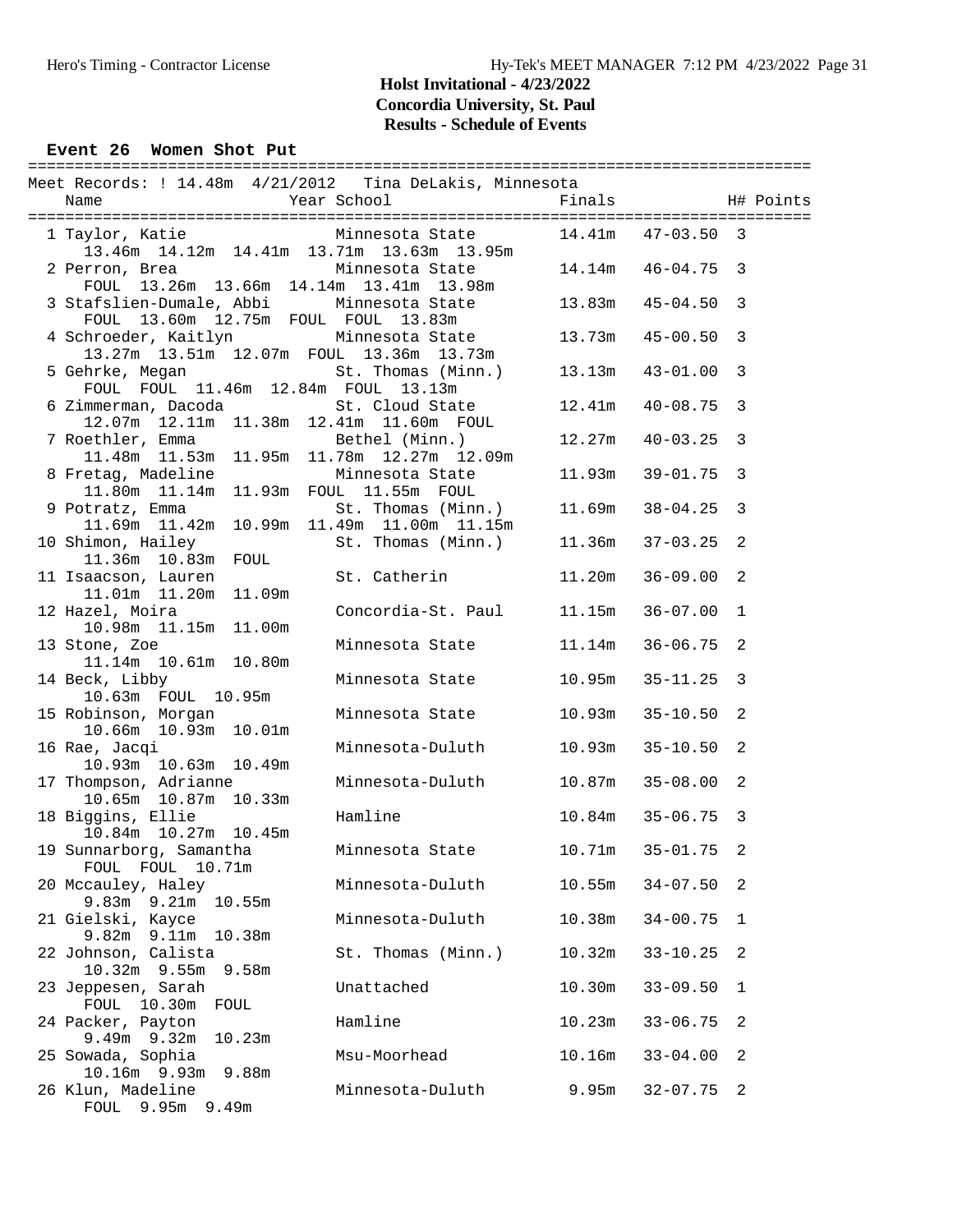#### Hero's Timing - Contractor License Hy-Tek's MEET MANAGER 7:12 PM 4/23/2022 Page 32

#### **Holst Invitational - 4/23/2022 Concordia University, St. Paul Results - Schedule of Events**

| $\ldots$ Event 26 – Women Shot Put. |                    |       |                      |                |
|-------------------------------------|--------------------|-------|----------------------|----------------|
| 27 Mohlin, Alexis                   | St. Thomas (Minn.) |       | $9.83m$ $32-03.00$ 1 |                |
| $9.83m$ $9.65m$ $FOUL$              |                    |       |                      |                |
| 28 Zaiger, Katelyn                  | Msu-Moorhead       | 9.43m | $30 - 11.25$ 1       |                |
| $9.05m$ $9.43m$ $9.33m$             |                    |       |                      |                |
| 29 Hawk, Kennedy                    | Minnesota-Duluth   | 9.29m | $30 - 05.75$ 1       |                |
| FOUL 8.60m 9.29m                    |                    |       |                      |                |
| 30 Mlejnek, Jasmine                 | Minnesota State    | 9.24m | $30 - 03.75$ 1       |                |
| $8.26m$ 9.24m 9.22m                 |                    |       |                      |                |
| 31 Jones, MiCayla                   | North Centra       | 9.18m | $30 - 01.50$         | $\overline{1}$ |
| 9.18m 8.58m 8.78m                   |                    |       |                      |                |
| 32 Scott, Emma                      | St. Thomas (Minn.) | 9.03m | $29 - 07.50$         | $\overline{1}$ |
| 8.40m 9.03m FOUL                    |                    |       |                      |                |
| 33 Althoff, Abby                    | St. Catherin       | 8.66m | $28 - 05.00$         | $\overline{1}$ |
| $8.17m$ $8.66m$ $8.52m$             |                    |       |                      |                |
| 34 Wehrspann, Lydia                 | St. Catherin       | 8.65m | 28-04.50             | $\overline{1}$ |
| 7.60m 8.08m 8.65m                   |                    |       |                      |                |
| 35 Johnson, Kennedy                 | St. Catherin       | 8.12m | $26 - 07.75$ 1       |                |
| 8.00m 7.68m 8.12m                   |                    |       |                      |                |
| 36 Castor, Sydnie                   | Northwestern       |       | $7.94m$ $26-00.75$   | $\overline{1}$ |
| $6.57m$ $6.21m$ $7.94m$             |                    |       |                      |                |

#### **Event 25 Men Shot Put**

==================================================================================== Meet Records: ! 17.69m 4/16/2016 Luke Johnson, Minnesota Name The Year School The Finals H# Points ==================================================================================== 1 Orzolek, Steven Minnesota State 16.70m 54-09.50 3 16.70m 16.07m 16.25m 16.21m 15.61m 16.62m 2 Irons, Gabe Bethel (Minn.) 16.52m 54-02.50 3 FOUL 14.90m 15.55m 15.08m 16.20m 16.52m 3 Kucera, Tommy Minnesota State 16.02m 52-06.75 3 15.43m FOUL 16.02m 15.40m 15.74m FOUL 4 Kostynick, Colton Minnesota-Duluth 15.36m 50-04.75 3 14.98m 15.36m FOUL FOUL 14.93m 14.77m 14.90m 19.90m 2001 2001 2002 11.90m<br>5 Naba, Bedale Minnesota State 15.11m 49-07.00 3 FOUL 14.87m 15.11m 14.73m FOUL FOUL 6 Picazo, CJ Concordia-St. Paul 14.72m 48-03.50 3 FOUL 13.75m 14.72m FOUL FOUL FOUL<br>7 Oie, Ben Msu-Moorhead . FOUL FOUL<br>Msu-Moorhead 14.44m 47-04.50 3 14.44m 14.03m 14.17m 13.90m 13.82m FOUL 8 Nolan, Jordan Msu-Moorhead 14.43m 47-04.25 2 14.43m FOUL FOUL 13.48m 13.98m FOUL 9 Wieser, Ben Unattached 13.99m 45-10.75 2 13.46m FOUL 13.99m 13.36m 13.29m FOUL 10 Cook, Colton Msu-Moorhead 13.98m 45-10.50 2 13.62m 13.11m 13.98m 11 Bicek, Eli Minnesota-Duluth 13.97m 45-10.00 3 13.43m FOUL 13.97m 12 Tordsen, Jakob Concordia-St. Paul 13.48m 44-02.75 2 13.27m 13.48m FOUL<br>13 Quinn, Hunter Concordia-St. Paul 13.16m 43-02.25 2 FOUL 12.61m 13.16m 14 Larsen, Evan Bethel (Minn.) 11.56m 37-11.25 2 11.56m FOUL FOUL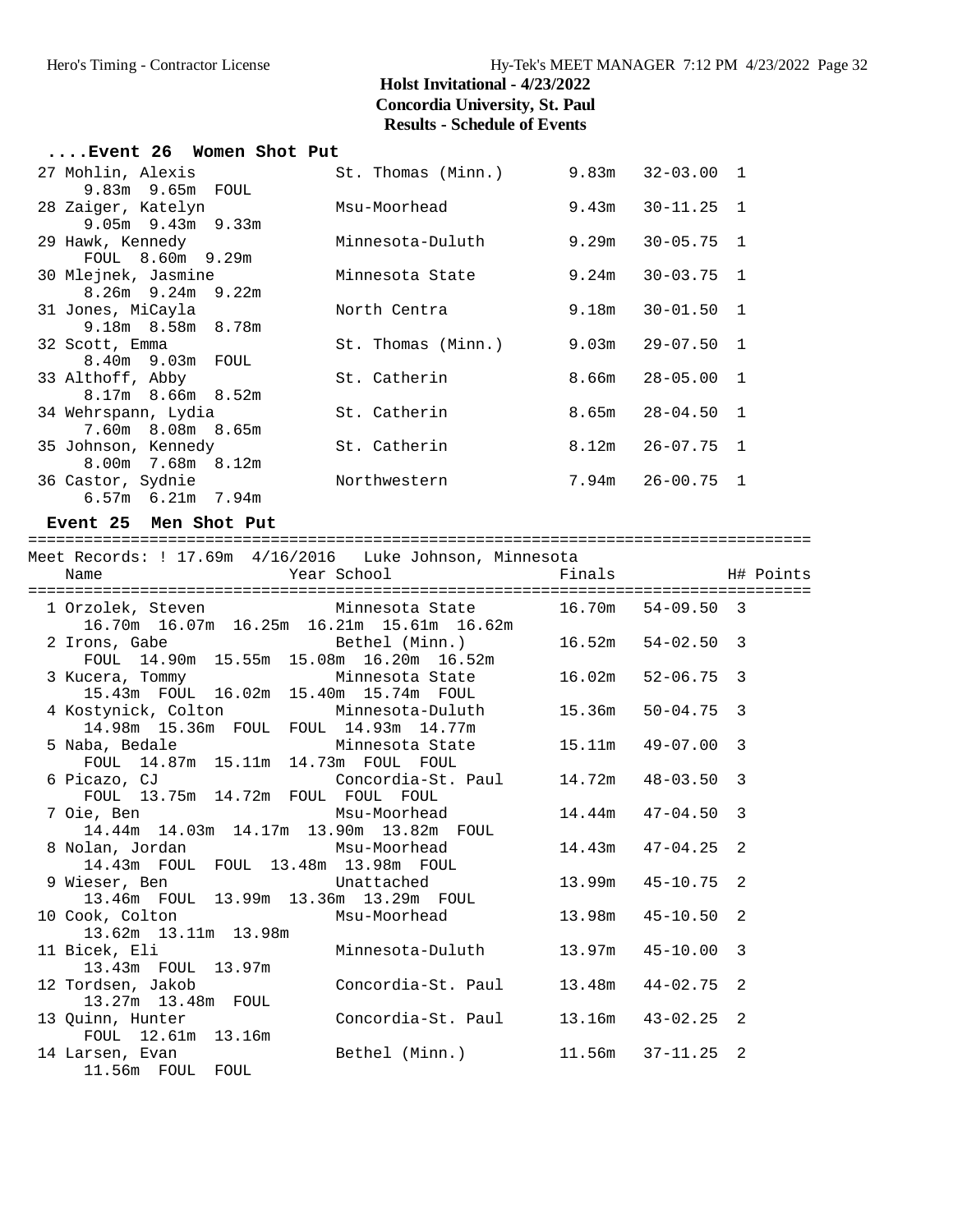#### Hero's Timing - Contractor License Hy-Tek's MEET MANAGER 7:12 PM 4/23/2022 Page 33

### **Holst Invitational - 4/23/2022 Concordia University, St. Paul Results - Schedule of Events**

| Event 25 Men Shot Put                         |                    |        |                      |  |
|-----------------------------------------------|--------------------|--------|----------------------|--|
| 15 Beseth, Trent                              | St. Scholastica    |        | 11.19m 36-08.50 1    |  |
| 10.58m 11.19m 10.86m                          |                    |        |                      |  |
| 16 Erick, Calder                              | Concordia-St. Paul | 11.13m | $36 - 06.25$ 1       |  |
| 11.03m 11.13m 10.42m                          |                    |        |                      |  |
| 17 Steger, Grant                              | St. Scholastica    | 10.63m | $34 - 10.50$ 2       |  |
| 10.63m FOUL FOUL                              |                    |        |                      |  |
| 18 Menache, Max                               | Macalester         | 10.35m | $33 - 11.50$ 1       |  |
| 10.35m FOUL FOUL                              |                    |        |                      |  |
| 19 Kienholz, Carter                           | Hamline            | 10.11m | $33 - 02.00$ 1       |  |
| FOUL 10.11m 9.73m                             |                    |        |                      |  |
| 20 Middleton, O                               | Northwestern       | 10.03m | $32 - 11.00$ 1       |  |
| $10.03m$ 9.91m 9.30m<br>21 Kallstrom, Brandon | Bethel (Minn.)     | 9.73m  | $31 - 11.25$ 1       |  |
| $8.97m$ 9.07m 9.73m                           |                    |        |                      |  |
| 22 Smith, Micah                               | Bethel (Minn.)     | 9.36m  | $30 - 08.50$ 1       |  |
| $9.36m$ $9.32m$ $8.90m$                       |                    |        |                      |  |
| 23 Olson, Josiah                              | Northwestern       | 7.72m  | $25 - 04.00$ 1       |  |
| $5.72m$ 6.63m 7.72m                           |                    |        |                      |  |
| 24 Delaske, Dylan                             | Bethel (Minn.)     |        | $6.92m$ $22-08.50$ 1 |  |
| $6.66m$ $6.92m$ $6.60m$                       |                    |        |                      |  |
|                                               |                    |        |                      |  |

#### **Event 32 Women Triple Jump**

========================================================================================= Meet Records: ! 12.09m 4/16/2016 Patience Yalartai, St. Cloud St Name **The School Communist School** Finals Wind H# Points ========================================================================================= 1 Amundson, Journey Macalester 11.37m 2.5 37-03.75 2 FOUL 11.22m(4.2) 10.88m(2.4) 10.82m(2.1) 11.08m(1.0) 11.37m(2.5) 2 Schepper, Reilee St. Catherin 11.12m 4.5 36-05.75 2 FOUL 10.86m(2.3) 11.12m(4.5) 11.07m(2.7) FOUL 10.89m(5.9) 3 Olejnik, Maggie St. Thomas (Minn.) 11.09m 3.9 36-04.75 2 10.85m(2.9) 11.09m(3.9) 11.03m(3.4) 11.06m(4.5) 10.89m(3.5) 10.96m(2.1) 4 Jones, Emily Minnesota-Duluth 10.97m 4.2 36-00.00 1 FOUL 10.52m(1.9) 10.67m(1.9) 10.79m(2.0) 10.97m(4.2) 10.91m(1.2) 5 Perrenoud, Grace Bethel (Minn.) 10.96m 6.0 35-11.50 2 10.96m(6.0) 10.60m(1.9) 10.78m(2.4) 9.95m(2.6) 10.39m(3.3) 10.69m(1.8) 6 Kahl, Molly Minnesota State 10.91m 1.3 35-09.50 2 FOUL 10.88m(1.8) 10.91m(1.3) FOUL 10.32m(1.6) FOUL 7 Barlue, Burnices St. Catherin 10.89m 2.8 35-08.75 1 10.44m(0.9) 10.89m(2.8) 10.55m(1.6) 8.71m(2.0) 10.50m(1.8) 10.29m(1.6) 8 Parker, Ainslee St. Olaf 10.64m 2.0 34-11.00 2 FOUL FOUL 10.20m(2.6) FOUL FOUL 10.64m(2.0) 9 Leverentz, Bryana St. Catherin 10.36m 3.0 34-00.00 1 FOUL FOUL 10.36m(3.0) PASS PASS PASS 10 Newman, Jaci Minnesota State 10.13m 1.3 33-03.00 1 FOUL 10.13m(1.3) FOUL 11 Shield, Bethany North Centra 9.60m 2.8 31-06.00 1 9.34m(1.0) 9.44m(4.0) 9.60m(2.8) 12 Strampe, Toria St. Scholastica 9.55m 2.4 31-04.00 1 9.45m(1.1) 6.47m(1.7) 9.55m(2.4) 13 Lofstad, Elizabeth North Centra 9.40m 4.0 30-10.25 1 9.17m(2.1) 9.40m(4.0) 9.23m(1.2) 14 Benson, Julia Hamline 8.82m 2.3 28-11.25 1 FOUL FOUL 8.82m(2.3)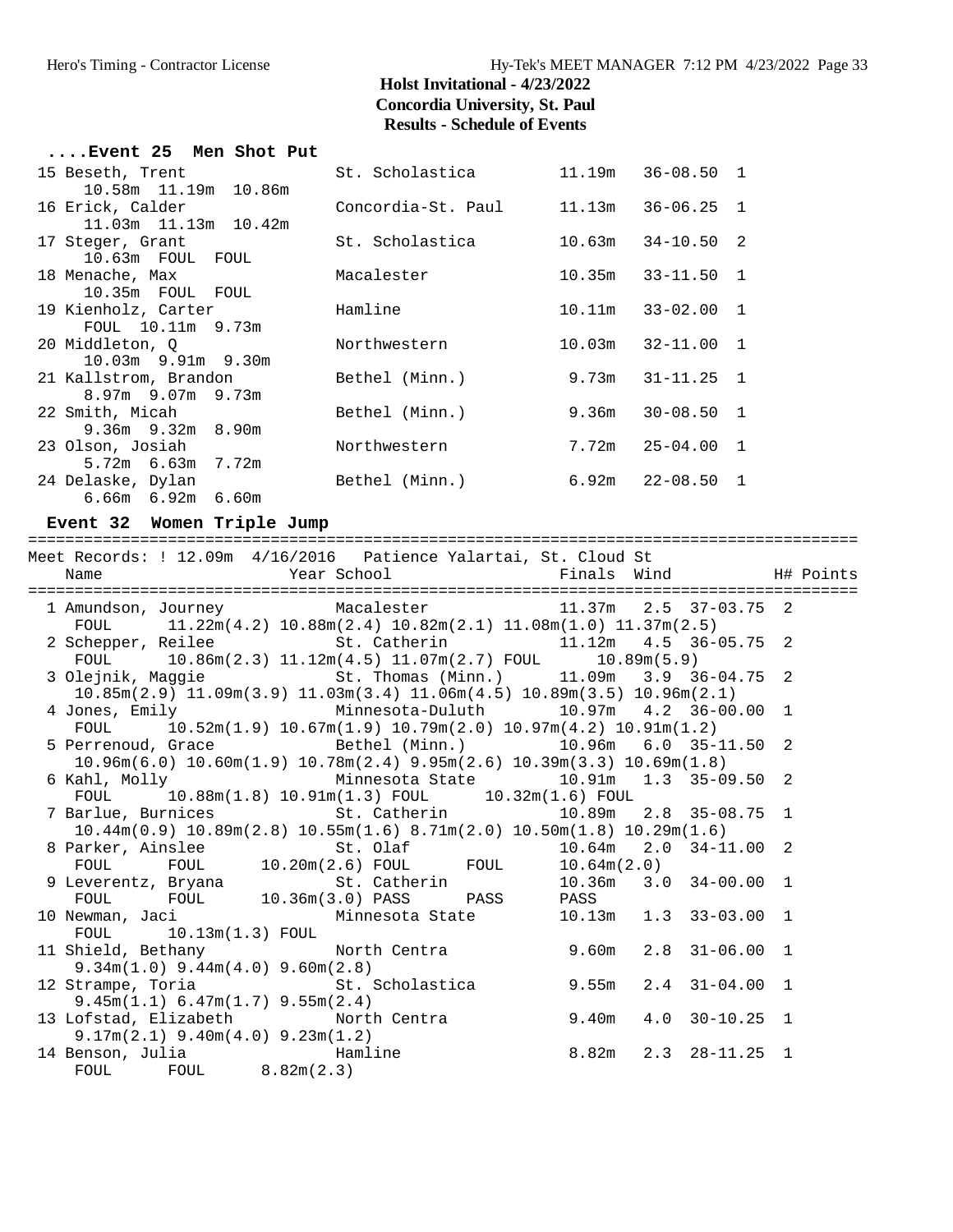| Event 32 Women Triple Jump                                                                                                                                                                                                                     |                                                                                                                     |                           |                            |
|------------------------------------------------------------------------------------------------------------------------------------------------------------------------------------------------------------------------------------------------|---------------------------------------------------------------------------------------------------------------------|---------------------------|----------------------------|
| -- Muller, Annika                                                                                                                                                                                                                              |                                                                                                                     | FOUL                      | 2                          |
| FOUL<br>-- LaRue, Kayla (St. Olaf                                                                                                                                                                                                              | FOUL                                                                                                                |                           | $\mathbf{1}$               |
| FOUL FOUL FOUL                                                                                                                                                                                                                                 |                                                                                                                     |                           |                            |
| Event 31 Men Triple Jump                                                                                                                                                                                                                       |                                                                                                                     |                           |                            |
| Meet Records: ! 14.94m 4/22/2017 Elijah Calderon-Pitchford, Minnesota St                                                                                                                                                                       |                                                                                                                     |                           |                            |
| Name                                                                                                                                                                                                                                           | Year School <a> Finals Wind<br/> <math display="inline">\qquad</math>Points</a>                                     |                           |                            |
| $\begin{tabular}{lllllll} \texttt{1 Hopf, Isaiah} & \texttt{St. Thomas (Minn.)} & \texttt{14.01m} & \texttt{2.4} & \texttt{45-11.75} \\ \texttt{FOUL} & \texttt{FOUL} & \texttt{14.01m(2.4) FOUL} & \texttt{13.85m(1.2) FOUL} & \end{tabular}$ |                                                                                                                     |                           |                            |
| 2 Caines, Mathew Minnesota-Duluth 13.82m 2.7 45-04.25<br>FOUL FOUL 13.82m(2.7) PASS FOUL 13.50m(2.7)<br>3 Kramarczuk, Lucas St. Olaf 13.52m 2.5 44-04.25                                                                                       |                                                                                                                     |                           |                            |
| $13.45m(5.2)$ $13.52m(2.5)$ FOUL $13.18m(4.3)$ $13.05m(2.6)$ PASS                                                                                                                                                                              |                                                                                                                     |                           |                            |
| 4 Ayobamidele, Stephen Minnesota State<br>13.13m(5.1) 13.35m(2.7) FOUL FOUL PASS PASS                                                                                                                                                          |                                                                                                                     | 13.35m  2.7  43-09.75     |                            |
| 5 Hodin, Riley Macalester<br>12.71m(2.3) 13.19m(1.3) 13.20m(2.2) 13.00m(1.2) FOUL PASS                                                                                                                                                         |                                                                                                                     | 13.20m  2.2  43-03.75     |                            |
| 6 Souksavath, Sean <a> St. Olaf<br/>FOUL FOUL <math>12.92m(1.1)</math></a>                                                                                                                                                                     |                                                                                                                     | $12.92m$ $1.1$ $42-04.75$ |                            |
| 3raun, Michael Hamline 12.55m(1.2) 12.50m(3.1) 12.77m(3.2) 12.81m(2.1) FOUL FOUL 12.55m(1.2) 12.50m(3.1) 12.77m(3.2) 12.81m(2.1)<br>7 Braun, Michael                                                                                           |                                                                                                                     |                           |                            |
| 8 Larson, Kade Msu-Moorhead<br>FOUL $12.51m(1.8)$ FOUL FOUL $12.47m(6.2)$ $12.47m(2.4)$                                                                                                                                                        |                                                                                                                     | $12.51m$ $1.8$ $41-00.50$ |                            |
| 9 Alada, Gabe 51.2.31m (2.2) FOUL PASS PASS PASS PASS PASS PASS                                                                                                                                                                                |                                                                                                                     |                           |                            |
| Event 30 Women Discus Throw                                                                                                                                                                                                                    |                                                                                                                     |                           |                            |
| Meet Records: ! 47.13m 2010 Liz Podominick, Unattached                                                                                                                                                                                         |                                                                                                                     |                           |                            |
| Year School<br>Name                                                                                                                                                                                                                            |                                                                                                                     | Finals H# Points          |                            |
| 1 Fretag, Madeline<br>37.66m FOUL 44.28m 35.92m 41.49m FOUL                                                                                                                                                                                    | Minnesota State $44.28m$ 145-03 3                                                                                   |                           |                            |
| 2 Donlan, Tia<br>42.48m  42.52m  41.53m  41.50m  43.95m  42.60m                                                                                                                                                                                | $32\text{m}$ $\frac{11.75\text{m}}{100\text{m}}$ $\frac{100\text{m}}{100\text{m}}$ $\frac{43.95\text{m}}{144-02}$ 3 |                           |                            |
| 3 Stendel, Emily<br>41.17m  43.10m  43.63m  40.92m  42.76m  42.41m                                                                                                                                                                             | Minnesota                                                                                                           | 43.63m<br>143-02 3        |                            |
| 4 Schroeder, Kaitlyn Minnesota State<br>41.77m FOUL 31.68m FOUL FOUL ND                                                                                                                                                                        |                                                                                                                     | 41.77m<br>$137 - 00$      | 3                          |
| 5 Taylor, Katie<br>41.62m  41.31m  41.44m  40.48m  41.66m  FOUL                                                                                                                                                                                | Minnesota State                                                                                                     | 41.66m<br>$136 - 08$ 3    |                            |
| 6 Rath, Mack<br>FOUL 41.03m 40.98m FOUL FOUL FOUL                                                                                                                                                                                              | Minnesota State                                                                                                     | 41.03m<br>$134 - 07$ 3    |                            |
| 7 Isaacson, Lauren<br>36.68m  38.11m  36.83m  FOUL  FOUL  FOUL                                                                                                                                                                                 | St. Catherin                                                                                                        | 38.11m<br>$125 - 00$      | $\overline{\phantom{0}}^2$ |
| 8 Shimon, Hailey<br>FOUL 37.82m 36.21m                                                                                                                                                                                                         | St. Thomas (Minn.)                                                                                                  | 37.82m<br>$124 - 01$      | - 3                        |
| 9 Reed, Madison<br>36.71m FOUL 36.01m 31.52m 34.70m 34.15m                                                                                                                                                                                     | Hamline                                                                                                             | 36.71m<br>$120 - 05$      | 2                          |
| 10 Roethler, Emma<br>29.18m 35.50m 36.10m                                                                                                                                                                                                      | Bethel (Minn.)                                                                                                      | 36.10m<br>$118 - 05$ 2    |                            |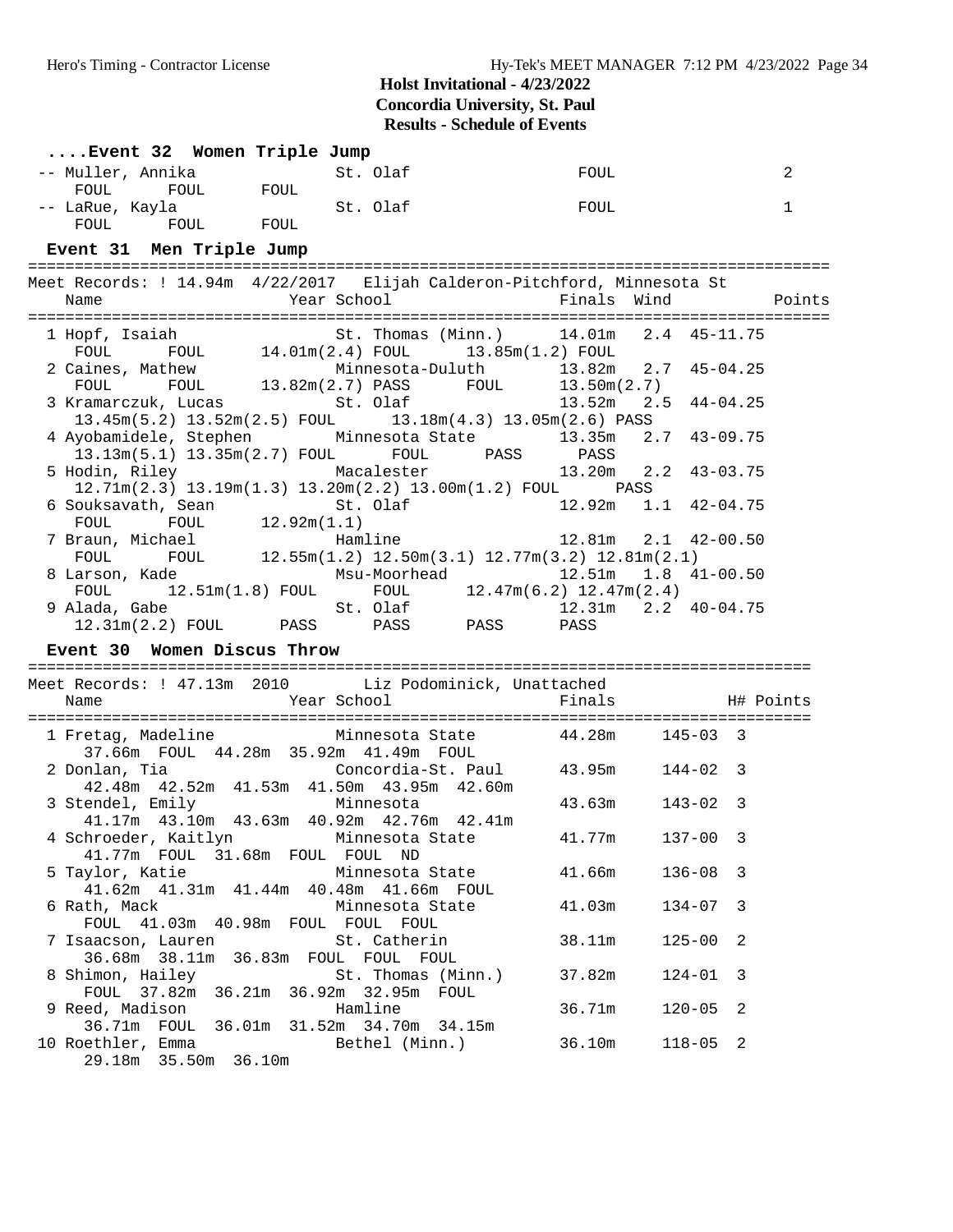| Event 30  Women Discus Throw                                   |                    |        |              |                |
|----------------------------------------------------------------|--------------------|--------|--------------|----------------|
| 11 Becker, Anna                                                | St. Scholastica    | 35.45m | $116 - 04$ 1 |                |
| 29.63m 27.90m 35.45m<br>12 Ellinghuysen, Lexi                  | Bethel (Minn.)     | 34.16m | $112 - 01$ 1 |                |
| 31.00m 34.16m 32.19m<br>13 Argiro, Colette                     | St. Thomas (Minn.) | 34.00m | $111 - 06$   | 1              |
| 34.00m FOUL FOUL<br>14 Johnson, Calista                        | St. Thomas (Minn.) | 32.50m | $106 - 07$   | $\mathbf{1}$   |
| 28.29m 27.39m 32.50m<br>15 Hawk, Kennedy<br>24.34m 32.34m FOUL | Minnesota-Duluth   | 32.34m | $106 - 01$   | -2             |
| 16 Zaiger, Katelyn<br>32.09m 30.68m 31.91m                     | Msu-Moorhead       | 32.09m | $105 - 03$   | 2              |
| 17 Klun, Madeline<br>FOUL 31.43m FOUL                          | Minnesota-Duluth   | 31.43m | $103 - 01$   | -2             |
| 18 Packer, Payton<br>26.48m 28.86m 23.52m                      | Hamline            | 28.86m | $94 - 08$    | 2              |
| 19 Hunt, Jade<br>26.52m 28.30m 26.74m                          | Hamline            | 28.30m | $92 - 10$    | 1              |
| 20 Lukenbill, Molly<br>26.92m 27.64m 27.85m                    | Bethel (Minn.)     | 27.85m | $91 - 04$    | -2             |
| 21 Thompson, Adrianne<br>27.74m 27.07m FOUL                    | Minnesota-Duluth   | 27.74m | $91 - 00$    | $\overline{1}$ |
| 22 Castor, Sydnie<br>24.48m 22.29m 20.04m                      | Northwestern       | 24.48m | $80 - 04$    | $\overline{1}$ |
| -- Glynn, Madison<br>FOUL FOUL FOUL                            | Minnesota State    | FOUL   |              | 3              |

#### **Event 29 Men Discus Throw**

FOUL FOUL 41.33m

#### ==================================================================================== Meet Records: ! 55.55m 4/23/2022 Gabe Irons, Bethel (Minn Name The Year School The Finals H# Points ==================================================================================== 1 Irons, Gabe Bethel (Minn.) 55.55m! 182-03 3 50.32m 55.55m 54.74m 51.68m 53.30m FOUL 2 Kostynick, Colton Minnesota-Duluth 49.74m 163-02 3 47.21m 48.31m FOUL 46.72m FOUL 49.74m 3 Feuerborn, Parker St. Thomas (Minn.) 48.64m 159-07 3 FOUL 47.39m 48.64m FOUL 47.01m 39.12m 4 Aguilera, Carter Minnesota State 48.14m 157-11 3 48.05m 46.15m 47.64m 45.00m 46.98m 48.14m 5 Larson, Keegan Concordia-St. Paul 44.68m 146-07 3 40.73m 44.68m 43.46m FOUL FOUL 42.28m 6 Naba, Bedale Minnesota State 43.99m 144-04 3 43.99m 42.53m FOUL FOUL FOUL 42.79m 7 Nolan, Jordan Msu-Moorhead 43.55m 142-10 3 41.62m 43.55m 42.75m 43.29m FOUL FOUL 8 Quinn, Hunter Concordia-St. Paul 42.56m 139-07 3 42.56m 42.21m FOUL 40.41m FOUL FOUL 9 Doyle, Lucas Hamline 42.50m 139-05 2 42.50m 34.30m 42.15m 39.45m 42.27m 36.51m 10 Picazo, CJ Concordia-St. Paul 42.48m 139-04 3 42.48m 42.48m FOUL

11 Oie, Ben Msu-Moorhead 41.33m 135-07 2